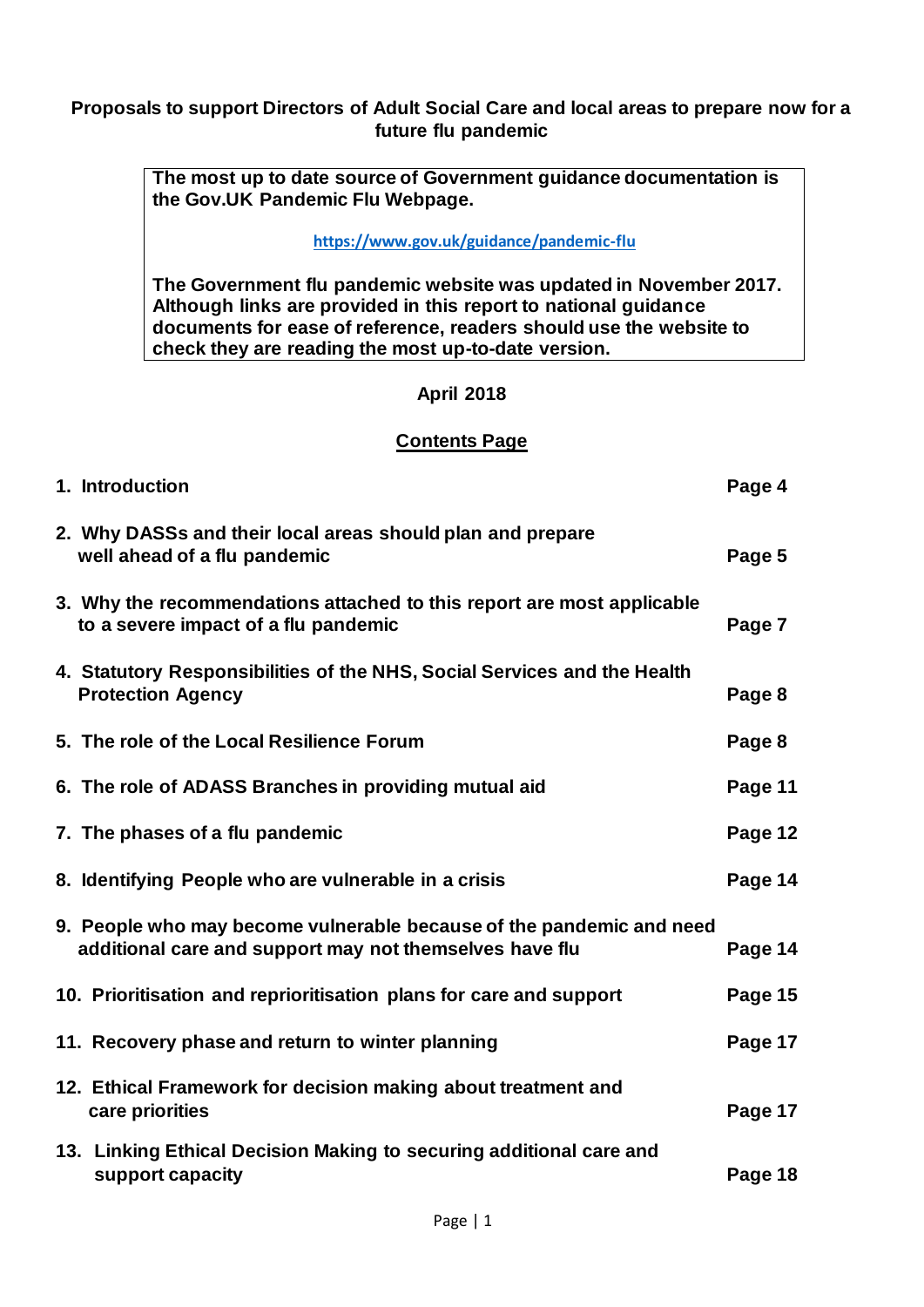| 14.1 Flu Friends<br>Page 18<br>Page 19<br>14.2 Facilitating resilience in villages and neighbourhoods<br>14.3 National voluntary organisations<br>Page 19<br>14.4 Local voluntary organisations<br>Page 19<br>15. Human Resources<br>Page 20<br>15.1 Paid Staff<br>Page 20<br>15.2 Monitoring of care staff sickness levels<br>Page 21<br>16. Communication during the phases of a pandemic<br>Page 21<br>16.1. National and Local Communications Channels<br>Page 22<br>16.2. Communications during the Preparation and Planning phase<br>Page 22<br>16.3. Communications regarding Anti-Viral Treatment and the<br><b>National Pandemic Flu Service</b><br>Page 24<br>16.4. Managing public demand for contact with health and<br>social care during escalation<br>Page 24<br>17. Sharing confidential client/patient information<br>Page 25<br>Page 26<br>17.1 Doctors duty of confidentiality<br>18. School Closures, Educational and Child Care establishment closures:<br>Page 27<br>19. Powers and Flexibilities required to increase capacity and manage<br>Page 28<br>demand during escalation periods of a flu pandemic<br>19.1. Planned vs Ad Hoc local easements in processes<br>Page 28<br>20. Easements suggested by DASSs<br>Page 28<br>20.1. Staffing Capacity<br>Page 29<br>a.) Staff who are sick:<br>Page 29<br>b.) Emergency Paid Carers leave (staff who are family carers of<br>people with flu)<br>Page 29<br>c.) Working Time Directive<br>Page 29<br>d.) Rapid Recruitment Processes<br>Page 29<br>e.) Use of volunteers well beyond usual forms of volunteering<br>Page 29<br>f.) Cross organisation staff supervision arrangements<br>Page 29<br>g.) Trusted Assessors and simple assessments<br>Page 29<br>20.2. Commandeering Premises and access to staffing rotas and<br>client records<br>Page 30<br>20.3. Priority access to vehicle fuel<br>Page 31<br>20.4. Emergency Transport arrangements<br>Page 31 | 14. Volunteering | Page 18 |
|--------------------------------------------------------------------------------------------------------------------------------------------------------------------------------------------------------------------------------------------------------------------------------------------------------------------------------------------------------------------------------------------------------------------------------------------------------------------------------------------------------------------------------------------------------------------------------------------------------------------------------------------------------------------------------------------------------------------------------------------------------------------------------------------------------------------------------------------------------------------------------------------------------------------------------------------------------------------------------------------------------------------------------------------------------------------------------------------------------------------------------------------------------------------------------------------------------------------------------------------------------------------------------------------------------------------------------------------------------------------------------------------------------------------------------------------------------------------------------------------------------------------------------------------------------------------------------------------------------------------------------------------------------------------------------------------------------------------------------------------------------------------------------------------------------------------------------------------------------------------------------------------------------------------------------------------|------------------|---------|
|                                                                                                                                                                                                                                                                                                                                                                                                                                                                                                                                                                                                                                                                                                                                                                                                                                                                                                                                                                                                                                                                                                                                                                                                                                                                                                                                                                                                                                                                                                                                                                                                                                                                                                                                                                                                                                                                                                                                            |                  |         |
|                                                                                                                                                                                                                                                                                                                                                                                                                                                                                                                                                                                                                                                                                                                                                                                                                                                                                                                                                                                                                                                                                                                                                                                                                                                                                                                                                                                                                                                                                                                                                                                                                                                                                                                                                                                                                                                                                                                                            |                  |         |
|                                                                                                                                                                                                                                                                                                                                                                                                                                                                                                                                                                                                                                                                                                                                                                                                                                                                                                                                                                                                                                                                                                                                                                                                                                                                                                                                                                                                                                                                                                                                                                                                                                                                                                                                                                                                                                                                                                                                            |                  |         |
|                                                                                                                                                                                                                                                                                                                                                                                                                                                                                                                                                                                                                                                                                                                                                                                                                                                                                                                                                                                                                                                                                                                                                                                                                                                                                                                                                                                                                                                                                                                                                                                                                                                                                                                                                                                                                                                                                                                                            |                  |         |
|                                                                                                                                                                                                                                                                                                                                                                                                                                                                                                                                                                                                                                                                                                                                                                                                                                                                                                                                                                                                                                                                                                                                                                                                                                                                                                                                                                                                                                                                                                                                                                                                                                                                                                                                                                                                                                                                                                                                            |                  |         |
|                                                                                                                                                                                                                                                                                                                                                                                                                                                                                                                                                                                                                                                                                                                                                                                                                                                                                                                                                                                                                                                                                                                                                                                                                                                                                                                                                                                                                                                                                                                                                                                                                                                                                                                                                                                                                                                                                                                                            |                  |         |
|                                                                                                                                                                                                                                                                                                                                                                                                                                                                                                                                                                                                                                                                                                                                                                                                                                                                                                                                                                                                                                                                                                                                                                                                                                                                                                                                                                                                                                                                                                                                                                                                                                                                                                                                                                                                                                                                                                                                            |                  |         |
|                                                                                                                                                                                                                                                                                                                                                                                                                                                                                                                                                                                                                                                                                                                                                                                                                                                                                                                                                                                                                                                                                                                                                                                                                                                                                                                                                                                                                                                                                                                                                                                                                                                                                                                                                                                                                                                                                                                                            |                  |         |
|                                                                                                                                                                                                                                                                                                                                                                                                                                                                                                                                                                                                                                                                                                                                                                                                                                                                                                                                                                                                                                                                                                                                                                                                                                                                                                                                                                                                                                                                                                                                                                                                                                                                                                                                                                                                                                                                                                                                            |                  |         |
|                                                                                                                                                                                                                                                                                                                                                                                                                                                                                                                                                                                                                                                                                                                                                                                                                                                                                                                                                                                                                                                                                                                                                                                                                                                                                                                                                                                                                                                                                                                                                                                                                                                                                                                                                                                                                                                                                                                                            |                  |         |
|                                                                                                                                                                                                                                                                                                                                                                                                                                                                                                                                                                                                                                                                                                                                                                                                                                                                                                                                                                                                                                                                                                                                                                                                                                                                                                                                                                                                                                                                                                                                                                                                                                                                                                                                                                                                                                                                                                                                            |                  |         |
|                                                                                                                                                                                                                                                                                                                                                                                                                                                                                                                                                                                                                                                                                                                                                                                                                                                                                                                                                                                                                                                                                                                                                                                                                                                                                                                                                                                                                                                                                                                                                                                                                                                                                                                                                                                                                                                                                                                                            |                  |         |
|                                                                                                                                                                                                                                                                                                                                                                                                                                                                                                                                                                                                                                                                                                                                                                                                                                                                                                                                                                                                                                                                                                                                                                                                                                                                                                                                                                                                                                                                                                                                                                                                                                                                                                                                                                                                                                                                                                                                            |                  |         |
|                                                                                                                                                                                                                                                                                                                                                                                                                                                                                                                                                                                                                                                                                                                                                                                                                                                                                                                                                                                                                                                                                                                                                                                                                                                                                                                                                                                                                                                                                                                                                                                                                                                                                                                                                                                                                                                                                                                                            |                  |         |
|                                                                                                                                                                                                                                                                                                                                                                                                                                                                                                                                                                                                                                                                                                                                                                                                                                                                                                                                                                                                                                                                                                                                                                                                                                                                                                                                                                                                                                                                                                                                                                                                                                                                                                                                                                                                                                                                                                                                            |                  |         |
|                                                                                                                                                                                                                                                                                                                                                                                                                                                                                                                                                                                                                                                                                                                                                                                                                                                                                                                                                                                                                                                                                                                                                                                                                                                                                                                                                                                                                                                                                                                                                                                                                                                                                                                                                                                                                                                                                                                                            |                  |         |
|                                                                                                                                                                                                                                                                                                                                                                                                                                                                                                                                                                                                                                                                                                                                                                                                                                                                                                                                                                                                                                                                                                                                                                                                                                                                                                                                                                                                                                                                                                                                                                                                                                                                                                                                                                                                                                                                                                                                            |                  |         |
|                                                                                                                                                                                                                                                                                                                                                                                                                                                                                                                                                                                                                                                                                                                                                                                                                                                                                                                                                                                                                                                                                                                                                                                                                                                                                                                                                                                                                                                                                                                                                                                                                                                                                                                                                                                                                                                                                                                                            |                  |         |
|                                                                                                                                                                                                                                                                                                                                                                                                                                                                                                                                                                                                                                                                                                                                                                                                                                                                                                                                                                                                                                                                                                                                                                                                                                                                                                                                                                                                                                                                                                                                                                                                                                                                                                                                                                                                                                                                                                                                            |                  |         |
|                                                                                                                                                                                                                                                                                                                                                                                                                                                                                                                                                                                                                                                                                                                                                                                                                                                                                                                                                                                                                                                                                                                                                                                                                                                                                                                                                                                                                                                                                                                                                                                                                                                                                                                                                                                                                                                                                                                                            |                  |         |
|                                                                                                                                                                                                                                                                                                                                                                                                                                                                                                                                                                                                                                                                                                                                                                                                                                                                                                                                                                                                                                                                                                                                                                                                                                                                                                                                                                                                                                                                                                                                                                                                                                                                                                                                                                                                                                                                                                                                            |                  |         |
|                                                                                                                                                                                                                                                                                                                                                                                                                                                                                                                                                                                                                                                                                                                                                                                                                                                                                                                                                                                                                                                                                                                                                                                                                                                                                                                                                                                                                                                                                                                                                                                                                                                                                                                                                                                                                                                                                                                                            |                  |         |
|                                                                                                                                                                                                                                                                                                                                                                                                                                                                                                                                                                                                                                                                                                                                                                                                                                                                                                                                                                                                                                                                                                                                                                                                                                                                                                                                                                                                                                                                                                                                                                                                                                                                                                                                                                                                                                                                                                                                            |                  |         |
|                                                                                                                                                                                                                                                                                                                                                                                                                                                                                                                                                                                                                                                                                                                                                                                                                                                                                                                                                                                                                                                                                                                                                                                                                                                                                                                                                                                                                                                                                                                                                                                                                                                                                                                                                                                                                                                                                                                                            |                  |         |
|                                                                                                                                                                                                                                                                                                                                                                                                                                                                                                                                                                                                                                                                                                                                                                                                                                                                                                                                                                                                                                                                                                                                                                                                                                                                                                                                                                                                                                                                                                                                                                                                                                                                                                                                                                                                                                                                                                                                            |                  |         |
|                                                                                                                                                                                                                                                                                                                                                                                                                                                                                                                                                                                                                                                                                                                                                                                                                                                                                                                                                                                                                                                                                                                                                                                                                                                                                                                                                                                                                                                                                                                                                                                                                                                                                                                                                                                                                                                                                                                                            |                  |         |
|                                                                                                                                                                                                                                                                                                                                                                                                                                                                                                                                                                                                                                                                                                                                                                                                                                                                                                                                                                                                                                                                                                                                                                                                                                                                                                                                                                                                                                                                                                                                                                                                                                                                                                                                                                                                                                                                                                                                            |                  |         |
|                                                                                                                                                                                                                                                                                                                                                                                                                                                                                                                                                                                                                                                                                                                                                                                                                                                                                                                                                                                                                                                                                                                                                                                                                                                                                                                                                                                                                                                                                                                                                                                                                                                                                                                                                                                                                                                                                                                                            |                  |         |
|                                                                                                                                                                                                                                                                                                                                                                                                                                                                                                                                                                                                                                                                                                                                                                                                                                                                                                                                                                                                                                                                                                                                                                                                                                                                                                                                                                                                                                                                                                                                                                                                                                                                                                                                                                                                                                                                                                                                            |                  |         |
|                                                                                                                                                                                                                                                                                                                                                                                                                                                                                                                                                                                                                                                                                                                                                                                                                                                                                                                                                                                                                                                                                                                                                                                                                                                                                                                                                                                                                                                                                                                                                                                                                                                                                                                                                                                                                                                                                                                                            |                  |         |
|                                                                                                                                                                                                                                                                                                                                                                                                                                                                                                                                                                                                                                                                                                                                                                                                                                                                                                                                                                                                                                                                                                                                                                                                                                                                                                                                                                                                                                                                                                                                                                                                                                                                                                                                                                                                                                                                                                                                            |                  |         |
|                                                                                                                                                                                                                                                                                                                                                                                                                                                                                                                                                                                                                                                                                                                                                                                                                                                                                                                                                                                                                                                                                                                                                                                                                                                                                                                                                                                                                                                                                                                                                                                                                                                                                                                                                                                                                                                                                                                                            |                  |         |
|                                                                                                                                                                                                                                                                                                                                                                                                                                                                                                                                                                                                                                                                                                                                                                                                                                                                                                                                                                                                                                                                                                                                                                                                                                                                                                                                                                                                                                                                                                                                                                                                                                                                                                                                                                                                                                                                                                                                            |                  |         |
|                                                                                                                                                                                                                                                                                                                                                                                                                                                                                                                                                                                                                                                                                                                                                                                                                                                                                                                                                                                                                                                                                                                                                                                                                                                                                                                                                                                                                                                                                                                                                                                                                                                                                                                                                                                                                                                                                                                                            |                  |         |
|                                                                                                                                                                                                                                                                                                                                                                                                                                                                                                                                                                                                                                                                                                                                                                                                                                                                                                                                                                                                                                                                                                                                                                                                                                                                                                                                                                                                                                                                                                                                                                                                                                                                                                                                                                                                                                                                                                                                            |                  |         |
| 20.5. General Practitioners<br>Page 31                                                                                                                                                                                                                                                                                                                                                                                                                                                                                                                                                                                                                                                                                                                                                                                                                                                                                                                                                                                                                                                                                                                                                                                                                                                                                                                                                                                                                                                                                                                                                                                                                                                                                                                                                                                                                                                                                                     |                  |         |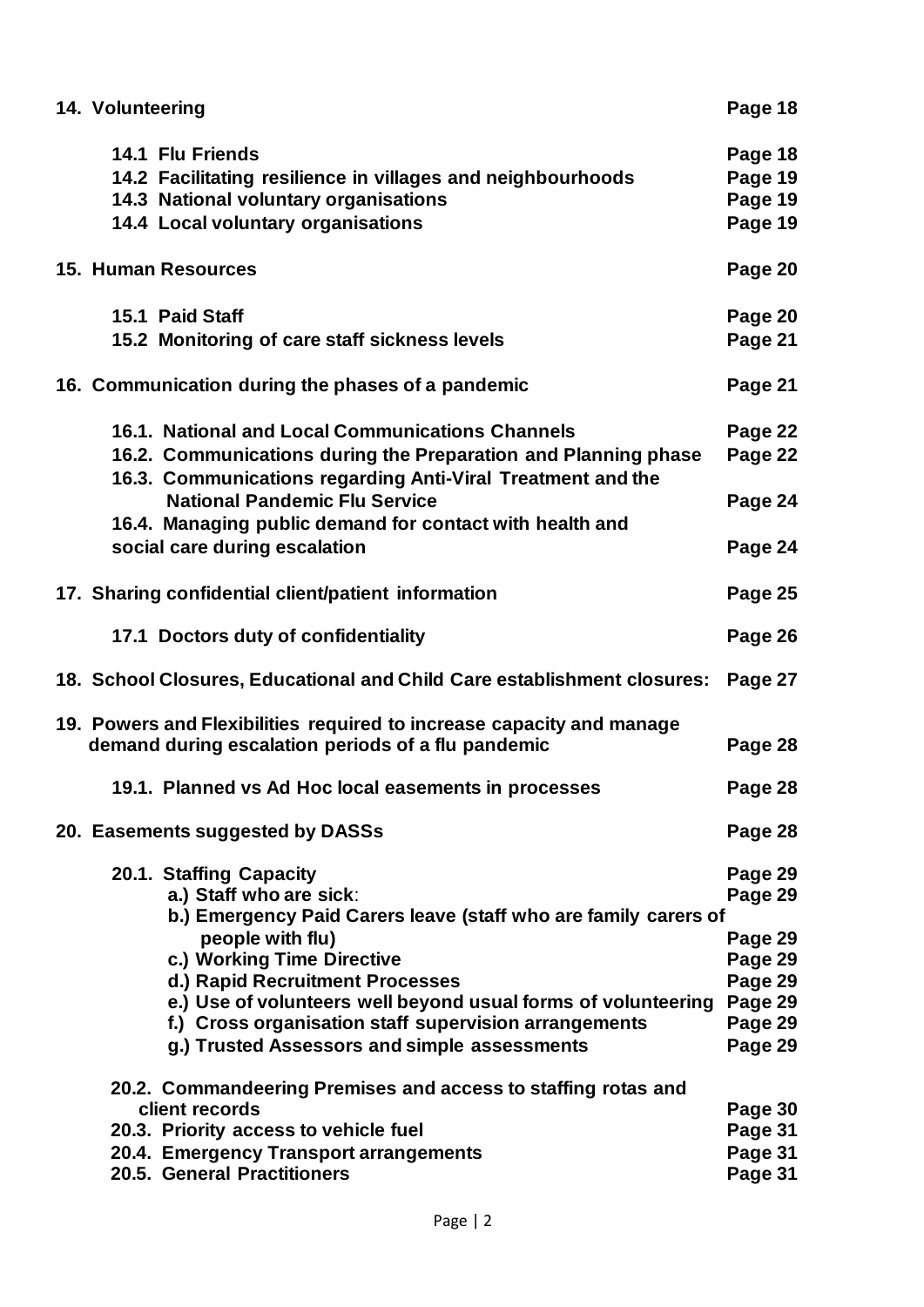| 20.6. Mortuary Capacity                                                 | Page 32 |
|-------------------------------------------------------------------------|---------|
| 20.7. Contracts and Procurement rules                                   | Page 32 |
| 20.8. The duties of the whole Council                                   | Page 33 |
| 20.9. Rapid turnover of empty Care Home bedrooms                        | Page 33 |
| 20.10. Sheltered and Extra Care Housing                                 | Page 33 |
| 20.11. Sourcing hot meals                                               | Page 33 |
| 20.12. Purchasing food and fuel cards for clients at home               | Page 33 |
| 21. Easements suggestions from the Care Provider Alliance and           |         |
| the UKHCA                                                               | Page 33 |
| 21.1 Care Quality Commission                                            | Page 33 |
| 21.2. Sharing Confidential Personal Information                         | Page 34 |
| 21.3. Prioritisation criteria and banding                               | Page 34 |
| 21.4. Staff absenteeism, accompanied by rising vacancy levels in        |         |
| social care                                                             | Page 34 |
| 21.5. School and nursery closures                                       | Page 34 |
| 21.6. Disclosure and Barring Service (DBS) and Protection of Vulnerable |         |
| <b>Adult Checks</b>                                                     | Page 34 |
| 21.7. Financial instability amongst providers                           | Page 35 |
| 21.8. Delay in removing bodies of deceased residents from               |         |
| <b>Care Homes due to Funeral Directors Delays</b>                       | Page 35 |
| <b>Recommendations</b>                                                  | Page 36 |
|                                                                         |         |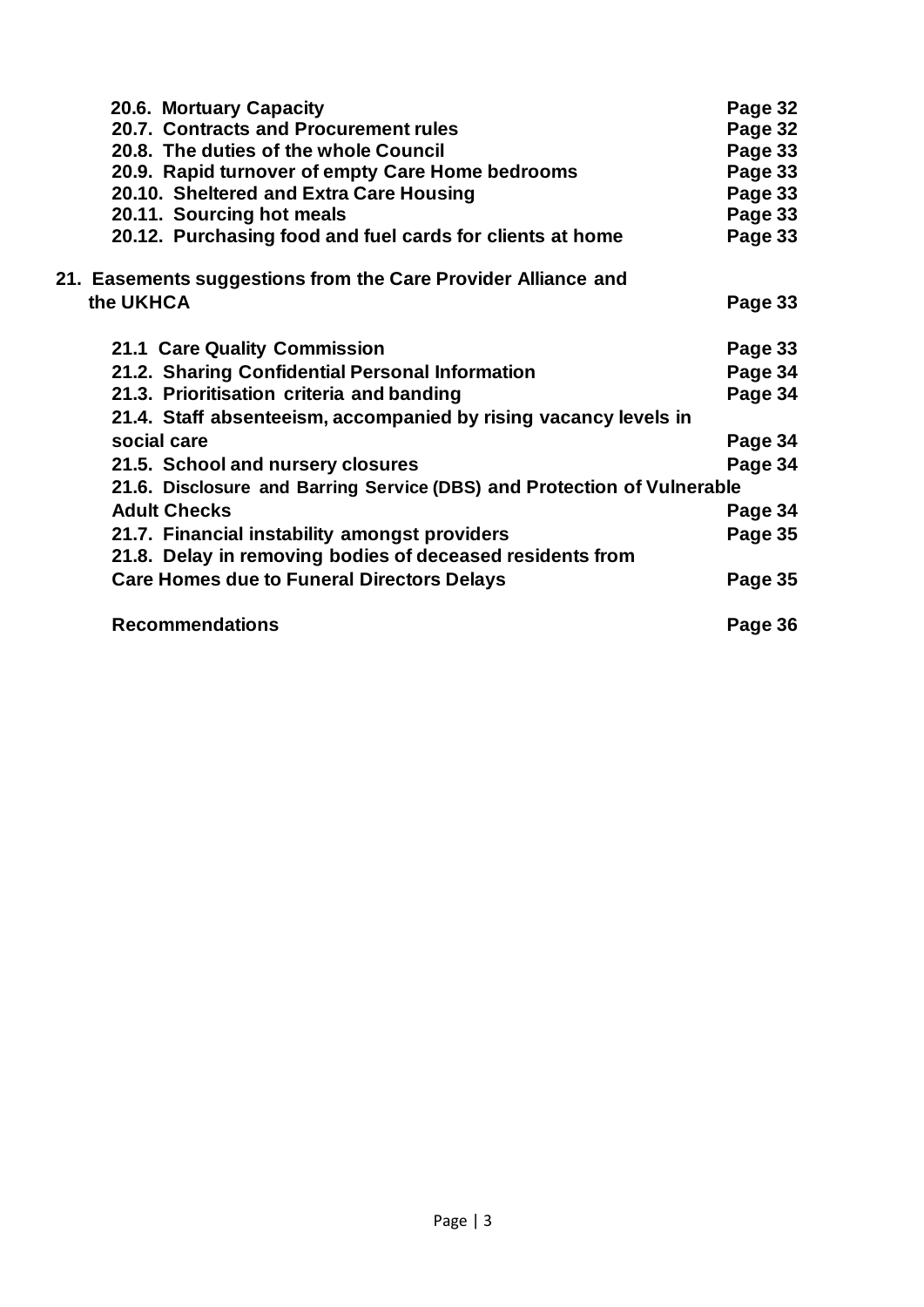## **1. Introduction**

The Department of Health and Social Care asked ADASS to provide expertise in relation to the Director of Adult Social Services' (DASS's) role in multi-agency planning for a flu pandemic, and what they require to fulfil that role. The Department wishes to ensure that local areas have the required support and flexibilities to increase capacity and manage increased demand in the event of such a Pandemic.

ADASS issued a survey about local area preparedness for a flu pandemic to DASSs in England in December 2017. Its purpose was to provide greater insight on local multi-agency planning for a flu pandemic, with specific reference to the role of the DASS in that multi-agency planning, and *what a DASS requires to carry out the role.*

ADASS also commissioned a set of reports written between December 2017 and February 2018 that reviewed different aspects of planning for a flu pandemic from the Adult Social Care perspective. Each report included recommendations to the Department of Health and Social Care (DHSC). The reports are based on a literature review of national legislation, regulations and guidance relevant to a flu pandemic and on telephone interviews with ADASS Policy Leads, some individual DASSs, the Local Government Association Director of Social Care the Department of Health and Social Care Head of Adult Social Care Performance and Insight Team and Care Provider representatives at the Care Provider Alliance (CPA) and the UK Home Care Association (UKHCA).

This report is for two audiences - DASSs and DHSC. The recommendations are listed in Annex A along with the recommendations in the other related reports.

The overarching message in this report is that DASSs should refresh and rehearse their strategic and operational flu pandemic plans now, well ahead of a true flu pandemic. To do so effectively they should engage with their Local Resilience Forum, their Health and Social Care Resilience Partnership and with social care providers and the voluntary sector in their area.

**Recommendation 1: DASSs and their emergency planning teams should refresh and rehearse strategic and operational plans now, well ahead of a flu pandemic. To do so effectively they should engage with their Local Resilience Forum, the local health and social care resilience partnership and with social care providers and the voluntary sector in their local area.**

There is a considerable amount of government legislative, regulatory and guidance documents on flu pandemic. The national documents date from 2009 to 2013.

The key documents for DASSs are referred to in this report, referenced with links to the versions of the documents used during the literature research in December 2017 and January 2018. The reader should assure themselves they are reading the most up to date version. The most relevant planning documents for DASSs will be found through the Gov.UK Flu Pandemic website. Some Local Authority and other organisations flu pandemic and emergency plans published on the internet are referenced. The internet version referenced may not be the most up to date draft,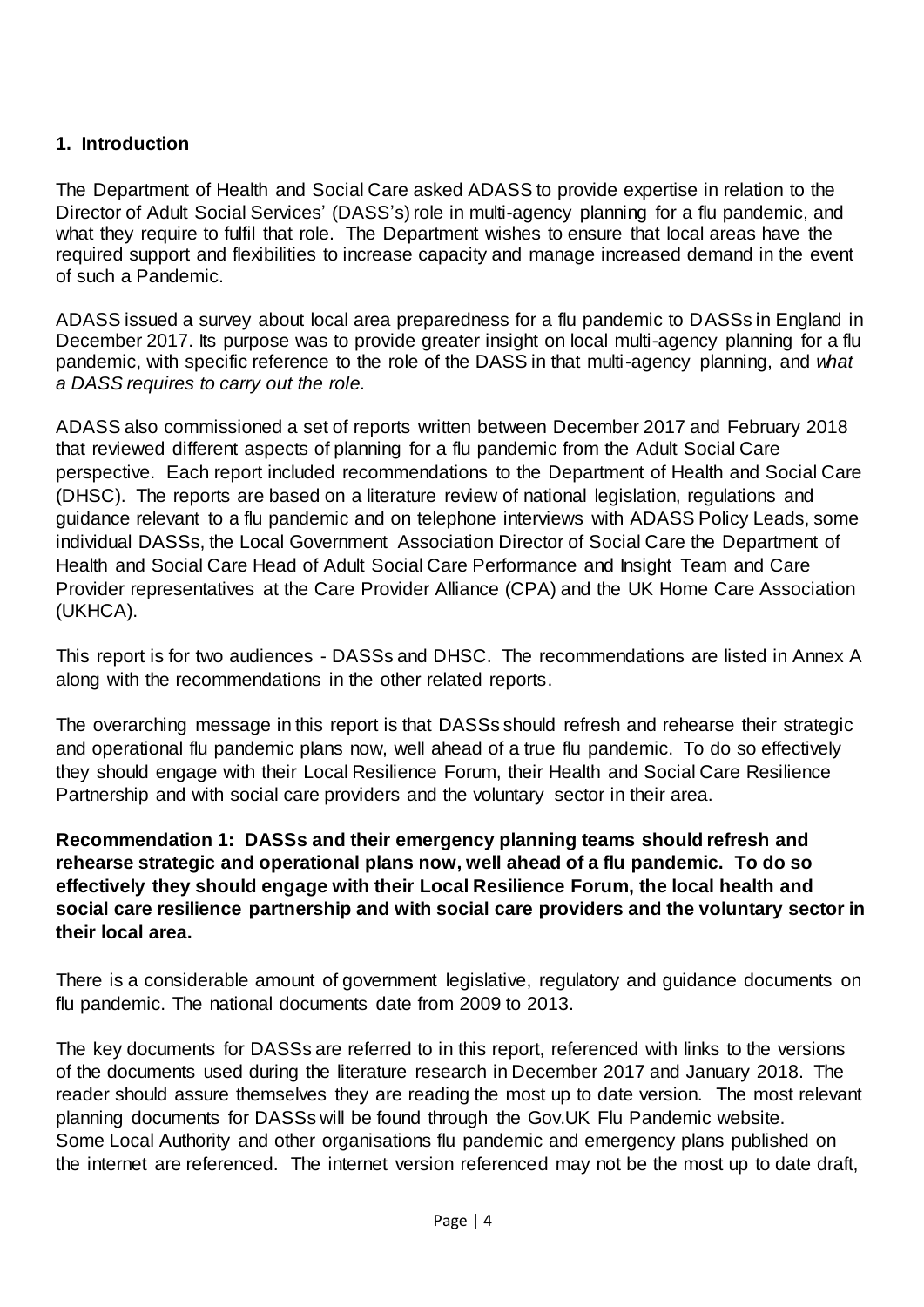the reader should anticipate that Local Authorities and other organisations may publish updated plans in 2018.

## **2. Why DASSs and their local areas should plan and prepare well ahead of a flu pandemic**

The various national guidance documents on flu pandemic express the risks and potential impacts slightly differently in each. The Gov.UK/Pandemic Flu Guidance Web Page Overview <sup>1</sup>document is the most up to date. The section 'Impacts of a Pandemic' (within the section Pandemic flu: description of the risk) includes the following:

*"In the UK, up to one half of the population may become infected and between 20,000 and 750,000 additional deaths (that is deaths that would not have happened over the same period of time had a pandemic not taken place) may have occurred by the end of a pandemic in the UK…society is also likely to face social and economic disruption, significant threats to continuity of essential services, lower production levels, shortages and distribution difficulties…large numbers of staff are likely to be absent from work at any one time. It is impossible to forecast the precise characteristics, spread and impact of a new influenza virus strain<sup>2</sup> ".*

*(UK Government Pandemic Flu Guidance)*

The UK and Europe functions on a 'just in time' supply system. The Overview to the Pandemic Flu Strategy states that social infrastructure can be expected to be damaged, for example fuel supplies, wholesale prescription supplies, community call line services, ambulance services, public transport, energy suppliers, maintenance engineers. Workers in obscure jobs often find that their essential skills are only noticed when they are not there to provide them.

An influenza pandemic can occur either in one wave or in a series of waves. Each wave can last 12 – 15 weeks and occur weeks or months apart. Second or subsequent waves could be more serious than the first. A local epidemic may be more highly peaked and over faster than the national average <sup>3</sup>.

It is not known which age groups will be most affected by the pandemic. For instance, the strain of flu might have its most serious impact on working age people and/or young people and children. Modelling in the DH plans anticipates 25 – 30% general workforce absence due to influenza like illness, not including absenteeism to care for sick children and relatives or withdrawing labour due to fear of becoming ill themselves. The high vacancy level in care worker and nursing posts, together with a high workforce sickness rate will have a major impact on care provision.

In this report references to vulnerability are mainly about elderly people because of the current high level of demand on health and social care within that age group already, but the guidance makes it very clear that there are many types of vulnerability and responses appropriate for each type. A further reason to not think just about elderly people is that until the pandemic numbers start to rise nationally it will not be clear which age groups are most affected. Clearly people with compromising health conditions may be at greater risk of infection and complications, but age

<sup>1</sup> *[www.gov.uk/guidance/pandemic-flu](http://www.gov.uk/guidance/pandemic-flu)*

<sup>2</sup> *[www.gov.uk/guidance/pandemic-flu](http://www.gov.uk/guidance/pandemic-flu)*

<sup>&</sup>lt;sup>3</sup> [https://www.gov.uk/government/uploads/system/uploads/attachment\\_data/file/225869/Pandemic\\_Influenza\\_LRF\\_Guidance.pdf](https://www.gov.uk/government/uploads/system/uploads/attachment_data/file/225869/Pandemic_Influenza_LRF_Guidance.pdf)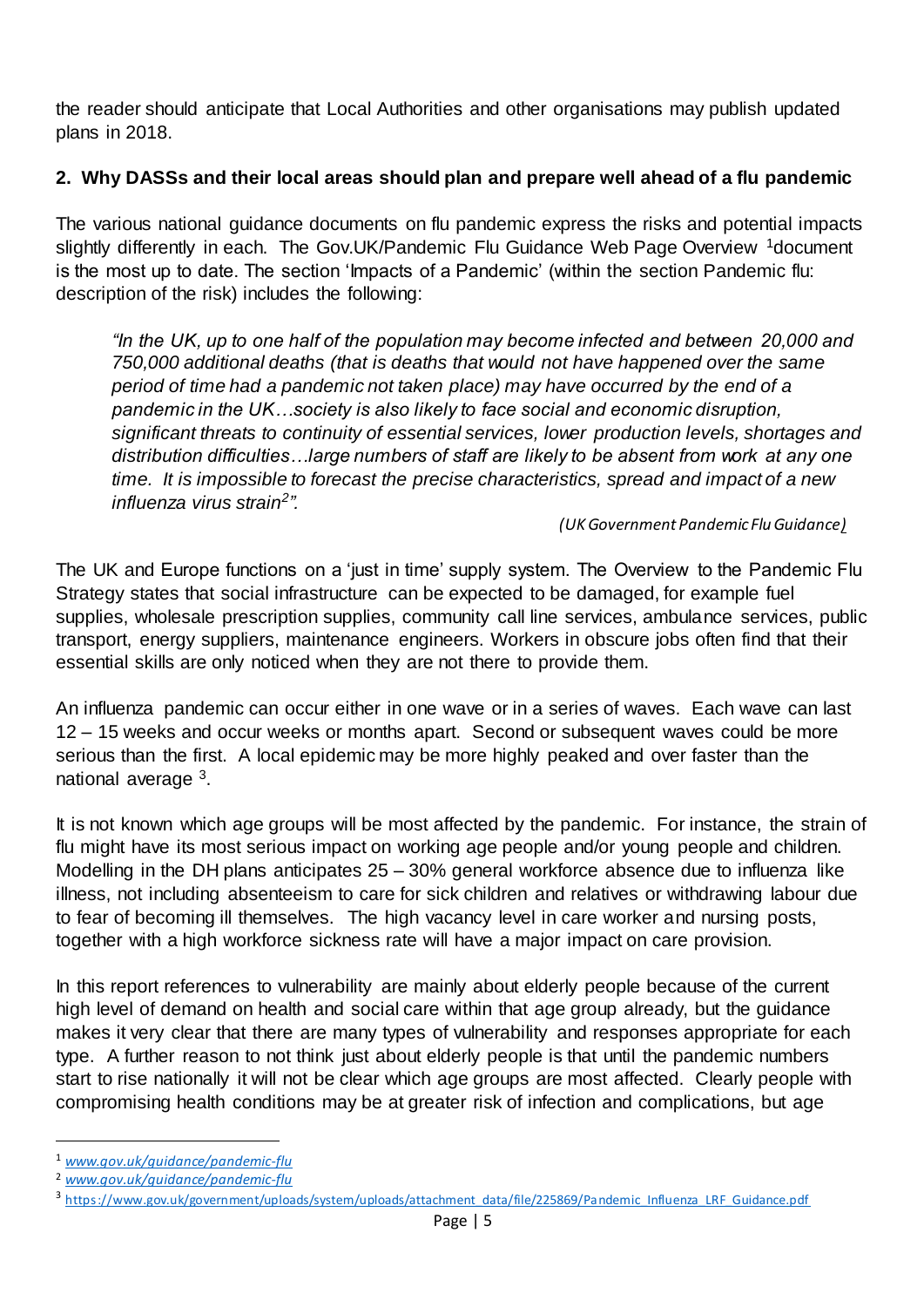groups not previously exposed to this pandemic strain of the virus and therefore with no built-up immunity may be at greater risk.

A flu pandemic with a strain of flu causing a severe impact in the population (high rates of morbidity and mortality) will require heavily prioritised or critical level health and social care and general societal and environmental infrastructure services will be at prioritised or critical level for a period of several months. This will require a very different level of planning for prioritised services compared to the critical incidents that Local Authorities and care providers have experienced, although the learning from any major incident is valuable and should be reviewed for its relevance to aspects of responding to a flu pandemic.

*'In preparing for and responding to an influenza pandemic, people working at all levels, from Government to those on the front line, will face difficult decisions and choices. These will impact on the freedom, health and, in some cases, survival prospects of individuals. Many people are also likely to face individual dilemmas and tensions between their personal, professional and work obligations. Given expected levels of additional demand, capacity limitations, staffing constraints and potential shortages of medical supplies, hard choices and compromises are likely to be necessary in the fields of health and community care.'* Executive Summary,

> (*Pandemic Flu – Managing Demand and Capacity in Health Care Organisations, DH 2009) 4*

In 2009 there was a flu pandemic of the H1N1 strain, but that flu pandemic had a low impact in terms of its severity:

"*The H1NI (Swine Flu 2009) pandemic does not lessen the probability of a further pandemic in the near future and should not be seen as representative of future pandemics".<sup>5</sup>*

*(Section: Description of the risk )*

There is concern in government that the 2009 Pandemic and its mild to moderate impact caused some disbelief in the likelihood of a future pandemic with a severe impact in terms of morbidity and mortality in the population and the associated impact on national infrastructure and public confidence. (Section 5 of the UK-Pandemic-Influenza-Communications-Strategy)<sup>6</sup>:

Public sector reorganisations and staff turnover in recent years will have resulted in some lack of organisational memory of flu pandemic planning nationally and locally that took place between 2008 and 2013.

 $\overline{a}$ 

<sup>6</sup> [www.gov.uk/government/uploads/system/uploads/attachment\\_data/file/213268/UK-Pandemic-Influenza-](http://www.gov.uk/government/uploads/system/uploads/attachment_data/file/213268/UK-Pandemic-Influenza-Communications-Strategy-2012.pdf)[Communications-Strategy-2012.pdf](http://www.gov.uk/government/uploads/system/uploads/attachment_data/file/213268/UK-Pandemic-Influenza-Communications-Strategy-2012.pdf)

<sup>4</sup>[http://webarchive.nationalarchives.gov.uk/20130124045951/http://www.dh.gov.uk/prod\\_consum\\_dh/groups/dh\\_](http://webarchive.nationalarchives.gov.uk/20130124045951/http:/www.dh.gov.uk/prod_consum_dh/groups/dh_digitalassets/documents/digitalasset/dh_098750.pdf) [digitalassets/documents/digitalasset/dh\\_098750.pdf](http://webarchive.nationalarchives.gov.uk/20130124045951/http:/www.dh.gov.uk/prod_consum_dh/groups/dh_digitalassets/documents/digitalasset/dh_098750.pdf)

<sup>5</sup> <https://www.gov.uk/guidance/pandemic-flu>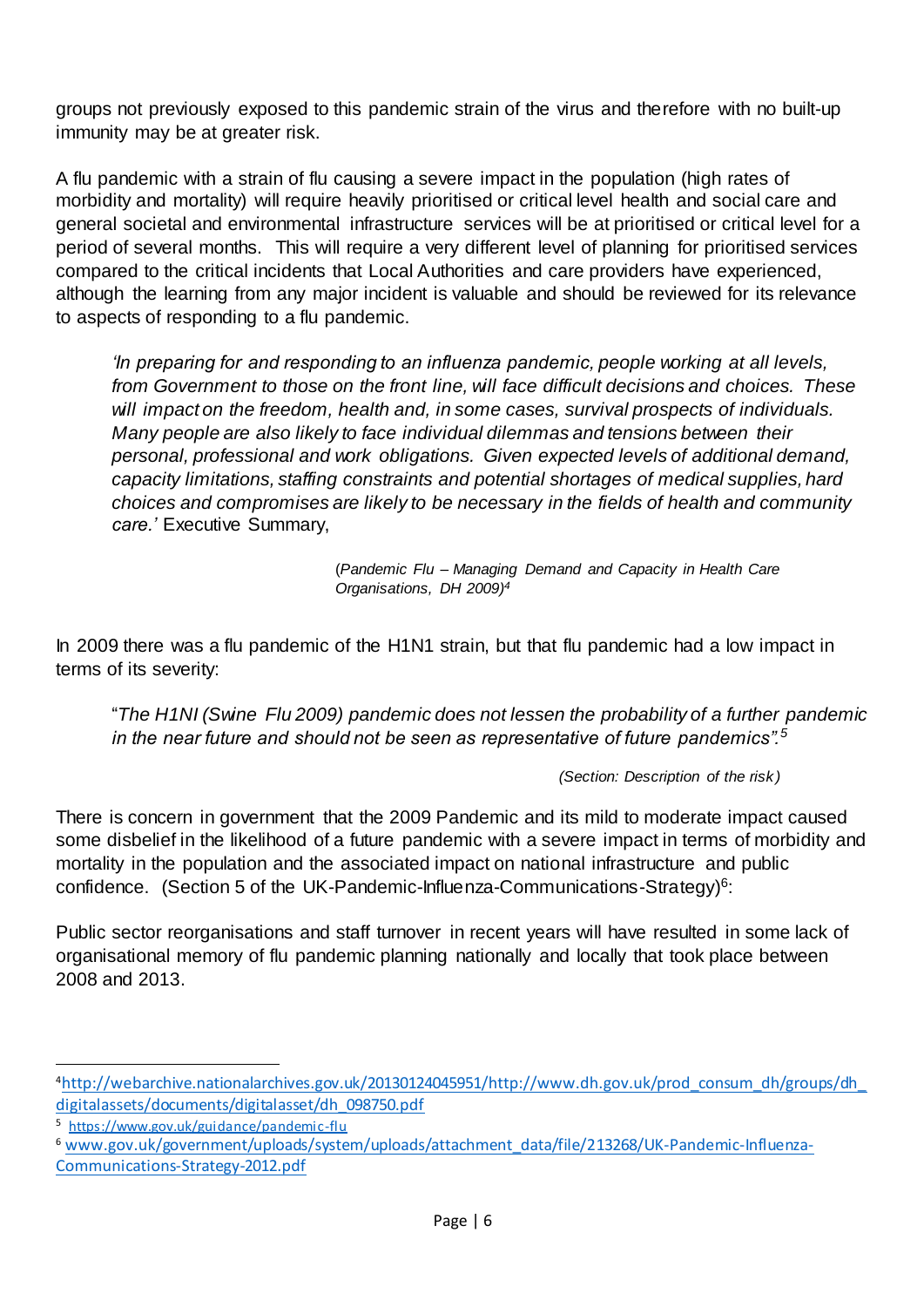Troubles never come alone, for example:

- If a pandemic flu has peaks in November and December, care staff supply is further depleted by staff who are on low contract hours taking retail jobs to boost their income. If it occurs during school holidays care workers cannot be compelled to cancel their holidays.
- The impact of extreme weather for example floods, storms, snow or a heat wave on an already fragile social infrastructure cannot be overly stressed.
- Emergencies such as a major fire, chemical leak, motorway accident or terrorist incident.

Provider representatives were interviewed. They identify risks to routine maintenance in care homes for example "lift and hoist maintenance", continence and clean linen supplies and IT support delays.

Engagement with providers and the local voluntary sector and service user advocacy groups for a wide range of age groups is a positive means of communicating the implications of a flu pandemic in a context of working together to plan to minimise harm and maximise mutual support. This should begin in the pre-planning stage and continue throughout the pandemic to learning the lessons reviews during recovery phases.

The forms of flexible working and easements of normal standards and practices listed in this report are aimed at the peaks in the waves of a flu pandemic with a severe impact. To be applied safely and effectively they will need to be consulted on, planned for and aspects rehearsed in advance. If local areas prepare for a flu pandemic with a severe impact, they can choose to implement some of the strategies and flexibilities to ease capacity pressures at other times of severe NHS and social care pressure.

## **3. Why the recommendations attached to this report are most applicable to a severe impact of a flu pandemic**

The literature review and interviews with Directors and Provider representatives undertaken for these ADASS reports demonstrated that health and social care winter escalation plans, including current forms of highly flexible working, appear to be largely sufficient for a mild to moderate rate of flu like illness with complications mainly in the elderly population. However, current winter escalation plans are inadequate for a severe impact flu pandemic lasting several months.

The DH Flu Pandemic Strategy 2011 refers to the learning from the 2009 pandemic, and the need to plan for different degrees of impact of a pandemic. In other words, planning and prioritisation of services should not be solely aimed at the severe impact end of the spectrum.

The preparation and planning, forms of flexible working, easements of normal practices and standards listed in this report are aimed at the peaks in the waves of a flu pandemic with a severe impact. To be applied safely and effectively they will need to be, planned for with partners and stakeholders and practiced in advance of a pandemic.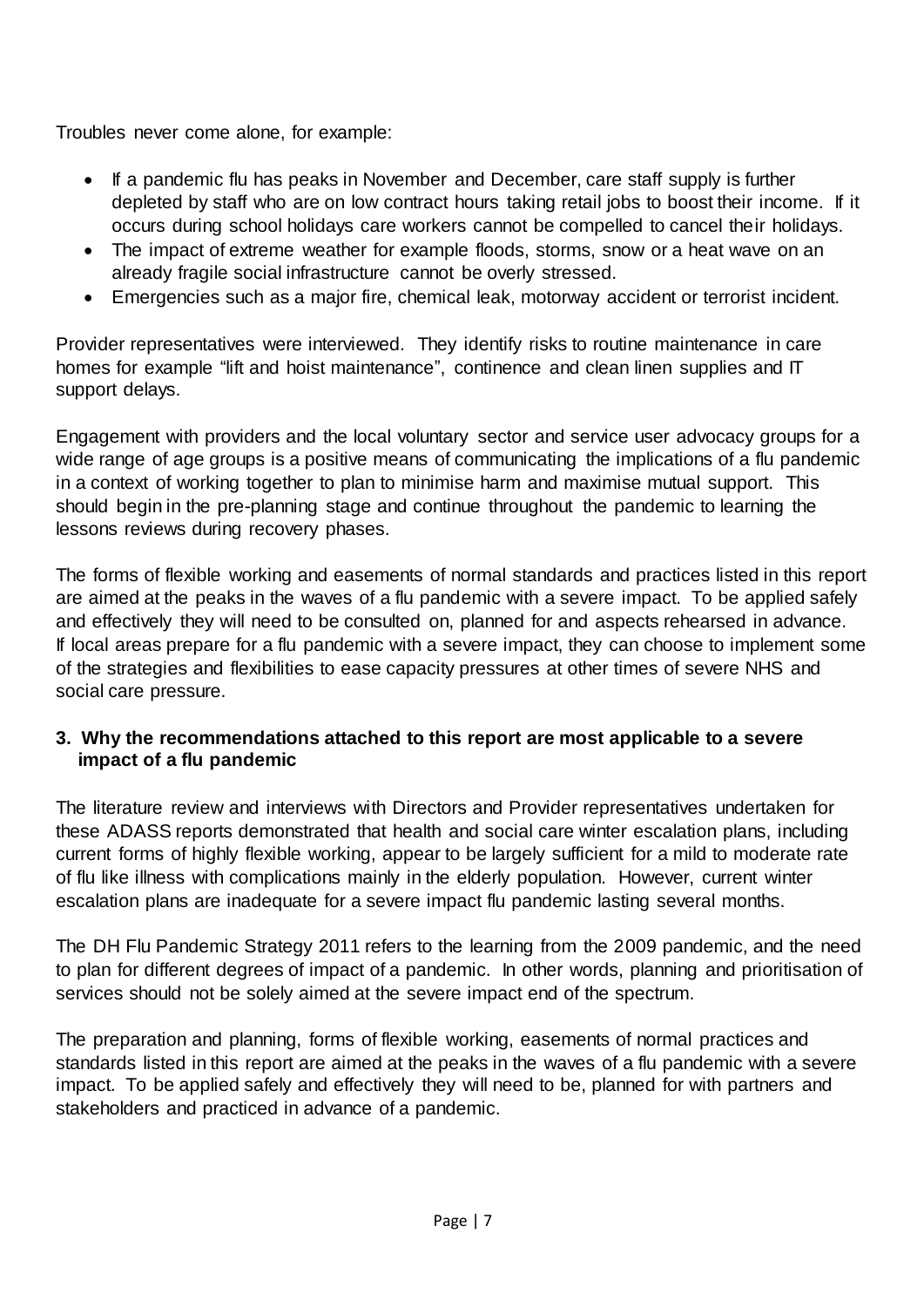## **4. Statutory Responsibilities of the NHS, Social Services and the Health Protection Agency**

These are set out in Annexes A, B and C pages 66 – 68 of the Health and Social Care Influenza Pandemic Preparedness and Response Best Practice Guidance 2012<sup>7</sup> .

Government is in the process of updating its statutory requirements and Best Practice Guidance across a number of flu pandemic planning documents. The most recent overarching Guidance is the **UK Influenza Pandemic Preparedness Strategy 2011<sup>8</sup>** .

**Sourcing government guidance via the Gov.UK Pandemic Flu website** should ensure that the most up-to-date version of any document is relied on**<sup>9</sup>** .

Several Local Authority strategic plans are referred to in this report:

- Derbyshire Local Resilience Forum (LRF)<sup>10</sup>
- Southampton Public Health Pandemic Influenza Plan<sup>11</sup>
- Hampshire County Council Pandemic Influenza Planning & Response Plan 2017<sup>12</sup>

The Derbyshire and Southampton plans were sourced from the web and Hampshire from the Council. They are included because they demonstrate a strong planning approach for emergencies in general and flu pandemic at strategic level. LRF plans published and referred to in this report as examples set out the roles and responsibilities of different functions in the Council.

## **5. The role of the Local Resilience Forum**

Section 4 of the Guidance for Local Planners/LRFs<sup>13</sup> lists Government expectations of operational response arrangements:

*"In England and Wales, the primary responsibility for planning for and responding to any major emergency rests with local organisations, acting individually and collectively through Local Resilience Fora (LRF) and Strategic Coordinating Groups (SCGs). The purpose of the SCG is to take overall responsibility for the multi-agency management of an outbreak at local level".*

*"Local Health Resilience Partnerships (LHRPs) are not statutory organisations and accountability for emergency preparedness and response remains with individual organisations, in line with their respective statutory duties. Local authorities will also contribute more widely…given their range of responsibilities…and their community leadership role<sup>14</sup>".*

(Section 4 of *Preparing for Pandemic Influenza, Guidance for Local Planners)*

 $\overline{a}$ 

<sup>12</sup> Hampshire County Council Pandemic Influenza Planning & Response Plan 2017, (not available online)

<sup>7</sup> [www.gov.uk/government/uploads/system/uploads/attachment\\_data/file/213696/dh\\_13365](http://www.gov.uk/government/uploads/system/uploads/attachment_data/file/213696/dh_133656.pdf) 6.pdf

<sup>8</sup> [www.gov.uk/government/uploads/system/uploads/attachment\\_data/file/213717/dh\\_131040.pdf](http://www.gov.uk/government/uploads/system/uploads/attachment_data/file/213717/dh_131040.pdf)

<sup>9</sup> <https://www.gov.uk/guidance/pandemic-flu>

<sup>10</sup>[www.derbyshireprepared.org.uk/files/uploads/Derbyshire\\_Strategic\\_Plan\\_for\\_Pandemic\\_Influenza.pdf](http://www.derbyshireprepared.org.uk/files/uploads/Derbyshire_Strategic_Plan_for_Pandemic_Influenza.pdf)

<sup>11</sup> [www.publichealth.southampton.gov.uk/images/scc-pandemic-influenza-plan-v3.2-january-2016.pdf](http://www.publichealth.southampton.gov.uk/images/scc-pandemic-influenza-plan-v3.2-january-2016.pdf)

<sup>13</sup> [www.gov.uk/government/uploads/system/uploads/attachment\\_data/file/225869/Pandemic\\_Influenza\\_LRF\\_Guidance.pdf](http://www.gov.uk/government/uploads/system/uploads/attachment_data/file/225869/Pandemic_Influenza_LRF_Guidance.pdf)

<sup>14</sup> [www.gov.uk/government/uploads/system/uploads/attachment\\_data/file/213696/dh\\_133656.pdf](http://www.gov.uk/government/uploads/system/uploads/attachment_data/file/213696/dh_133656.pdf)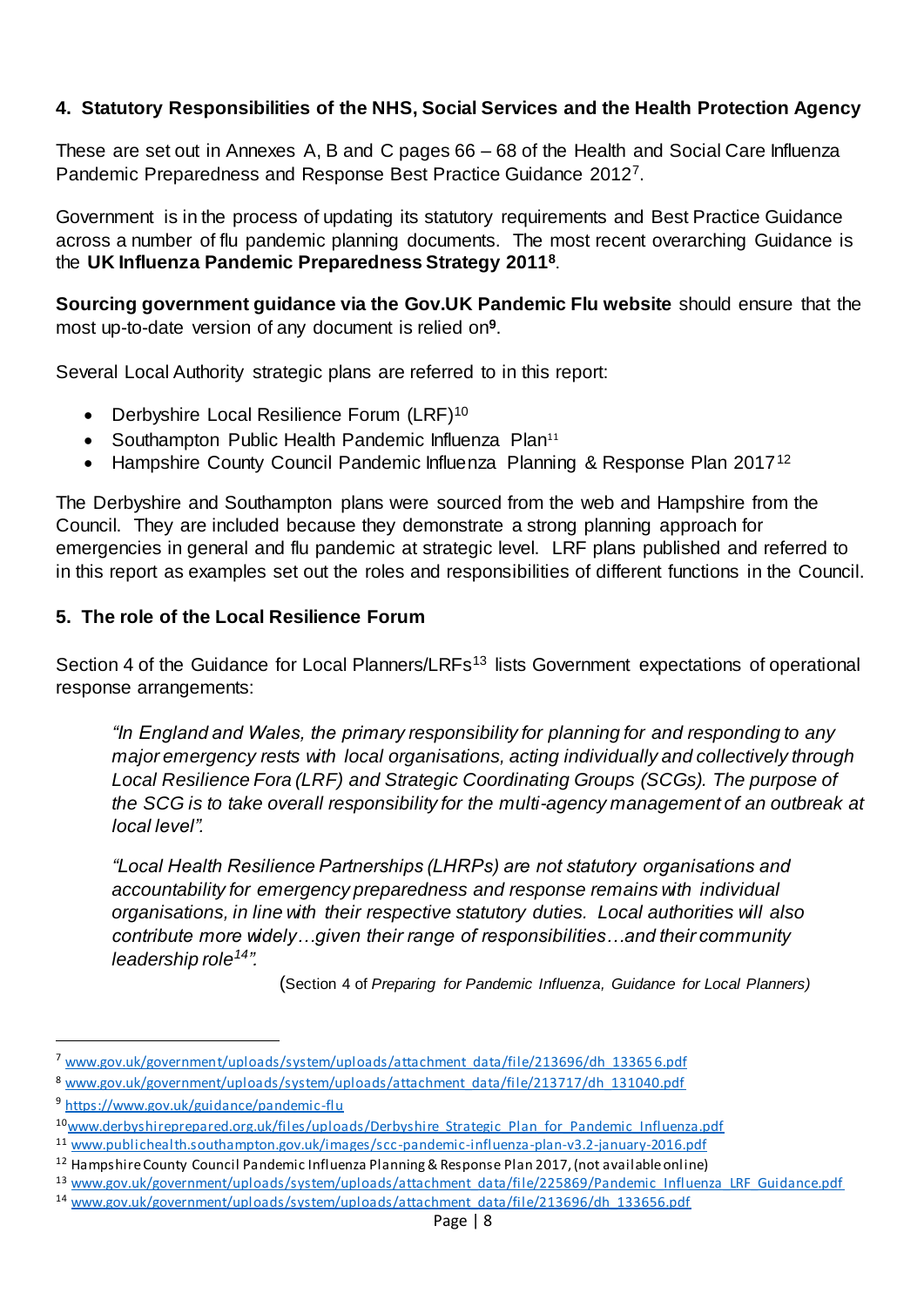It is vital that DASSs, their Local Authorities and partners make strategic decisions on prioritisation of services within the formal decision-making arrangements of the LRF. DASSs may benefit from requesting their LRF to convene to review and test its flu pandemic plans.

At the most local organising level the NHS, Local Authorities, and, in particular, the DASS, DCS and Directors of Public Health carry the statutory responsibility for preparedness, implementation and recovery in local areas.

The diagram below is extracted from "Hampshire County Council Pandemic Influenza Planning & Response Plan 2017" and provides an example to illustrate an LRF Planning Structure.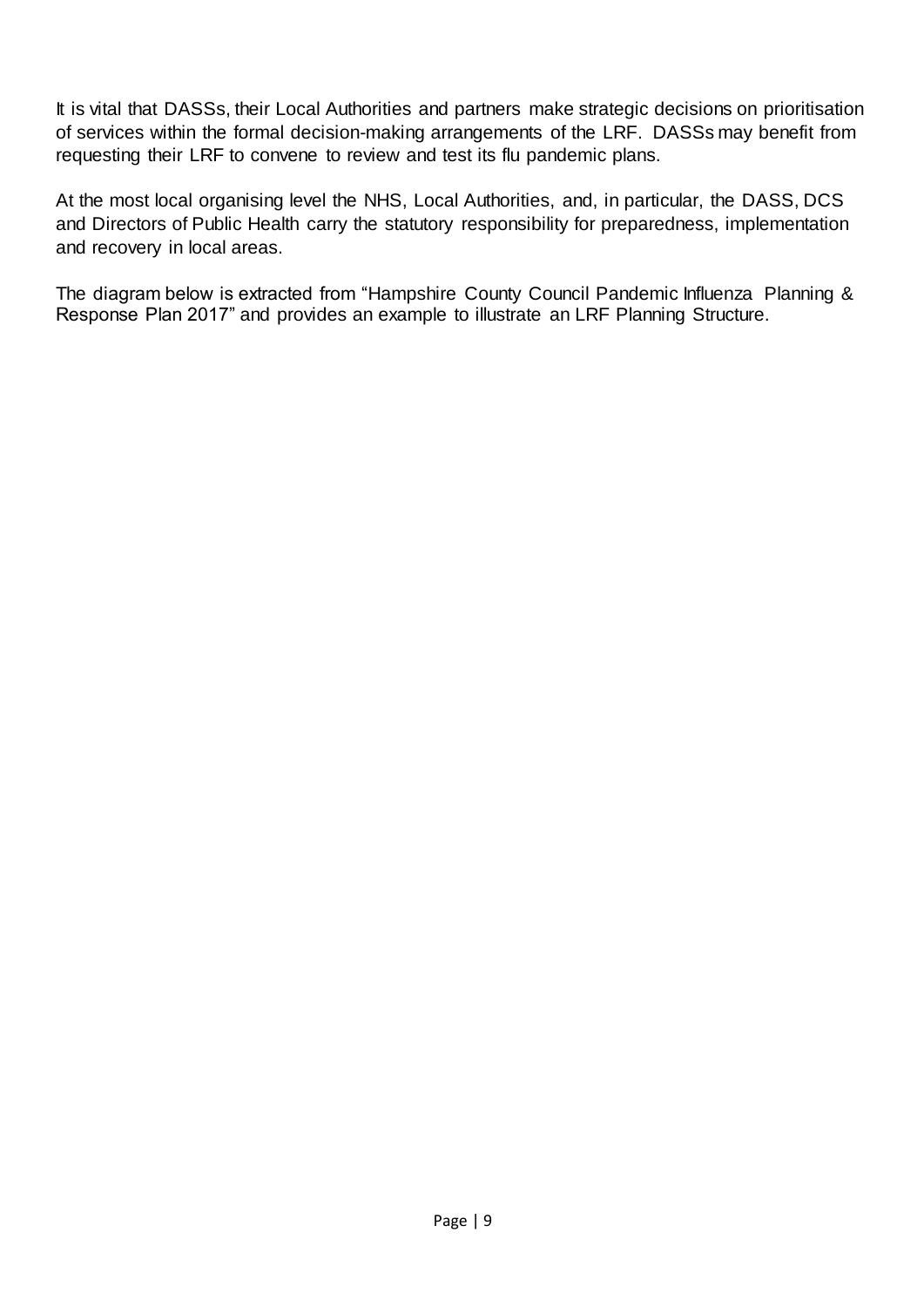Hampshire County Council Pandemic Influenza Planning & Response Plan 2017

The Hampshire and Isle of Wight multi-agency response structure is likely to work as set out in the diagram below:

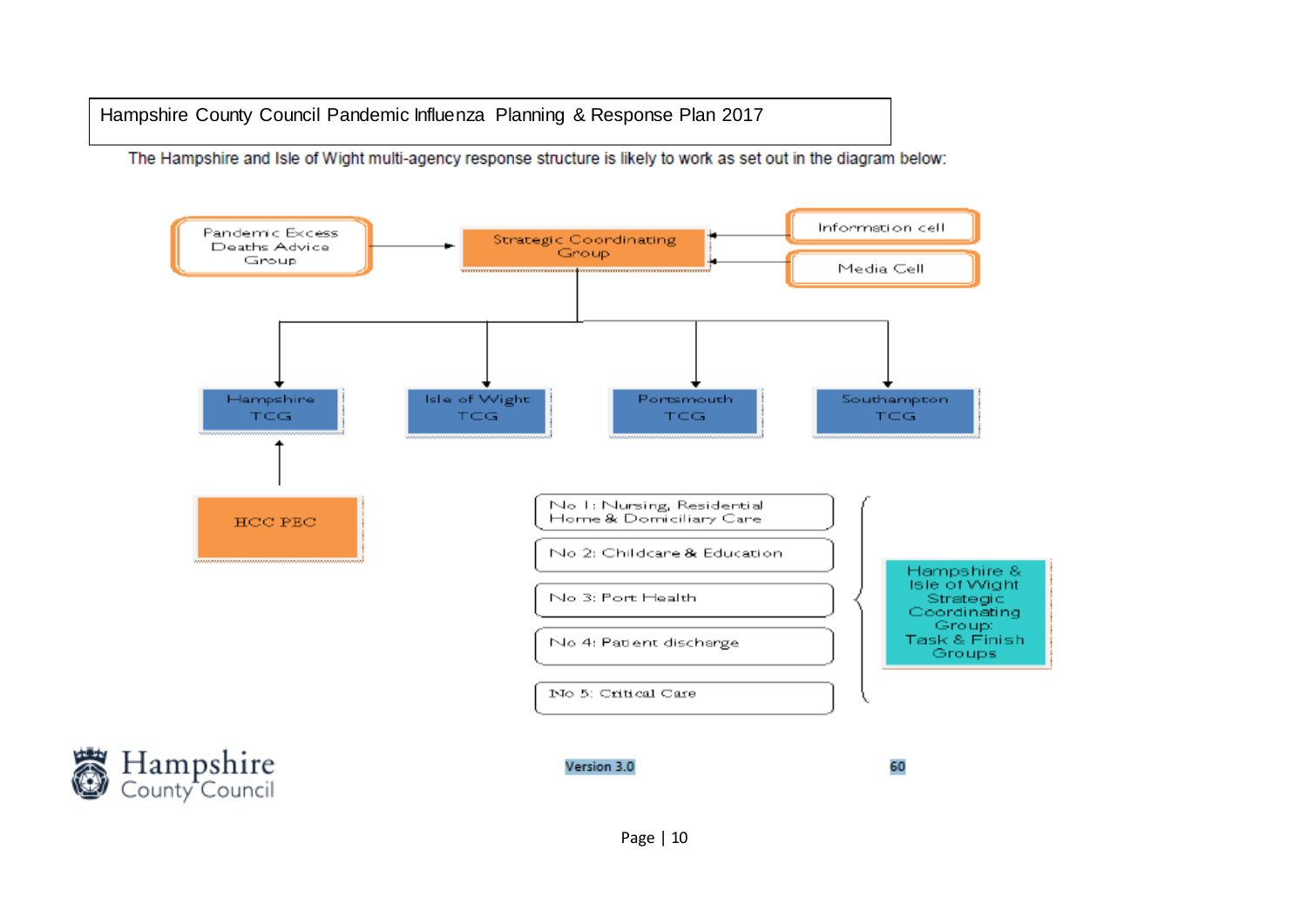DASSs may be required to represent social care and each other across Local Authorities in the LRF area. They may also find themselves representing other directorates from their own council, such as housing and children's services. The DASS should be well briefed about the flu pandemic impact on a wide range of services, able to represent their Council in the LRF as representation could be impacted by illness.

LRFs and Local Health and Social Care Resilience Partnerships should consider how to need a very high demand for communication channels by professionals and the public wishing to notify them of vulnerable people becoming ill with flu. These should include ample telephone call handling capacity; live web chats; email messages and smart phone apps may be another route. All require prompt triaging and appropriately prioritised response.

DASSs have a further support and mutual aid group through their ADASS Regional Branches.

## **6. The role of ADASS Branches in providing mutual aid**

ADASS branches will be an ideal place for DASSs to work together on cross-boundary issues and manage fluctuating demand and supply across local authority boundaries. The benefits of mutual support and regional/sub regional activity should not be underestimated.

ADASS Executive recently adopted an internal report *'Provider Failure – A check list for*  Regional Response. ADASS 2017<sup>15</sup>. It gives guidance to DASSs on managing the consequences when for whatever reason care quality is compromised to the point that it is not appropriate to refer or place service users with that provider. Part of the management of the care capacity pressures caused by provider failure is ADASS branches or sub regions identifying appropriate vacancies very quickly, facilitated by a lead officer working for the branch.

Some ADASS branches have experience of managing care capacity crises and have developed mechanisms to do so, especially in respect of specialist settings, staff skill sets and commissioners' current knowledge about care quality within individual providers or registered units.

ADASS branches may wish to appoint a regional lead on flu pandemic planning with the experience and knowledge to assist them in managing a live pandemic situation, able to have discussions on their behalf with providers about available and appropriate care capacity. This is particularly useful in terms of specialist services.

<sup>15</sup> <https://www.adass.org.uk/provider-failure-and-emergency-incidents-a-checklist-for-regional-response>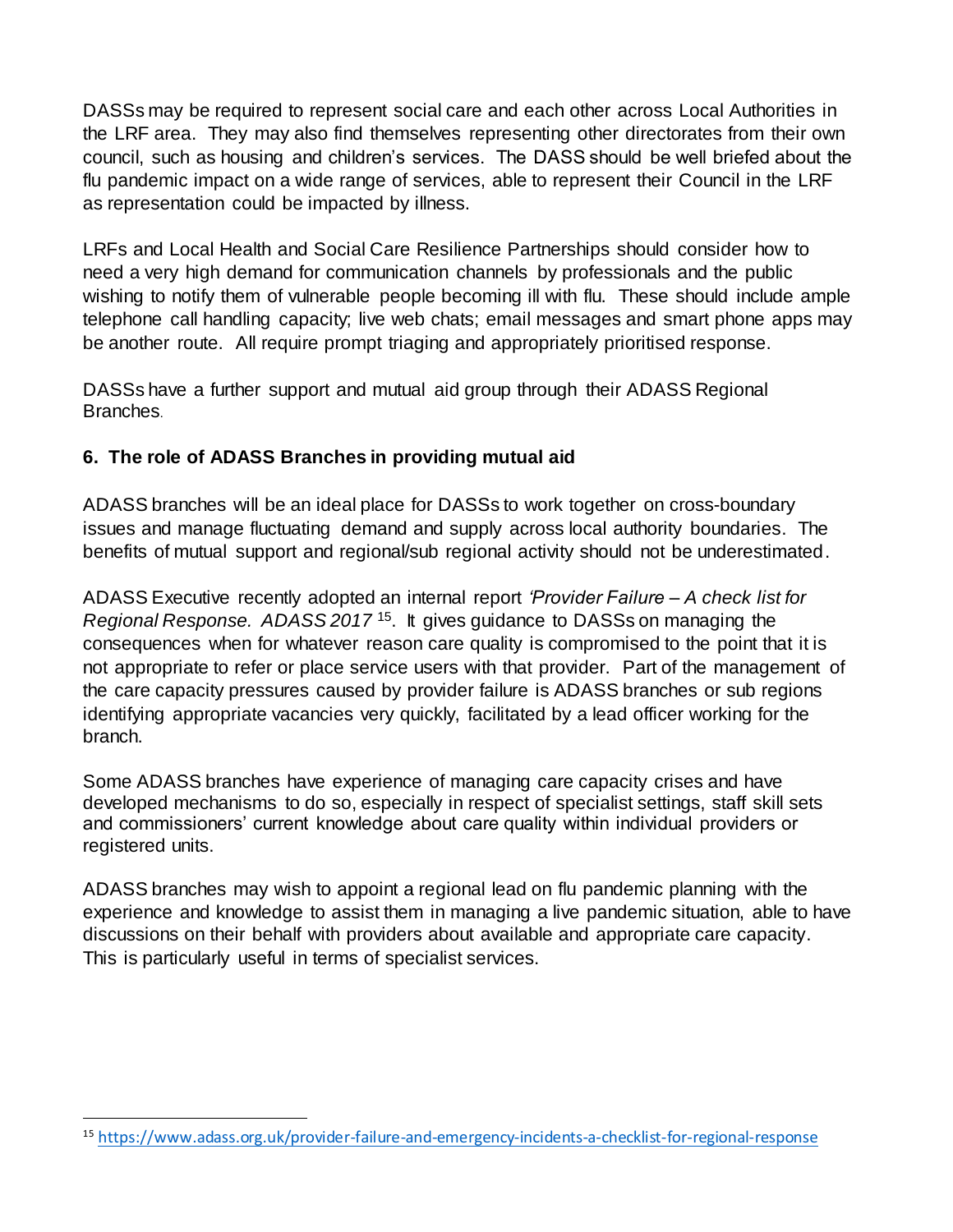## **7. The phases of a flu pandemic**

The UK categorises a pandemic into:

- a.) Preparation and Planning
- b.) Detect and Assessment
- c.) Treatment
- d.) Escalation
- e.) Recovery

 $\overline{a}$ 

National criteria determine when the country reaches each phase of a pandemic. Under the UK Influenza Pandemic Preparedness Strategy 2011, Local Resilience Fora (LRFs) will determine the status of the population within the LRF area according to the national criteria. The changing status in LRF area populations throughout a pandemic is not expected to be linear, so communications activities at LRF level and below will be tailored to meet the current situation in that area – bearing in mind there may be other national or regional problems arising at the same time, such as extreme weather or utility supply failures.

Government expectations of social care planning for different phases of the pandemic can be found in *Health and Social Care Influenza Pandemic Preparedness and Response DH 2012<sup>16</sup> .* The table in Annex B of that document is set out below. It sets out the responsibilities of social care during the different phases of the pandemic.

<sup>16</sup> [https://www.gov.uk/government/uploads/system/uploads/attachment\\_data/file/213696/dh\\_133656.pdf](https://www.gov.uk/government/uploads/system/uploads/attachment_data/file/213696/dh_133656.pdf)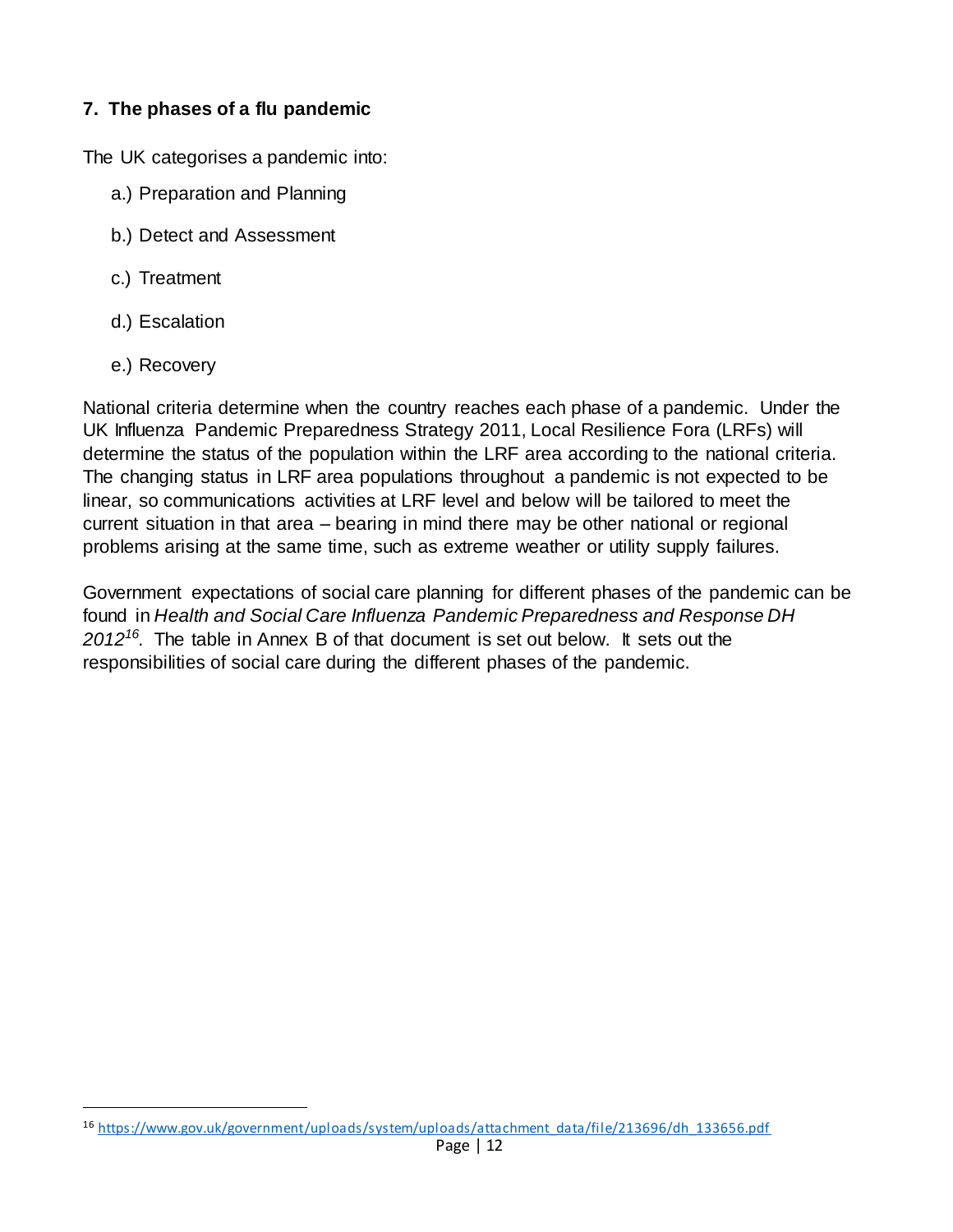**Health and Social Care influenza pandemic preparedness and response**

| <b>Stage</b>    | <b>Local Authorities</b>                                                                                                                                     |
|-----------------|--------------------------------------------------------------------------------------------------------------------------------------------------------------|
| <b>Planning</b> | Governance of local planning<br>$\bullet$                                                                                                                    |
|                 | Ensure that planning aligns with Civil Contingencies Act structures, e.g. Local Resilience<br>$\bullet$                                                      |
|                 | Fora                                                                                                                                                         |
|                 | Ensure that there are communications in place with all independent sector providers,<br>$\bullet$                                                            |
|                 |                                                                                                                                                              |
|                 | which are capable of being a platform for daily communications<br>Local schools closure policy<br>$\bullet$                                                  |
|                 | Planning with early years service and private, independent and voluntary providers<br>$\bullet$                                                              |
|                 | Planning with adult social care providers<br>$\bullet$                                                                                                       |
|                 | Advise independent sector social care providers to make arrangements for vaccination of<br>$\bullet$                                                         |
|                 | their staff                                                                                                                                                  |
|                 | Arrangements for storing and distribution of face masks<br>٠                                                                                                 |
|                 | Agreement within local authority about what are "essential" services which take priority<br>$\bullet$                                                        |
|                 | over everything else                                                                                                                                         |
|                 | Arrangements for redeploying staff into essential services<br>$\bullet$                                                                                      |
|                 | Alignment with overall winter and capacity planning with local NHS<br>٠                                                                                      |
|                 | Arrangements for identifying and supporting "vulnerable people"<br>٠                                                                                         |
| Detect/         | Set up local communications for public, councillors and staff, and align to NHS<br>$\bullet$                                                                 |
| <b>Assess</b>   | communications                                                                                                                                               |
|                 | Re-test communication channels to providers<br>$\bullet$                                                                                                     |
|                 | Test responses to SOCCON if this is put in place centrally<br>$\bullet$                                                                                      |
|                 | Confirm "mutual aid" arrangements between providers<br>$\bullet$                                                                                             |
|                 | Check vulnerable persons list<br>$\bullet$                                                                                                                   |
|                 | Confirm arrangements for vaccination of social care staff<br>$\bullet$                                                                                       |
|                 | Response to school outbreaks and decisions on school closures<br>٠                                                                                           |
| Treat/          | Distribution of face masks to front line<br>$\bullet$                                                                                                        |
|                 | Management of SOCCON and other central/local information channels<br>$\bullet$                                                                               |
|                 | Communication with public/councillors/staff<br>$\bullet$                                                                                                     |
|                 | Optimise capacity in independent sector for early years and adult social care, including<br>٠                                                                |
|                 | mutual aid arrangements<br>Implement any agreed local escalation arrangements for faster hospital discharge or<br>$\bullet$                                  |
|                 | admission avoidance                                                                                                                                          |
|                 | Encourage social care staff to access vaccination programme<br>٠                                                                                             |
|                 | Support vaccination for vulnerable people including flu friends arrangements<br>Continued response to school outbreaks and decisions on school closures<br>٠ |
|                 | Use local media to provide information on services to community                                                                                              |
|                 |                                                                                                                                                              |

# **Annex B – Summary of social care roles and responsibilities during a pandemic**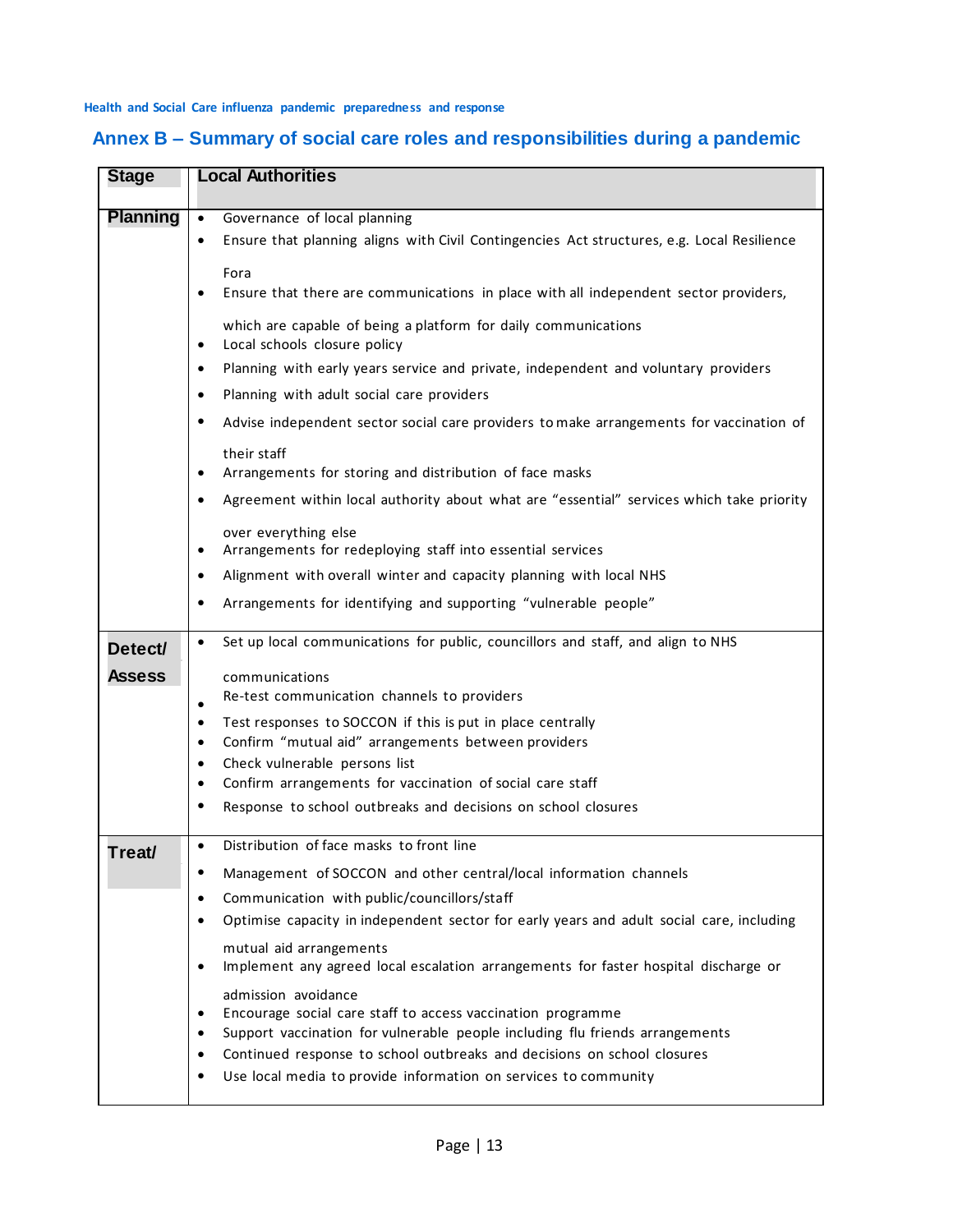## **8. Identifying People who are vulnerable in a crisis**

The methodologies to identify people who are likely to be vulnerable in a flu pandemic should be agreed with partners, recorded and tested during the **Preparation and Planning phase** for a flu pandemic that is well in advance.

Whilst ADASS does not refer to people with care and support needs as "vulnerable people", the *Cabinet Office Guidance on Identifying People who are vulnerable in a crisis<sup>17</sup>* defines vulnerable people in the context of an emergency as:

## *"(those who) are less able to help themselves in the circumstances of an emergency"*

In the event of a pandemic, these may include: children, older people, mobility impaired, mental/cognitive function impaired, sensory impaired, individuals supported within the community, immune-compromised children and adults, those with underlying health conditions, individuals cared for by relatives, homeless people, pregnant women, and those in need of bereavement support.

Early estimation of numbers, types and locations of people with vulnerabilities will enable planners to estimate required resources and care capacity. Local planners should ensure they include **planning for additional supplies of community equipment** such as Personal Protective Equipment (PPE) for care staff and volunteers. Other examples of community equipment include commodes, continence supplies, walking frames, slide sheets, disposable bed linen and laundry services. The NHS will plan for additional supplies of medicines, clinical waste and anti-viral medication to meet demand, but this is likely to focus on hospitals.

## **9. People who may become vulnerable because of the pandemic and need additional care and support may not themselves have flu**

They may become acutely ill with another condition and highly vulnerable because the level of treatment and care they would normally receive is not available. Decisions need to be made about who receives what level of response to any health or care need, dependent on the local situation.

The Cabinet Office Guidance is one of the older published guidance documents and its detailed checklists and analyses of different types of vulnerability are of assistance to emergency planners for any emergency. It should be read alongside Annex D – Social Measures – Vulnerable People (page 27) of the Pandemic Influenza Guidance for local planners/LRFs, which refers to lists of lists (Page 24-29 at the attached link)<sup>18</sup>.

The Guidance is still relevant to flu pandemic and other emergencies and recommends specific detailed lists and analyses of vulnerability to assist planners. It should be read alongside *Annex* 

<sup>17</sup> [www.gov.uk/government/publications/identifying-people-who-are-vulnerable-in-a-crisis-guidance-for-emergency-planners](http://www.gov.uk/government/publications/identifying-people-who-are-vulnerable-in-a-crisis-guidance-for-emergency-planners-and-responders)[and-responders](http://www.gov.uk/government/publications/identifying-people-who-are-vulnerable-in-a-crisis-guidance-for-emergency-planners-and-responders)

<sup>18</sup>[www.gov.uk/government/uploads/system/uploads/attachment\\_data/file/61228/vulnerable\\_guidance.pdf](http://www.gov.uk/government/uploads/system/uploads/attachment_data/file/61228/vulnerable_guidance.pdf)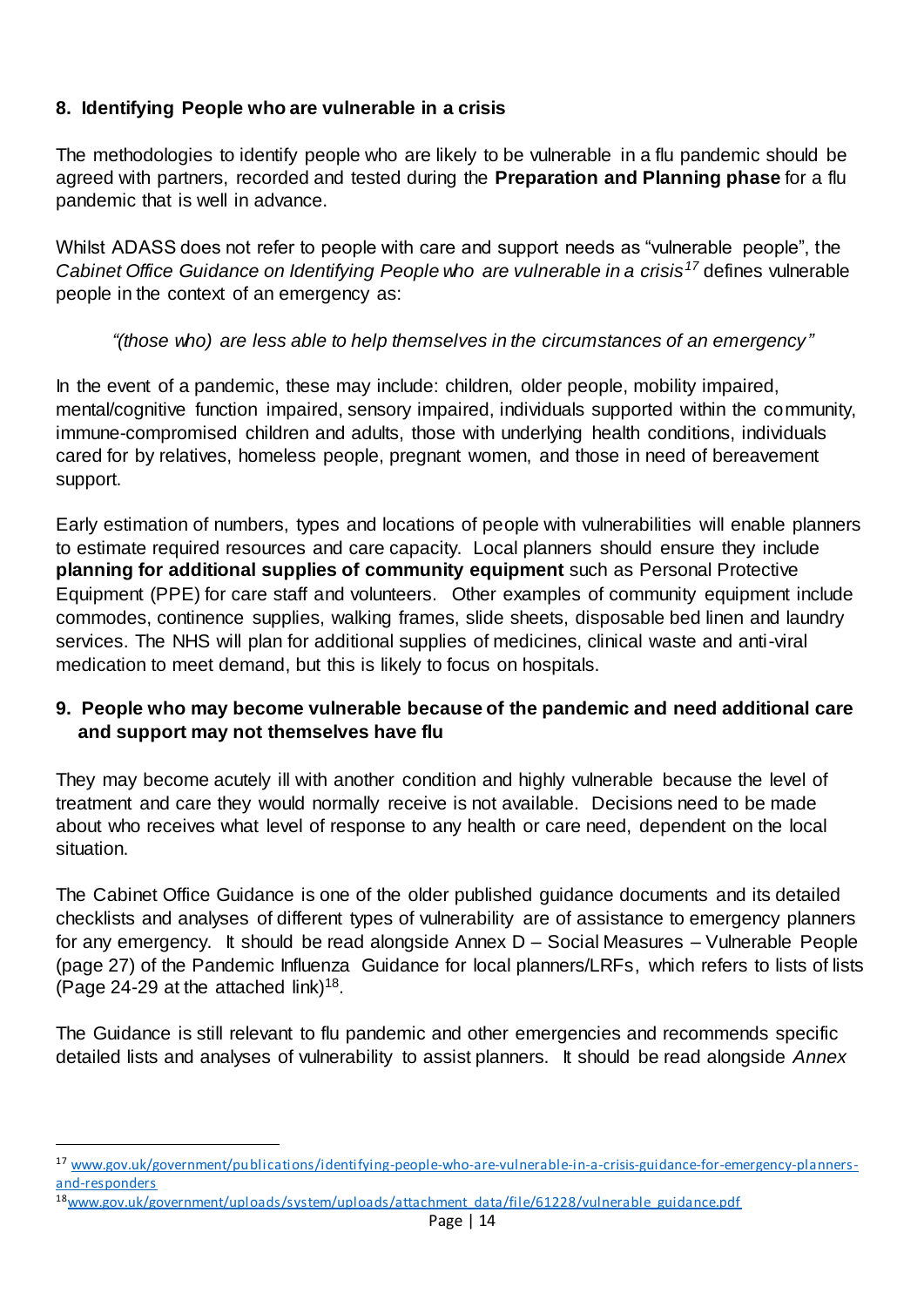## *D. - Social Measures – Vulnerable People (page 27) of the Pandemic Influenza Guidance for local planners/LRFs)*<sup>19</sup> .

It is comprehensive, but due to its age does not take account of the development of GP registers and lists of high risk patients as a comprehensive source of information about vulnerable people. This information is shared now in the form of statistics and geographical locations of different groups, but sharing it as identifiable personal data, beyond normal recipients, raises issues of information governance. This needs clarification at national level, including the agreements and protocols necessary for GPs to release patient data during a pandemic.

## **The preparation and planning phase includes early agreement about who will provide the DASS and and/or local health and social care emergency coordination team with information about the numbers of people who will be potentially vulnerable under the definition**, the types of vulnerability and their geographical clustering.

This can then be modelled through expertise in the LRF group during the **detect and assess phase** into a dataset that can be updated dynamically during the phases of a pandemic over several weeks or months, with potentially daily situation reporting to the LRF and from the LRF up to government.

Based on existing guidance, to be updated by government: when national and LRF trigger points occur, specific local plans will be activated. This will include identification of potentially vulnerable people and their locations. This will be followed by the identification of individual people, their needs, their relative priority and the care required. Once a phase of pandemic flu activity has passed, it will be necessary to consolidate information during what could be a short period of recovery before preparation for a further wave.

## **10. Prioritisation and reprioritisation plans for care and support**

 $\overline{a}$ 

Once a flu pandemic begins, the communications on reprioritisation become essential to enable the available staff to support those who most need care and support and service users, carers and the public to understand why their services are temporarily restricted or stopped, potentially for many weeks or months. Managers and staff should have been briefed on the necessity for this in earlier phases, at this stage it is a reminder of 'why' and clear information about 'what, how and when' to prioritise.

Prioritisation becomes operational during the **treatment phase** with further, reprioritisation to possibly critical level during the **escalation phase.** This should be a dynamic process, reviewed frequently, potentially daily, based on the gap between demand and supply of health and care services. Planners should not focus solely on a 'reasonable worst case' response – this is learning from the 2009 pandemic in UK.

Most of the above section of the Guidance is about prioritising and minimising assessments and admission to beds. There are no clear criteria for deciding on who should receive and therefore who might well not receive care at home, unlike in the hospital orientated *Pandemic Flu Managing* 

<sup>19</sup>[www.gov.uk/government/uploads/system/uploads/attachment\\_data/file/225869/Pandemic\\_Influenza\\_LRF\\_Guidance.pdf](http://www.gov.uk/government/uploads/system/uploads/attachment_data/file/225869/Pandemic_Influenza_LRF_Guidance.pdf)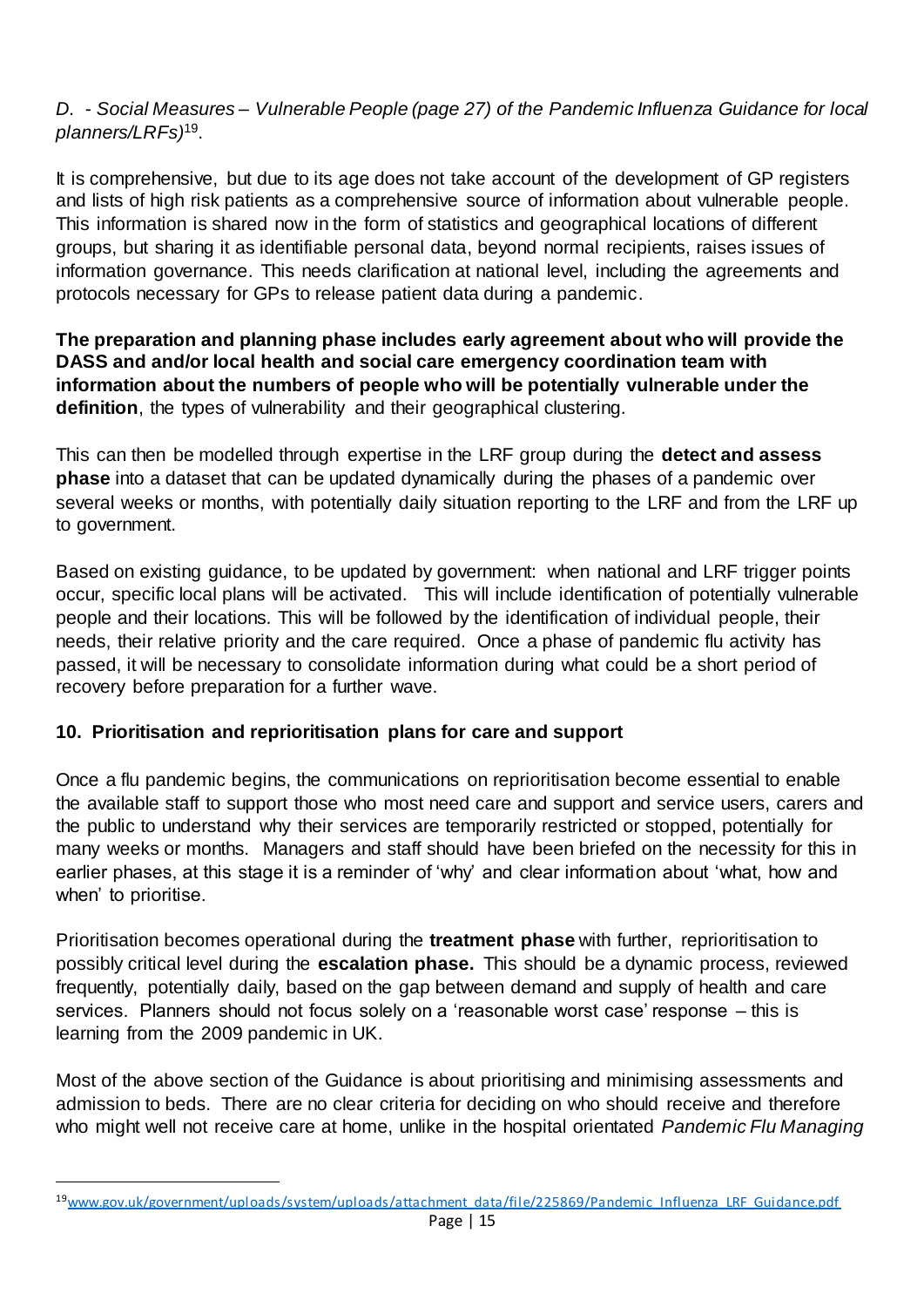*Demand and Capacity in Health Care Organisations (Surge) DH April 2009 v1. Appendix 5<sup>20</sup> .* This guidance is for medical staff and hospital managers and is very clear about priorities for treatment at different stages of surge, as it was then described.

Many domiciliary care providers have contracts with several local authorities. If each of these local authorities has their own prioritisation criteria, banding and forms there will be a significant burden on providers and the risk of confusion. If providers are to be asked to share work between companies, this is a further reason for consistent prioritisation systems. Providers hope a national set of criteria, banding and templates will be developed.

Once a flu pandemic begins, the communications on reprioritisation become essential to enable the available staff to support those who most need care and support and service users, carers and the public to understand why their services are temporarily restricted or stopped, potentially for many weeks or months. Managers and staff should have been briefed on the necessity for this in earlier phases, at this stage it is a reminder of 'why' and clear information about 'what, how and when' to prioritise.

- *Lancashire County Council Pandemic Planning in Different Independent Social Care Settings July 2009* is helpful guidance for commissioners and providers. It is the only detailed social care prioritisation framework identified in the literature search for this report<sup>21</sup>.
- Southampton City Council Pandemic Influenza Plan 2016 v3.2 Annex B differentiates between the response required for Low, Moderate and High Impact Pandemics<sup>22</sup>.
- Derbyshire Strategic Plan for Pandemic Influenza 2009 Appendices A B and C sets out situation reporting templates for essential services, communications etc<sup>23</sup>.

Managing fluctuating demand and supply at local area level will be supported through mutual aid within ADASS branches. The benefits of this means of mutual support and regional/sub regional activity should not be underestimated.

**Recommendation 2: DHSC should consider developing a national system of prioritisation of care and support at home during the escalation phase of a flu pandemic.**

**Recommendation 3: DASSs should, through their regional ADASS branches consider collaborating on a single regional system of prioritisation suitable for care at home to reduce the risk of confusion amongst providers serving more than one local authority area.**

<sup>20</sup>[http://webarchive.nationalarchives.gov.uk/20130124045951/http://www.dh.gov.uk/prod\\_consum\\_dh/groups/dh](http://webarchive.nationalarchives.gov.uk/20130124045951/http:/www.dh.gov.uk/prod_consum_dh/groups/dh_digitalassets/documents/digitalasset/dh_098750.pdf) [\\_digitalassets/documents/digitalasset/dh\\_098750.pdf](http://webarchive.nationalarchives.gov.uk/20130124045951/http:/www.dh.gov.uk/prod_consum_dh/groups/dh_digitalassets/documents/digitalasset/dh_098750.pdf)

<sup>21</sup> <http://www3.lancashire.gov.uk/corporate/enewsviewer/frmDcDnLd.asp?id=8489>

<sup>&</sup>lt;sup>22</sup> [www.publichealth.southampton.gov.uk/.../scc-pandemic-influenza-plan-v3.2-january-](http://www.publichealth.southampton.gov.uk/.../scc-pandemic-influenza-plan-v3.2-january-)...

<sup>&</sup>lt;sup>23</sup> [http://www.derbyshireprepared.org.uk/files/uploads/Strategic\\_Plan\\_for\\_Pandemic\\_Influenza.pdf](http://www.derbyshireprepared.org.uk/files/uploads/Strategic_Plan_for_Pandemic_Influenza.pdf)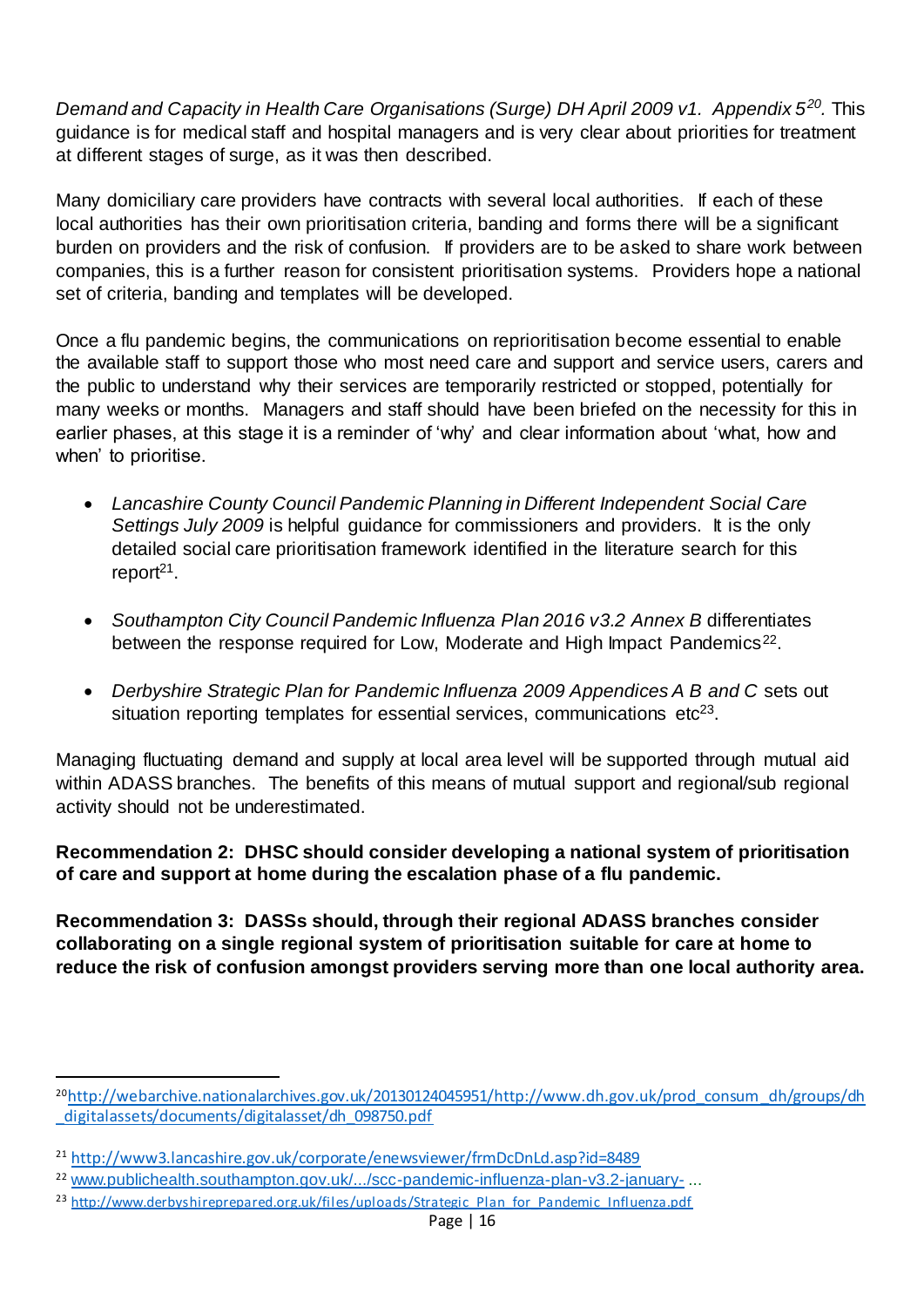## **11. Recovery phase and return to business as usual:**

Health and Social Care Influenza Pandemic Preparedness and Response<sup>24</sup> (pages 50 – 53). Readers will note the emphasis on restoring data and personal confidential information in this section.

DASSs should remember that there are likely to be recovery periods announced by LRFs between waves of the pandemic, before a final recovery phase is announced nationally. Recovery periods between waves should be used to restore control of and review plans, ahead of a second or third wave which may have a worse impact than the first*.*

Adult Social Care is likely to have a long period of recovery (a long tail). This is because it will take long term responsibility for people who have long term care and support needs arising from the complications of flu. It is probable that dependency levels will be significantly proportionately higher. This probability would benefit from modelling by Public Health England.

## **12. Ethical Framework for decision making about treatment and care priorities**

The Ethical Framework, to be found in the Gov.UK Pandemic Flu Overview web sets out the importance of minimising harm, recognising that some harm is likely to be unavoidable.

*"Decision makers will need to use the best information that is available to them at the time (for example the likely effects of a particular decision). Whether or not a decision was ethically appropriate has to be judged in relation to the situation that existed at the time it was made, rather than by reference to facts that only became apparent at a later stage." "Harm is a broad concept and is intended to cover the physical, psychological, social and economic harm that a pandemic might cause <sup>25</sup> ".*

*(Health and Social Care Influenza Pandemic Preparedness and Response)*

The Ethical Framework is intended to guide strategic policy makers and local planners consider the ethical aspects of their decisions in an emergency.

It will help professionals and decision makers, guided by their own professional codes, to develop policies on clinical prioritisation for use during a pandemic. It is not intended as a practical guide for front-line care staff. Without further detailed guidance, staff may be unable to decide between priorities in difficult situations.

The ethical framework and any local prioritisation framework must be understandable and usable by care workers and health and social care professionals making decisions about relative priorities within their workload. Without this, decision making will be slow and cumbersome and a greater harm to individuals may result than if an informed decision was made (and recorded and reported) by the worker on the spot.

<sup>&</sup>lt;sup>24</sup> [www.gov.uk/government/uploads/system/uploads/attachment\\_data/file/213696/dh\\_133656.pdf](http://www.gov.uk/government/uploads/system/uploads/attachment_data/file/213696/dh_133656.pdf)

<sup>25</sup> [www.gov.uk/guidance/pandemic-flu#ethical-framework](http://www.gov.uk/guidance/pandemic-flu#ethical-framework)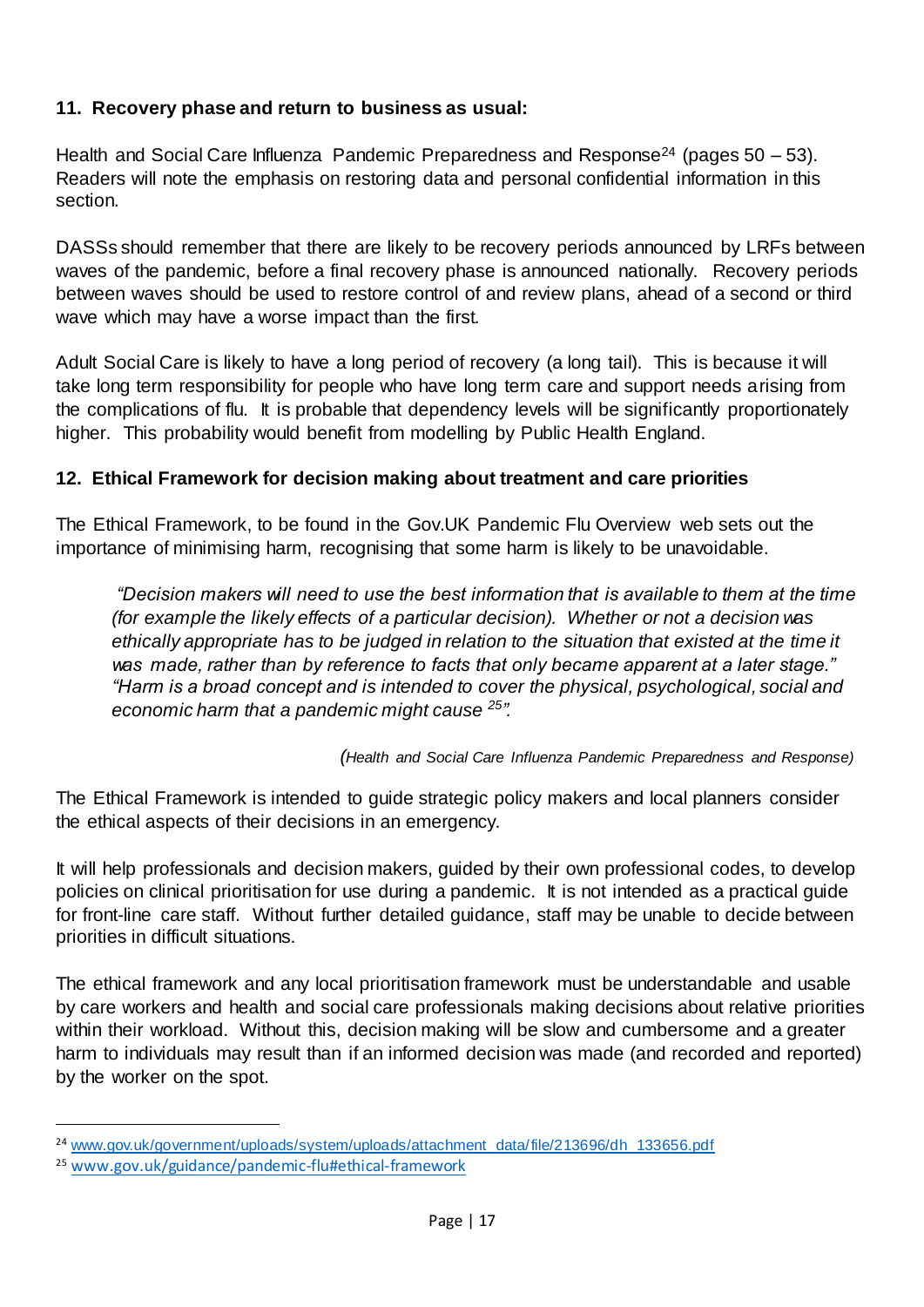The Ethical Framework guidance states that records should be kept of decision taken and the justification for them. This matters for accountability and to review decisions at the end of short, specified periods. Such records can also help people learn from experience in order to respond to further pandemic waves, or to a different pandemic in the future.

Interviews with DASSs have included reference to care service prioritisation strategies and solutions used during extreme weather and during the Tour de France Yorkshire leg. At the time of writing however, only one written record has been identified in the literature review. Other than this one example the view expressed in interviews is that prioritisation is incident specific, intuitive, common sense and that mutual aid between providers plays a major part.

Lancashire County Council developed and published comprehensive social care prioritisation guidance for its area: *Pandemic Planning in Different Independent Sector Social Care Settings, July 2009* <sup>26</sup> (not available online). The importance of up to date, even daily, local capacity and demand information becomes evident when applying the ethical framework and local prioritisation criteria to decision making.

*Derbyshire Strategic Plan for Pandemic Influenza Appendix C <sup>27</sup>* includes a daily situation report to Gold for the Local Authority with a significant emphasis on adult and children's social care capacity on page C2.

## **13. Linking Ethical Decision Making to securing additional care and support capacity**

Decisions about how to use volunteers should be made at local level in the context of avoiding a greater harm in an escalation period/a peak. For example:

- Volunteers provide a second pair of care hands or act as driver to a paid and trained worker but do not enter the house
- Volunteers undertake visits alone within specific parameters.
- Volunteers may include adults with learning disabilities or physical disabilities or children who become carers of their relatives and will require support.

## **14. Volunteering**

 $\overline{a}$ 

Local decision makers will need to consider whether it is a greater harm to have no carers go into a 'too sick to get out of bed' person (perhaps in a very rural location) because the only available person, perhaps their nearest neighbour who has phoned the contact line is not given permission. For example, a neighbour phones expressing concern that she can't get an answer to the door or phone. But she is not known to the decision maker, does not hold her neighbour's key or key box code and is not known to be DBS checked for another volunteering or paid role.

**Flu Friends:** a designated friend or relative who collects medicine on behalf of a person with flu who has been advised to remain at home. The definition does not mention volunteers acting as flu friends, volunteers will be necessary for socially isolated people with flu.

<sup>&</sup>lt;sup>26</sup> Pandemic Planning in Different Independent Sector Social Care Settings, July 2009<sup>26</sup> (not available online) <sup>27</sup> http://www.derbyshireprepared.org.uk/files/uploads/Strategic\_Plan\_for\_Pandemic\_Influenza.pdf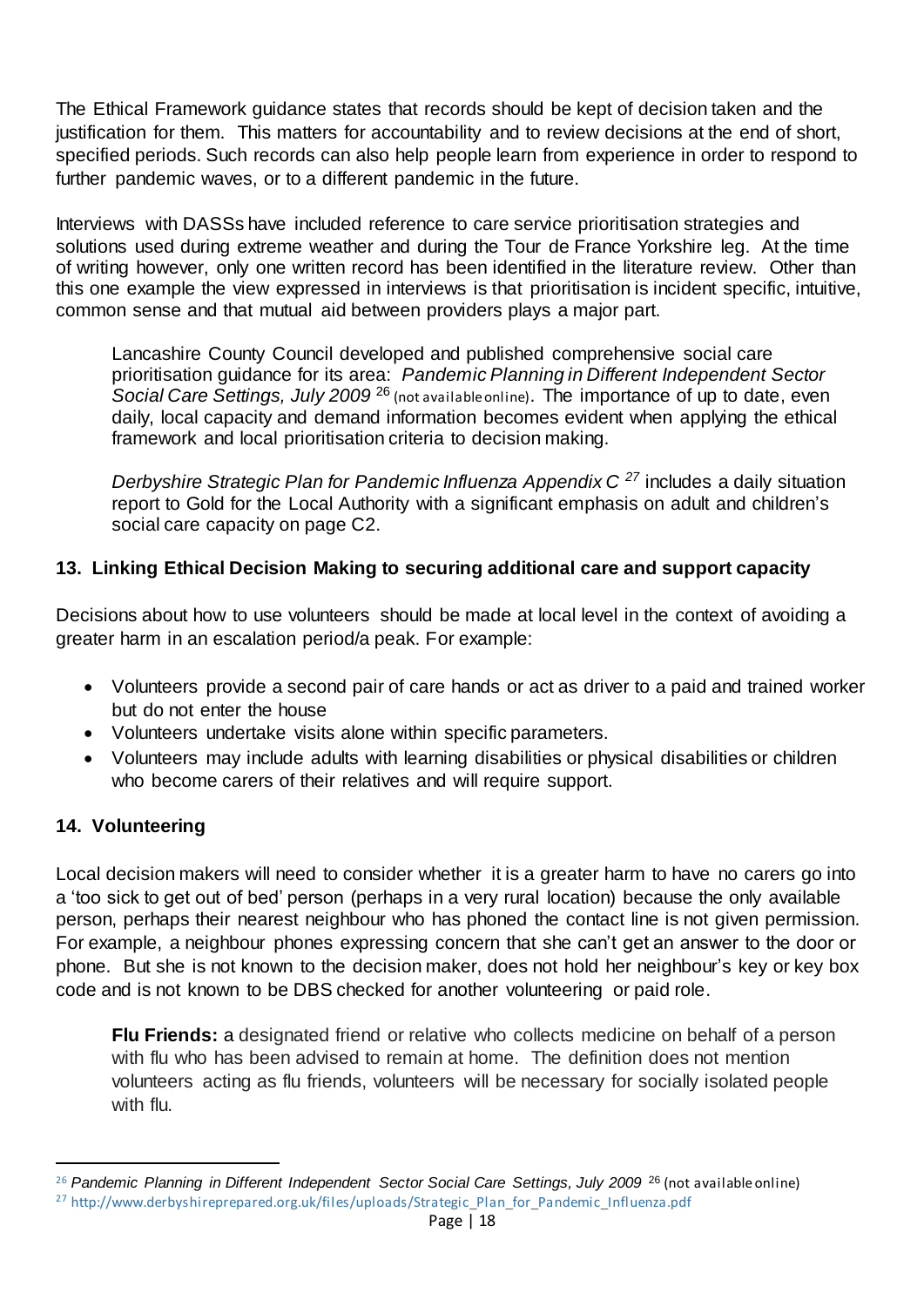Actual care giving, and social support is not currently in the definition of a Flu Friend. Whilst adding it in may cause people to step back from being a flu friend, some flu friends may, without already being a relative or friend, start to add support or physical care to isolated individuals with flu if they see that no care has been provided when they visit to deliver the prescription. This eventuality needs to be anticipated and planned for – either to support and guide them or to ensure they do not step beyond the Flu Friend role.

**Facilitating resilience in villages and neighbourhoods** is a vital step to reduce the risks of socially isolated people being left uncared for in an emergency, but needs time to be planned for and bedded in. In Derbyshire the Emergency Planning Teams are working with local communities on building local resilience and recruiting flu friend. Some communities that experienced prolonged flooding have formed resilience networks.

## **National voluntary organisations,** for example:

- British Red Cross
- St Johns Ambulance
- Khalsa Aid
- Age UK
- Street Pastors

All these volunteers are DBS checked and well trained to a standard set by their national organisation. The volunteers are well supervised at local level, generally accustomed to assessing risks and reporting up appropriately and used to dealing with distress and challenging behaviour.

The Red Cross, Age UK and St Johns Ambulance have training capabilities and capacity that can train other volunteers in basic care giving. Khalsa Aid and Street Pastors could train in social support, keeping safe whilst volunteering etc. Neither of these faith organisations do not allow their volunteers to proselytise. There will be other organisations with capabilities, the above is given as well-known examples.

**Local voluntary organisations,** that already apply Safeguarding policies and procedures. Examples of these include local faith organisation pastoral care teams - their volunteers are accustomed to visiting frail/needy people at home. Local councillors and school governors are also vetted. Local volunteers know their neighbourhoods well, can call on the resources with them, and have a local infrastructure to work within.

The capacity of national and voluntary organisations will vary from one area to another, and arrangements to involve them in care and social support may best be made at local operational level.

Whilst all respondents to the Survey of Directors in December 2017 said they had arrangements to monitor availability of care services, fewer than 45% had arrangements to monitor availability of volunteers or family carers.

Even if the availability is known, the utilisation of available resources is likely to need coordination so that it can be used where it is needed. A further question asked if there is a process for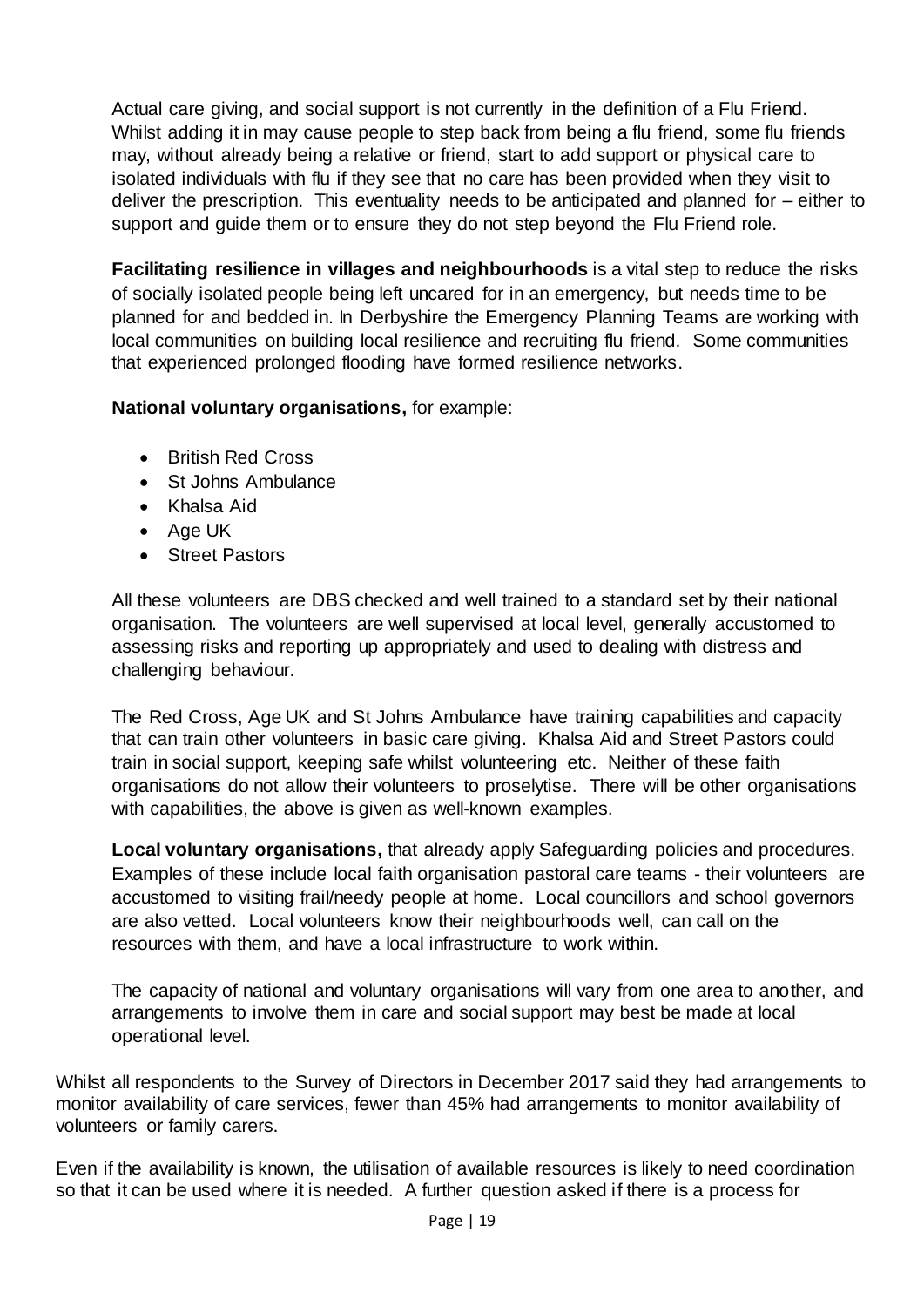coordinating the capacity of carers, volunteers and care providers to enable the availability of real time information on capacity:

"Thinking about real time information flows on capacity - Is there a process for coordinating capacity of carers, volunteers and Care Providers?"

| <b>ANSWER CHOICES</b> | <b>RESPONSES</b> |    |
|-----------------------|------------------|----|
| Yes                   | 46.05%           | 35 |
| No                    | 53.95%           | 41 |
| <b>TOTAL</b>          |                  | 76 |

Fewer than half (46%) of the respondents believed they had a process for coordinating available capacity. 40 respondents provided comments on this. These included weekly or twice weekly calls, regular email correspondence, and arrangements in contracts for information updates on capacity. Some recognised that information on volunteers was less developed than for paid services.

## **15. Human Resources**

Forward planning for the gap between health and care service capacity and demand – the available care capacity will be greater than the safe, useable beds and safe/competent staffing capacity. Local health and care resilience partnerships and their equivalents will already be monitoring care capacity in hospital, in care homes and in the community at least weekly to manage care capacity pressures during winter, and at variable frequency during calmer months. Section 13 of this report is about the powers, flexibilities and easements requested by DASSs and Care Provider representatives to be able to respond to a flu pandemic. There are brief references in Section 13 to flexibilities to support human resource capacity.

- **15.1 Paid Staff:** Forward assessment of workforce capacity and dynamic monitoring of health and care staff supply in the community should include:
	- NHS staff

 $\overline{a}$ 

- Staff in registered care providers in whom there is confidence about care quality
- Specialist skill sets
- Family/informal carers
- Paid/contracted staff in different roles but whose
	- o DBS certificates and safeguarding training are in date
	- o Remit in their normal roles mean they have useful transferable skills, for example:
		- $\circ$  School staff of all types
		- o Foster Carers

The following flu pandemic plans published on the internet by Local Authorities and Public Health England are good examples of Human Resource planning for a pandemic:

> **Hampshire County Council Pandemic Influenza Planning and Response Plan 2017 v3<sup>28</sup>**

<sup>28</sup> Hampshire County Council Pandemic Influenza Planning and Response Plan 2017 v3 (Not yet available online)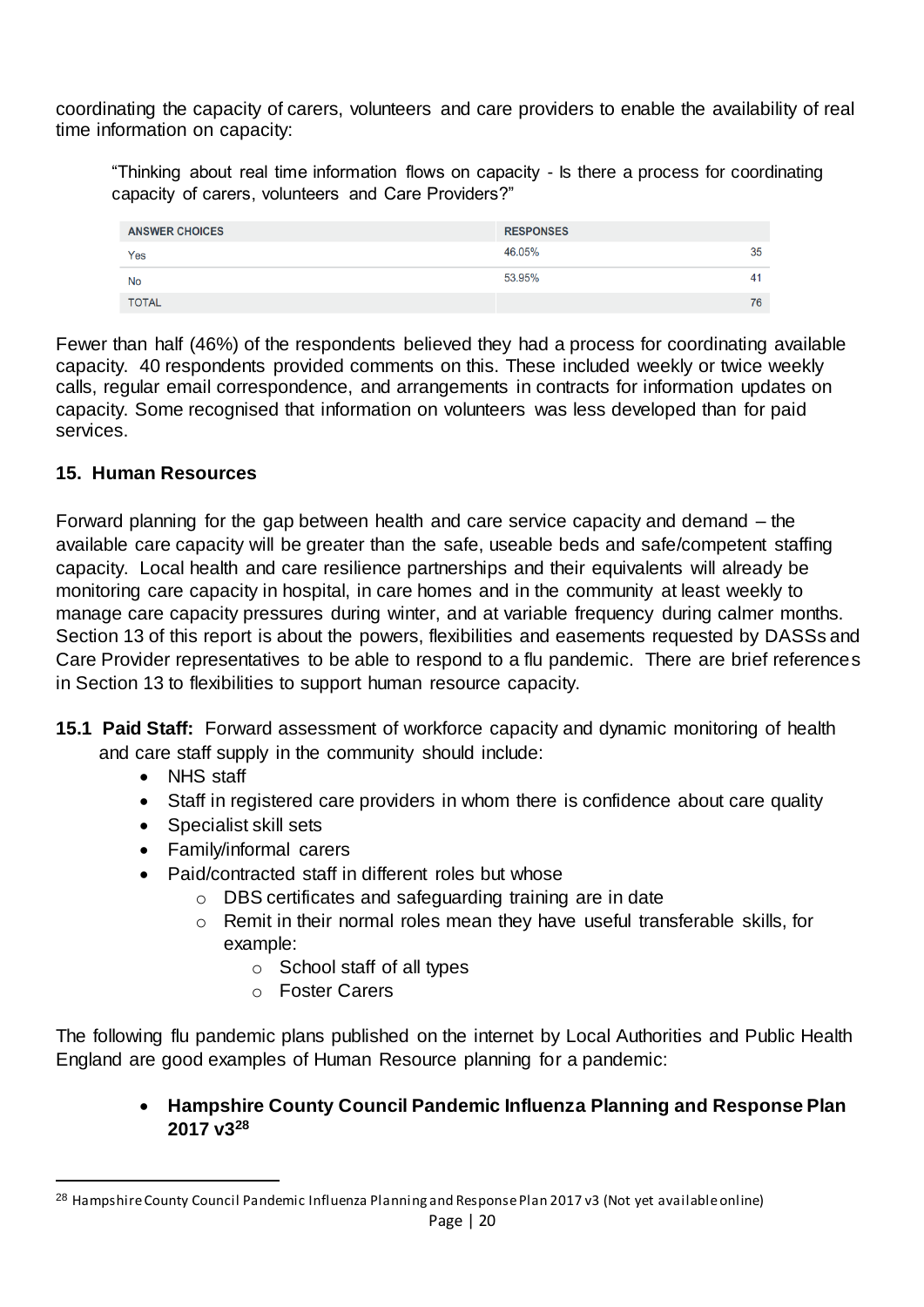- **Southampton City Council<sup>29</sup>**
- **Dudley Metropolitan Borough Council Pandemic Influenza HR Policy 2009<sup>30</sup>**
- **Public Health England - Pandemic Influenza Response Plan<sup>31</sup>**

The Hampshire and Public Health England plans particularly refer to the risks of staff not attending work for various reasons and some of the elements of their Human Resources plans are clearly targeted at supporting staff who have other caring responsibilities, health conditions, fears of contagion etc, the aim being to encourage staff to return to work, close monitoring, but minimising or setting aside of HR procedures such as the Bradford Score triggers, disciplinaries, less frequent sickness certification if any etc.

**15.2 Monitoring of care staff sickness levels:** Interviews with DHSC, DASSs and Care Provider representatives included discussion about the methodologies to do this, the barriers to gathering accurate information, and the benefits of collecting and monitoring it beyond local commissioner/operations level. Our conclusion is:

Where social care commissioners already have these arrangements in place, contracted for and working well, they should continue and there may be a useful sample for national collection to monitor trends of sickness in care staff for example length of illness, whether they return from sick leave in a pandemic etc.

Where such collection and analysis are not already well established it could be considered that the barriers to accurate and timely collection are large and the benefits too few. It is considered that the real indicator of supply pressures is care service supply and local population flu sickness levels in the workforce and child age groups which may lead to care staff taking sick leave or carers leave.

There would be value in adult social care and health tracking sickness levels in social work and community health staff who have assessment roles. Beyond that, the organisational change in health and local authorities means that the essential support functions for social care and community health care are often dispersed and no longer managed in one directorate, such as council contact centres. Some essential functions may be contracted out. So beyond monitoring of assessors, it is recommended whole council staff sickness rates are monitored using normal reporting systems and forwarded to LRFs and beyond.

## **16. Communication during the phases of a pandemic**

The Flu Pandemic Communications Strategy 2012<sup>32</sup> is the source of government guidance in this section.

The Cabinet Office, the Home Office, Department of Communities and Local Government (DCLG) and DHSC will agree briefings and cascade alerts down through health and social

<sup>29</sup> <https://www.gov.uk/government/collections/pandemic-flu-public-health-response>

<sup>&</sup>lt;sup>30</sup> Recommend access through search engine. Search for: Dudley Pandemic Influenza HR Policy – (no link available)

<sup>31</sup> [https://www.gov.uk/government/uploads/system/uploads/attachment\\_data/file/344695/PI\\_Response\\_Plan\\_13\\_Aug.pdf](https://www.gov.uk/government/uploads/system/uploads/attachment_data/file/344695/PI_Response_Plan_13_Aug.pdf) <sup>32</sup> [www.gov.uk/government/publications/communications-strategy-for-uk-flu-pandemics](http://www.gov.uk/government/publications/communications-strategy-for-uk-flu-pandemics)

Page | 21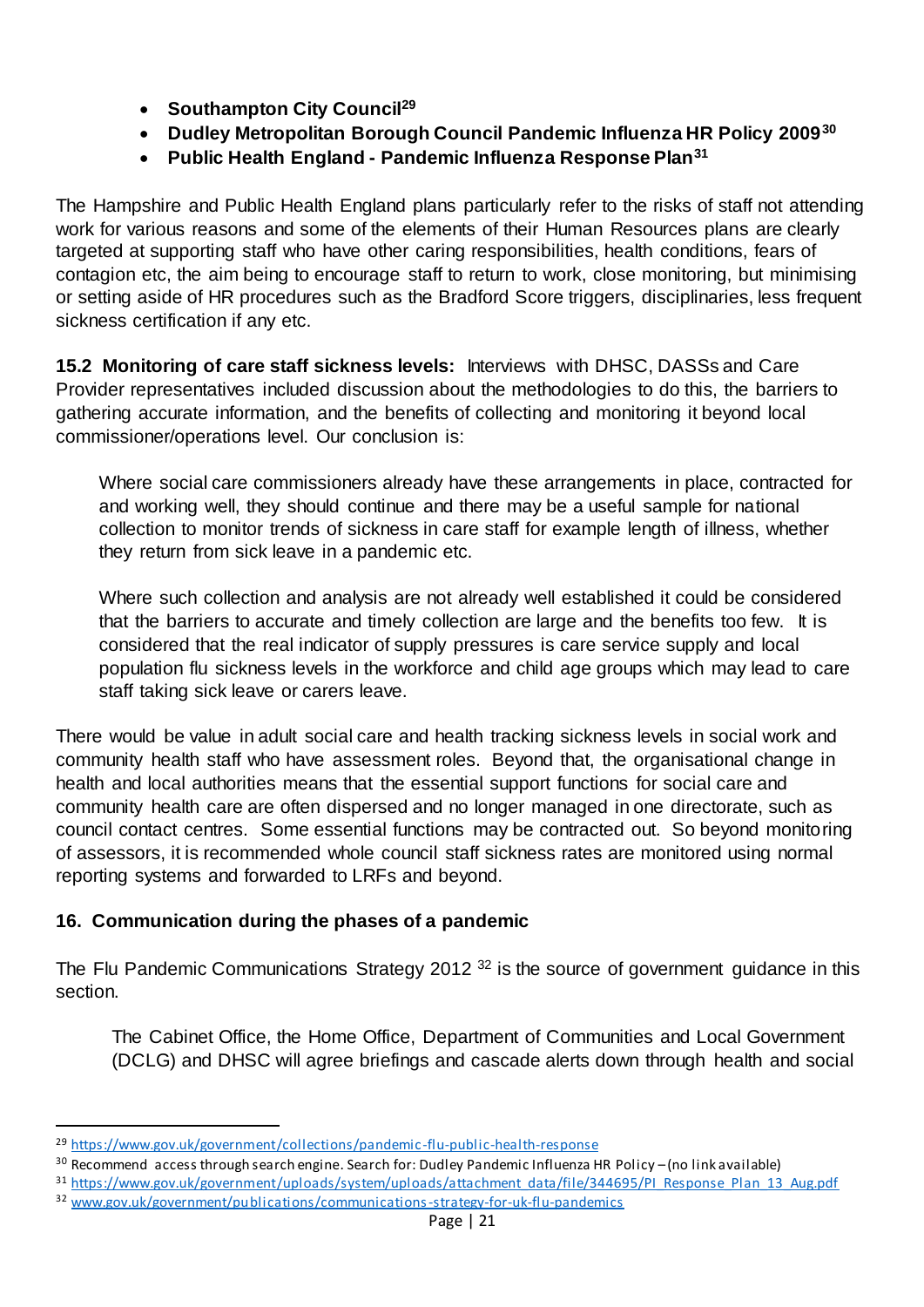care organisations. National media will also put out regular bulletins and will be a useful source of information for staff as well as the public.

The key challenge of communicating about the flu pandemic as clearly as possible without underplaying or exaggerating the risk.

The Code of Practice for Official Statistics requires publishing of weekly epidemiological reports on an appropriately accessible website for example they list the Health Protection Agency (HPA) – to update professionals and the public and *'allow complex issues to be debated*' 33 .

National and local communications will need to be honest, clear and timely so that media – including social media – views on what is happening don't become the dominant source of information. The current National Communications Strategy is over five years old, which means that the impact of personal social media and 'fake news' was not fully addressed. This will need to be rectified in any redraft.

National and local guidance needs to be clear about the role of social care as well as health at every phase.

- Preparation and Planning
- Detect and Assessment
- **•** Treatment
- Escalation
- Recovery

At each stage, in addition to general communications, DASSs will need to be clear on what needs to be communicated about local care and support services and about reprioritisation. This will change on a day to day basis during a wave as it rises to a peak and then starts to fall and 'lists of lists' will be necessary to keep track of exactly what is planned.

Communication audiences for targeted information about local prioritisation levels should include:

- Practitioners
- Managers across local public sector
- People who need care and support and their families.
- Councillors
- Local MPs

 $\overline{a}$ 

- Local businesses
- Local news media

During telephone interviews two DASSs referred to the need for there to be a very clear national message, amplified locally, about the importance of what individuals, families and communities do for themselves and for each other during a flu pandemic.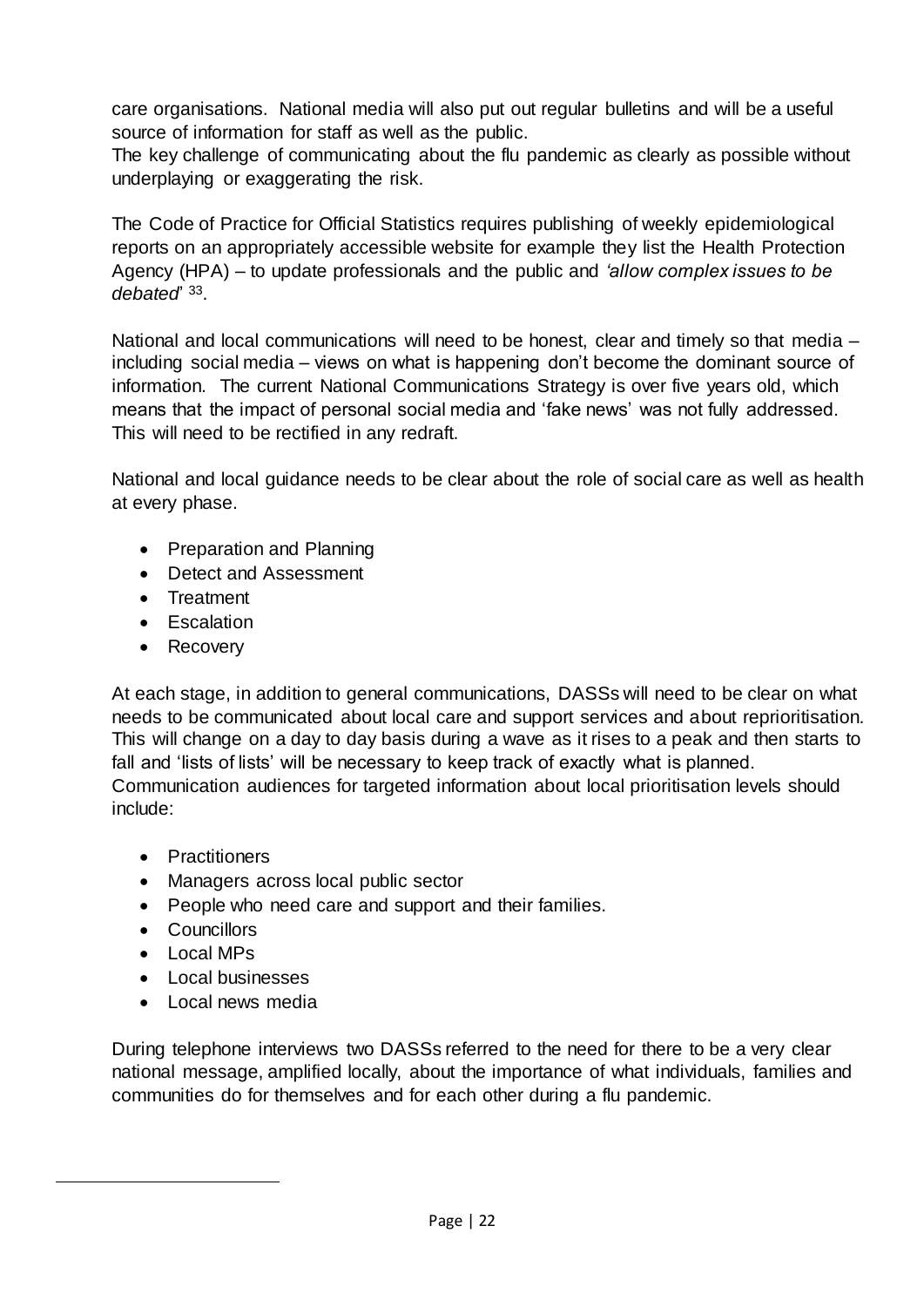**16.1. National and Local Communications Channels:** The National Communications Strategy (Dec 2012) states that DH will be the primary source of health-related messages and ensure that direct communications to the public include Braille, audio, Easy Read and language translations. Specific channels will be targeted to reach all sections of the population, for example asylum seekers, refugees and foreign nationals.

NHS Choices, the Public Heath England (PHE) website and other key health and social care channels, third party/stakeholder websites will need to ensure wide dissemination. There is a risk that NHS/health information will dominate so DASSs should ensure that social care communications have a strong presence locally, although integrated/alongside NHS and Public Health communications.

It is expected that LRFs will plan communications delivery in their local areas, for instance a scenario where the outbreak is more severe locally than the national picture.

Council and NHS websites will need to provide links to consistent local information and advice. Local broadcast media, local TV and radio will be essential to get up to date messages to all sectors of the community. News channels will use traditional broadcast, Twitter and other online media.

Reprioritisation of services at local level: Local contact channels for health and care providers, service users, carers and the wider public must be well staffed so that phone calls and electronic messages are responded to quickly and decisions and actions communicated promptly. Electronic channels will be used, but in times of stress the telephone continues to prove to be the key route used by the public to get help from public services.

**16.2. Communications during the Preparation and Planning phase:** This is the time for DASSs to be engaging with local providers, voluntary sector and other stakeholders. The reader is referred to the National Communications Strategy**.** and the Health and Social Care Influenza Pandemic Preparedness and Response – the Role and Responsibilities of Social Care sections and charts in Annex B for more guidance, taking account of the age of the document and its lack of focus on Social Care throughout.

**Recommendation 4: DASSs should work with local partners to compile a local health and social care communications plan suitable for the phases of a pandemic in the current national and local contexts of health and social care.** 

**Recommendation 5: DASSs should ensure that there are local agreements on communication channels and the matters listed below are completed well ahead of a pandemic and refreshed bi-annually.**

Preparation and Planning communication actions:

a) Establish communication links with partners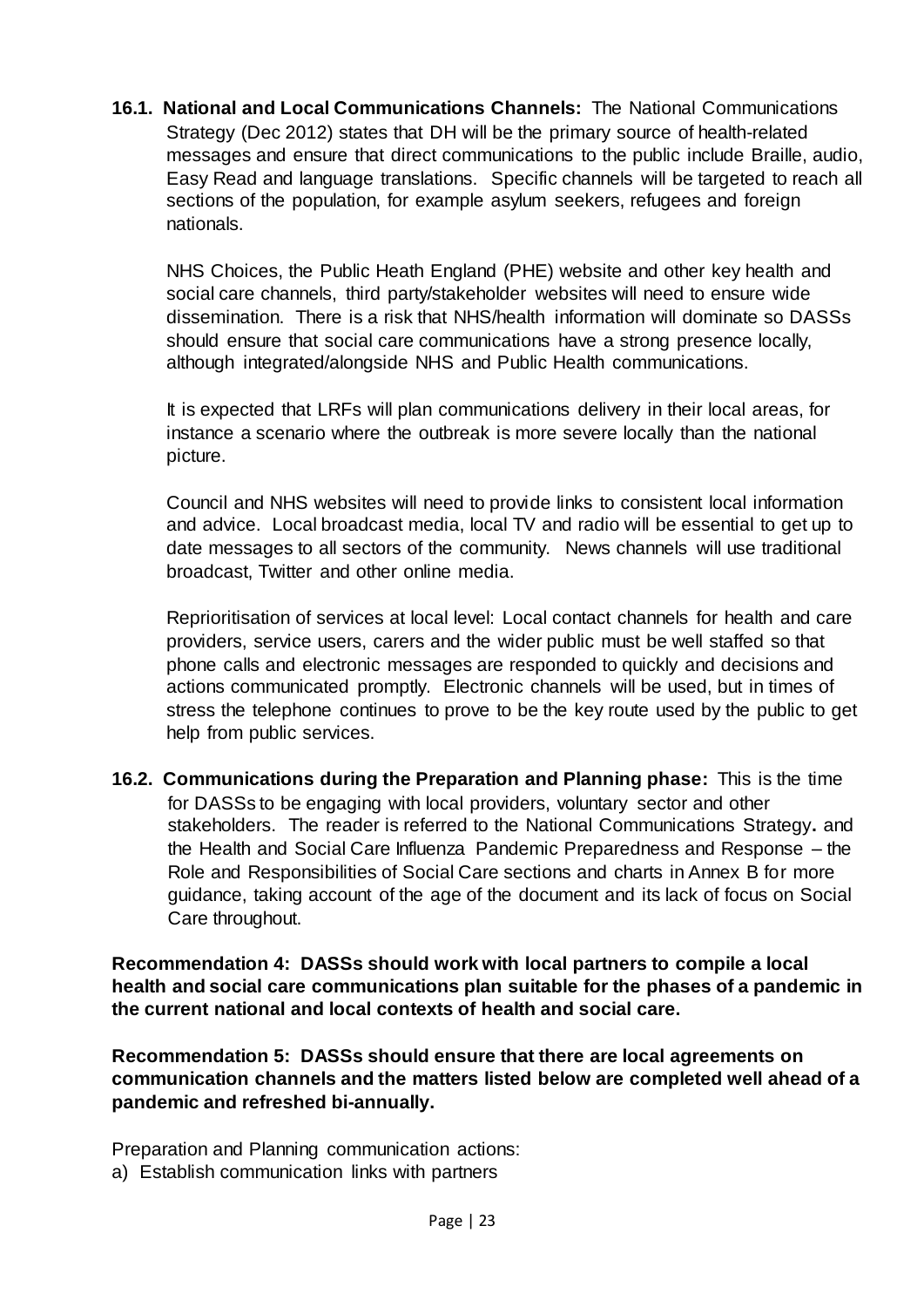- b) Brief staff, providers and other stakeholders on the phases of a pandemic and what the key communication themes will be at each phase
- c) Emphasise the personal protection and hygiene messages
- d) Listen to what partners need from health and social care commissioners and others to be confident about working to maximum effectiveness throughout a pandemic.
- e) Plan local communications to take those matters into account
- f) Plan to negotiate any contractual changes and flexibilities to apply in a pandemic with providers at this stage.
- g) Recruit volunteer support via selected voluntary organisations
- h) Ensure national information sharing protocols (confidential patient information) are understood and adopted at local level
- i) Test plans/scenarios.

#### *(Extract from DHSC Communications Strategy 2012)*

**16.3. Communications regarding Anti-Viral Treatment and The National Pandemic Flu Service:** The 2012 Communications Strategy states that there will be a system of call centres that provide an authorisation number for people to pick up anti-viral treatment on behalf of patients. This phone number will be disseminated on a range of government health websites.

Once anti-viral medications are available, local authority public health departments will be responsible for establishing anti-viral distribution centres where the medication will be administered to those directed there by health professionals.

It is anticipated in the guidance that DASSs would support local public health teams to source appropriate, accessible Anti-Viral Distribution Centres and consider what social care support may be needed at the Centre to ensure that patients, relatives, "Flu Friends" are able to be properly informed about the anti-viral treatment. for example, translators and sign language experts might be required. Communications channels may be required to seek spare capacity for Anti-Viral Distribution Centres among care provider staff and volunteers.

# **16.4. Managing public demand for contact with health and social care during**

**escalation:** There will be formal arrangements between NHS111 and any other contact centres which have been set up to manage the flu pandemic demand in the community. It is expected that national decisions will be made about call numbers and handling capacity but responding to request for social care will be at local level.

Alongside messaging there should be toolkits of pre-prepared information and advice, access to equipment such as commodes and mobility aids and the ability to get one to one advice and support on the telephone or in live web chats etc.

People will take more steps and actions in support of their neighbours, whom they may not know beyond saying 'hello' in the street, if they are able to tell someone in authority what they are doing or have just done.

DASSs should not underestimate the demand for contact with adult social care from other services and the public and should plan for ample capacity, much easier to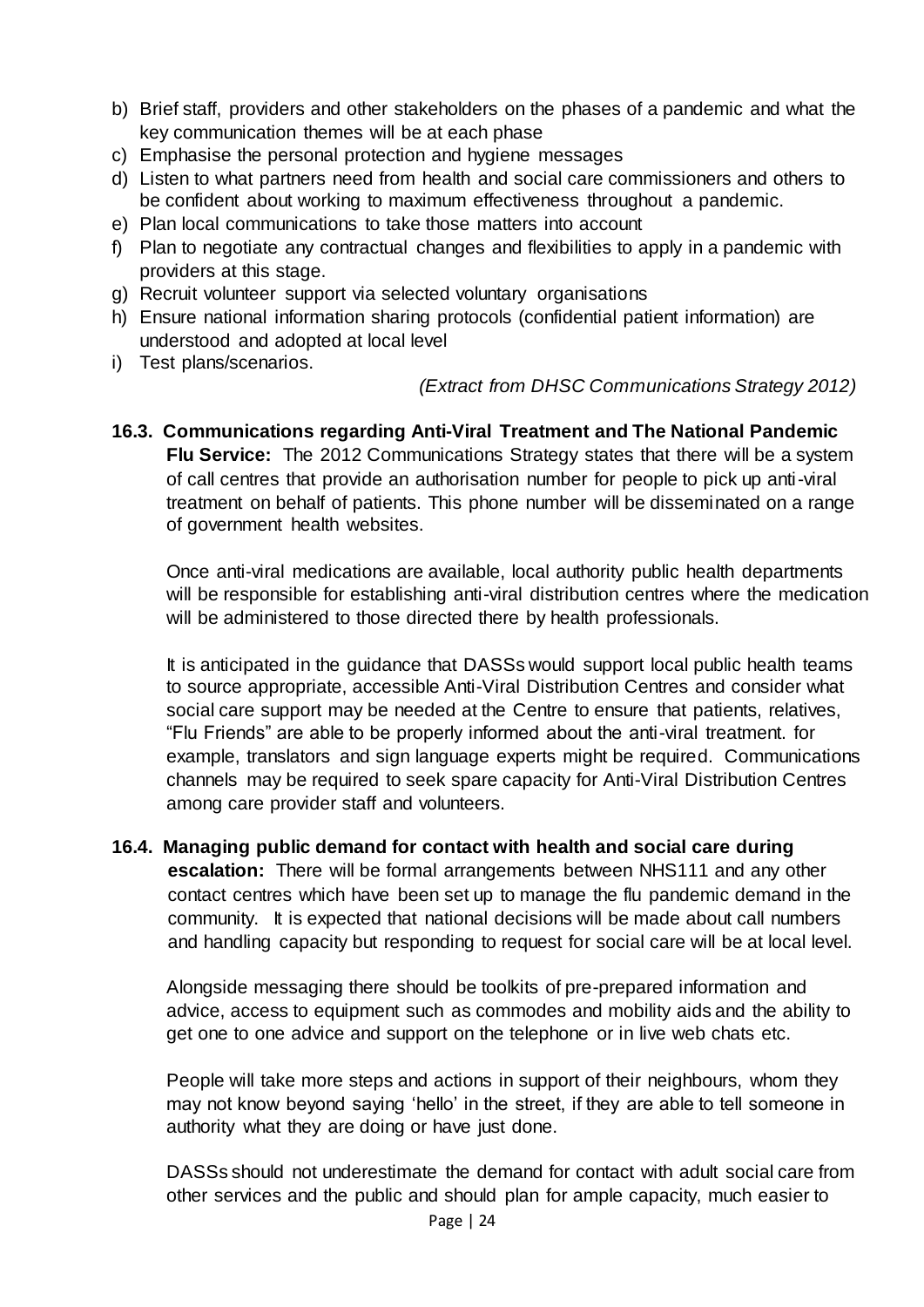stand down than stand up rapidly. Learning from flooding<sup>34</sup> and other major disasters in England has repeatedly demonstrated the problems arising from insufficient visibility of public sector responders, difficulty contacting them and slow responses. Anger, frustration and alternative, conflicting routes of decision making develop quickly. This results in confusion, 'fake news' and loss of trust in public services.

## **17. Sharing confidential client/patient information:**

The *NHS Governance Toolkit - The Caldicott Principles 1997(Revised 2013)*<sup>35</sup> is about sharing of information in health and social care in line with the Data Protection Act 1998.

*Information: To Share or Not to Share: Government Response to the Caldicott Review September 2013<sup>36</sup>. This document endorsed the revision of the Caldicott principals to include the 7th principal on the duty to share information, as follows:*

- *Justify the purposes*
- *Don't share confidential data unless it is necessary*
- *Use the minimum information necessary for the purpose*
- *Access to personal confidential data should be on a strict need-to-know basis*
- *Everyone with access to personal confidential data should be aware of their responsibilities*
- *Comply with the law*

 $\overline{a}$ 

 *The duty to share information can be as important as the duty to protect patient confidentiality*

Retention periods and deletion of personal data are crucial activities during recovery periods between pandemic waves and at the end of the pandemic. Personal confidential information may have been shared with or by voluntary organisations or, in emergency situations, with or by informal volunteers such as neighbours, local parish councillors and faith based pastoral care teams. Attention to these issues will be essential.

*The EU General Data Protection Regulation (GDPR)* will apply from 25 May 2018 and is expected to continue to apply, post Brexit. A guidance document has been published by the Information Governance Alliance *CEO Briefing Note – Changes to Data Protection legislation: why this matters TO YOU' 2016<sup>37</sup> .* States:

*"Although in general the principles of data protection remain similar, there is greater focus on evidence-based compliance… and considerably harsher penalties for non-compliance"*

Caldicott Guardians and Data Protection Officers in organisations are necessarily expert and powerful officers. They will require clear government guidance on information sharing during a pandemic to enable them to be of real expert assistance, rather than being perceived as a block to

37[https://digital.nhs.uk/media/31435/Changes-to-Data-Protection-legislation-why-this-matters-to](https://digital.nhs.uk/media/31435/Changes-to-Data-Protection-legislation-why-this-matters-to-you/pdf/GDPR_CEO_Briefing_3-7-17)[you/pdf/GDPR\\_CEO\\_Briefing\\_3-7-17](https://digital.nhs.uk/media/31435/Changes-to-Data-Protection-legislation-why-this-matters-to-you/pdf/GDPR_CEO_Briefing_3-7-17)

<sup>34</sup> [https://www.gov.uk/government/uploads/system/uploads/attachment\\_data/file/292924/geho1107bnmi-e-e.pdf](https://www.gov.uk/government/uploads/system/uploads/attachment_data/file/292924/geho1107bnmi-e-e.pdf) <sup>35</sup> <https://digital.nhs.uk/information-governance-alliance/resources/information-sharing-resources>

<sup>36</sup> [www.gov.uk/government/uploads/system/uploads/attachment\\_data/file/251750/9731-2901141-TSO-Caldicott-](http://www.gov.uk/government/uploads/system/uploads/attachment_data/file/251750/9731-2901141-TSO-Caldicott-Government_Response_ACCESSIBLE.PDF)[Government\\_Response\\_ACCESSIBLE.PDF](http://www.gov.uk/government/uploads/system/uploads/attachment_data/file/251750/9731-2901141-TSO-Caldicott-Government_Response_ACCESSIBLE.PDF)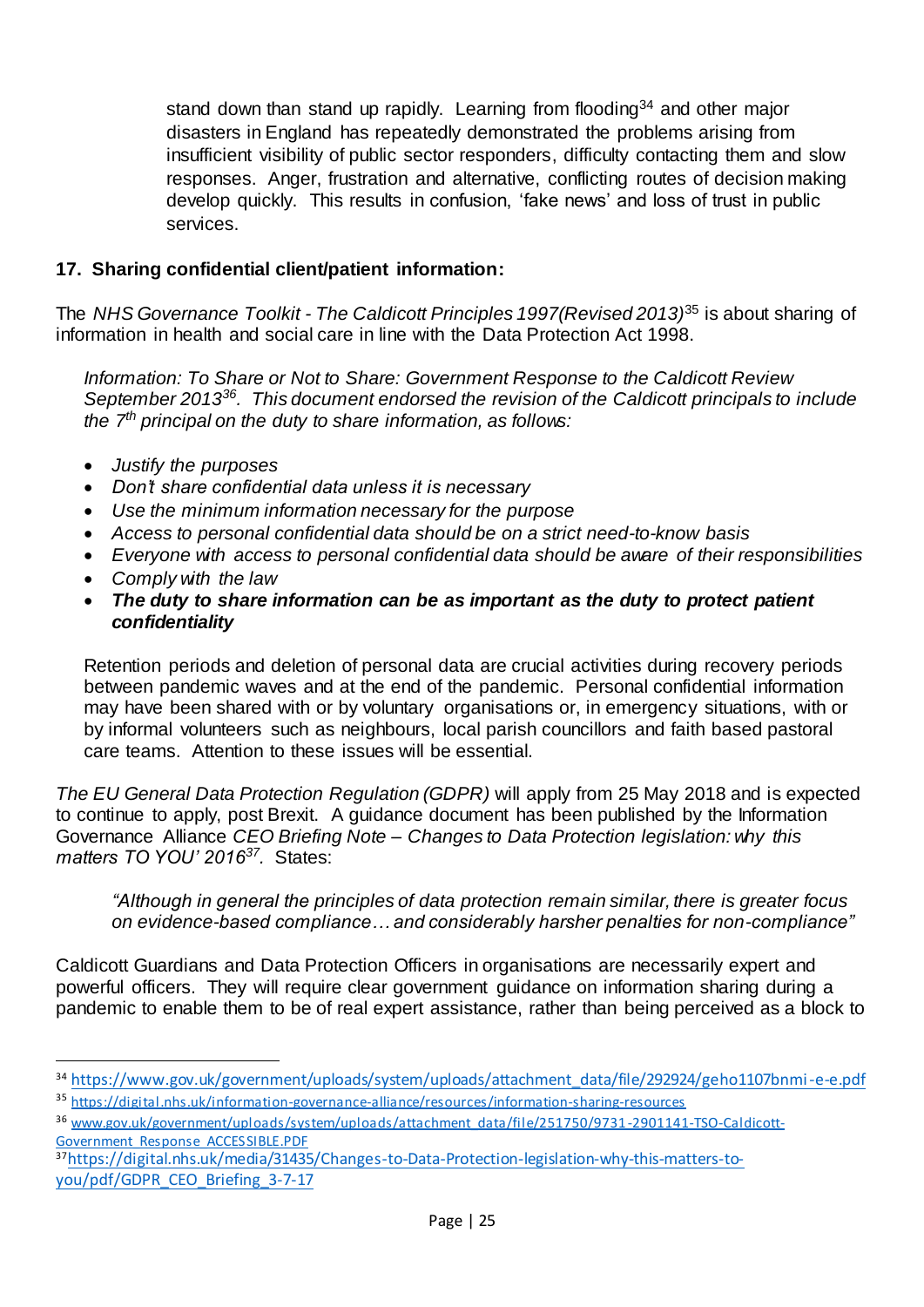managing such information flows. Their importance means Councils should ensure there are deputising arrangements to cover sickness.

**Whilst sharing confidential personal information does not require easements of Data Protection law, it does require data sharing protocols to be in place. In addition to managerial level protocols between partners, health and care operational services and voluntary organisations need clear, straight forward advice about how to apply the law and guidance in a severe impact flu pandemic phase.**

Flexible working by care staff in the community could involve the use of telephone apps. For instance, reporting on client visits via a phone app, or sending their employer a photograph of, for instance, a pressure area or unhealthy skin on a leg, so that the office can request a health assessment. These actions would normally be completely unacceptable by a health or care worker, although a friend or relative might readily do this in a situation where they can't get a GP or community nurse visit in the normal way due to overwhelming demand.

Smart Phones offer the potential for a GP or nurse to consult a patient face to face on camera through the smart phone of a care worker, relative or volunteer – this is a form of mobile telemedicine but using insecure channels and without protocols. This potentially valuable technology has major data protection issues to be understood and addressed.

**Recommendation 6: DHSC should consult the UK Caldicott Guardian Council about what guidance it can give to facilitate information sharing during a pandemic and proper retrieval/deletion of information with reference to a severe impact in the community, when needs outstrip healthcare supply.**

**17.1 Doctors' duty of confidentiality:** *The General Medical Council Guidance 2009: Pandemic Influenza, Good Medical Practice – the Responsibilities of doctors in a national pandemic<sup>38</sup>* sets out the regulators expectations of Doctors. Included in the 'musts' about the doctorpatient relationship on page 12, the doctor:

*"Must as far as possible respect patients' privacy and right to confidentiality."*

In part of Section 37 on Confidentiality, the guidance says:

*"During a pandemic, staff working in health protection agencies will be part of the healthcare team and you should share information with them freely. In addition, you should provide the minimum necessary data for any additional public health monitoring or surveillance introduced during a pandemic."*

Section 50 and 51 refers to the importance of sharing information when referring a patient to other healthcare professionals for safe and effective care, and that all relevant information should be shared.

**It appears from the literature that sharing confidential personal information does not require easements of Data Protection law but does require data sharing protocols. In addition to managerial level protocols between partners, health and care operational services need clear, straight forward advice both about how to apply the law and guidance in a severe impact flu pandemic phase.**

<sup>&</sup>lt;sup>38</sup> [www.gmc-uk.org/guidance/news\\_consultation/medical\\_pandemic.asp](http://www.gmc-uk.org/guidance/news_consultation/medical_pandemic.asp)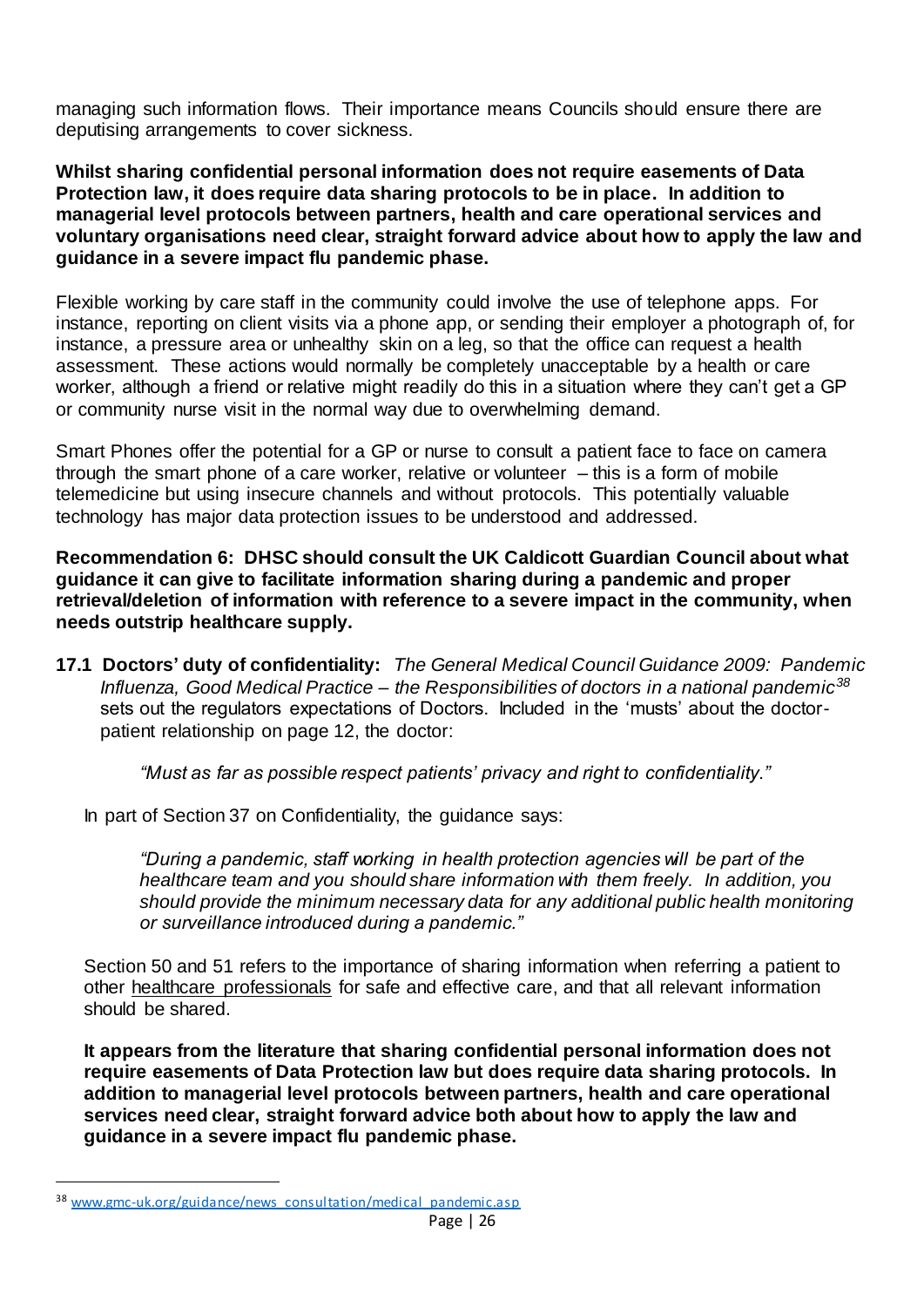## **18. School Closures, Educational and Child Care establishment closures:**

Closures are included here only because some DASSs and Care Provider representatives interviewed mentioned the health and care workforce implications if schools and nurseries close during periods of a pandemic.

*Annex C of the LRF/Local Planners Flu Pandemic Guidance* refers to Education and the implications of schools closing or remaining open on infection spread and on the workforce. There may be LRF or national decisions to close, taken by Public Health England. However, decisions to close a school due to concerns about the safety of children and staff due to staff shortages appear to lie entirely with the Head Teacher and school governors.

The Gov.UK pandemic flu guidance overview states that Education and Childcare guidance is currently under review. The literature research only found the following relevant national guidance, which was published in 2006, and does not advise on the role of Ofsted:

*Planning for a Human Influenza Pandemic Guidance to schools and children's services, Department for Education (DfE) 2006<sup>39</sup> .* 

This report does not address the complexities of closing education and child care establishments. The DfE guidance indicates there are significant implications for the wellbeing and safety of particular types of establishment and children, requiring careful planning and management.

There would be similar and different issues with nurseries, many of which are run as small or medium sized businesses or franchises. The impact of staff shortages and closure on cash flow will influence their decisions.

The degree of control that Local Education Authorities (LEAs) have over schools, colleges and nurseries since the last pandemic is considerably reduced, with the emergence of academies. They have influence and expertise to provide support and advice to Head Teachers, Governing Bodies and nursery managers about how to adapt their school day and week, curriculum, staffing and use of trusted volunteers during a pandemic.

**Recommendation 7: DHSC should, in consultation with DfE and Ofsted, encourage educational and child care establishments to work with the LRF to plan for both options of remaining open and closing, well ahead of a flu pandemic taking into account the impact of closures on the wider workforce, that is, parents of children who cannot attend due to closure.** 

**a) Relevant government departments should update advice to education and child care establishments about flu pandemic and the role of public health advice. Where closures are threatened due to staff shortages there should be recommendations about cooperation between schools and adapting provision rather than closure if possible, in the interest of the local community.**

**b.) Pandemic guidance to Directors of Children's Services and local planners should consider how school closures might be minimised.**

<sup>39</sup> <http://dera.ioe.ac.uk/6536/1/STERL-0706-WEB.pdf>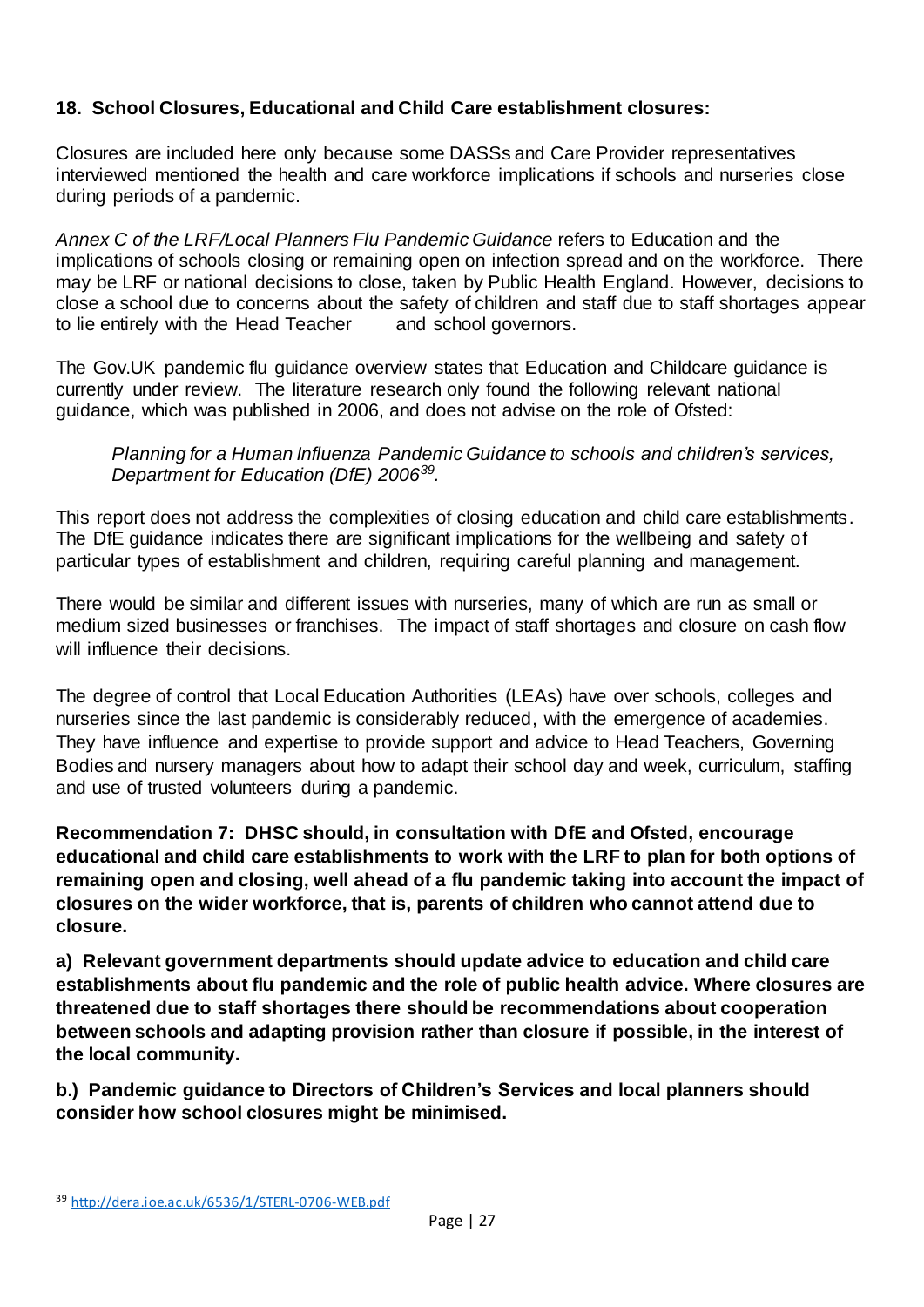#### **19. Powers and Flexibilities required to increase capacity and manage demand during escalation periods of a flu pandemic:**

Appropriate easements, agreed by all relevant parties, will support social care services to maintain essential services and protect the health and wellbeing of service users and the wider population. Their use, accompanied by effective, recorded decision making, will maximise capacity and flexibility of response in a managed way as the pandemic progresses. Good record keeping of ethical decision making will support commissioners and providers in the face of complaints from clients who did not receive their usual standard and pattern of service.

The *Gov.UK Pandemic Flu Strategy 2011 Overview* <sup>40</sup>makes clear that local planners should plan for a mild, moderate and severe impact of flu on the population. Current health and social care escalation plans, and local adaptation of processes being used in the winter of 2017/18 will probably be sufficient for a mild to moderate impact, depending on the age groups most affected.

The easements described in this report will be of value and therefore justifiable in a pandemic with a severe impact. Potential easements and flexibilities are discussed in detail in one of the associated reports, the recommendations arising are included in the Annex to this report.

Most of the suggested easements below are achievable at local level, so recommendations are to DHSC and DCLG to ensure Local Authority Chief Executives and Leaders are aware of the duties of the Local Authority in a flu pandemic and provide the necessary resources and permissions to implement them.

**Planned vs Ad Hoc local easements in processes:** DASSs report that in an emergency or when Acute Trusts go in to 'Black'/OPEL 4 status, or when there are sudden, short-term emergencies such as a fire or flood and Care Home residents need help to move immediately, DASSs describe how everyone pulls together both across the NHS and the council, for example, staff working round the clock, and also in the voluntary and private sector, with care providers providing care first and talking about costs later. In such short-term emergency situations, ad hoc responses are often used, and the focus during the emergency is on results with less scrutiny on the process or longer-term outcomes for the people concerned.

During a flu pandemic, however, the local health and care system may be working at this level for weeks or months at a time, and it will not be possible for short-term ad hoc solutions to be used. In a pandemic, there may be one or more waves, with possibly 30% (or more) staff shortages due to flu and staff staying away from work to care for family who are ill, or because they are afraid of being infected themselves. Cooperation and heroic efforts that might be used on an ad hoc basis suitable during short-term emergencies are unreasonable to expect and less likely to work well during the lengthy period of a pandemic. Planned and rehearsed responses will be necessary. It is therefore essential to plan for any easements that would be used.

It should also be noted that ad hoc arrangements also increase financial risks to both commissioners and providers. At local level, normal spending control measures will need to be adapted and a different set of financial monitoring and control put in place.

## **20. Easements suggested by DASSs**

 $\overline{a}$ 

In the ADASS Survey of Directors DASSs were asked what powers and flexibilities they required

<sup>40</sup> [https://www.gov.uk/government/uploads/system/uploads/attachment\\_data/file/213717/dh\\_131040.pdf](https://www.gov.uk/government/uploads/system/uploads/attachment_data/file/213717/dh_131040.pdf)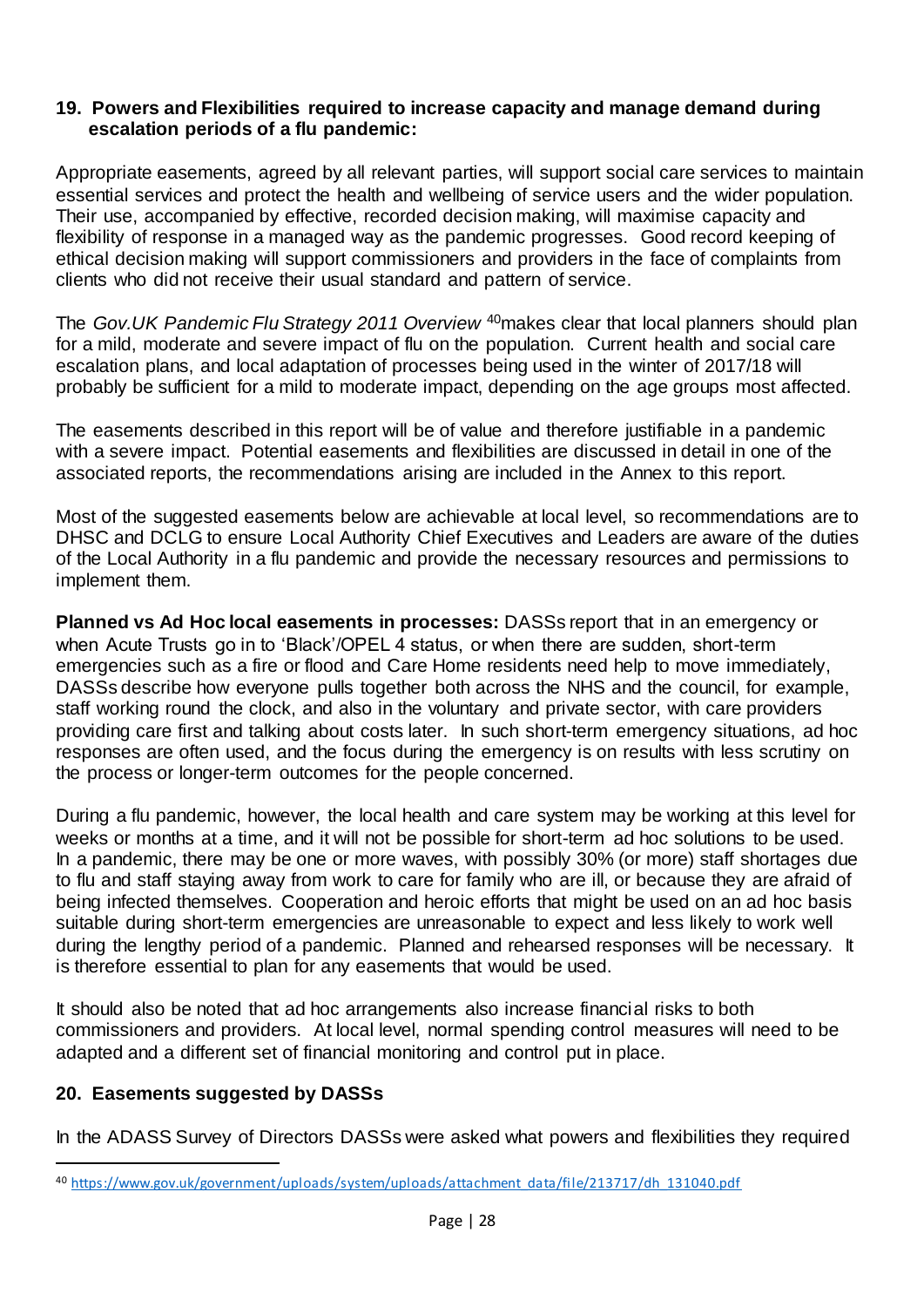to increase capacity and manage demand. In addition to responding to some suggested flexibilities and powers, there was the option to make other suggestions.

| <b>ANSWER CHOICES</b>                                                                                     |        | <b>RESPONSES</b> |  |
|-----------------------------------------------------------------------------------------------------------|--------|------------------|--|
| Rapid recruitment processes                                                                               |        | 48               |  |
| Rapid processing of security checks and references                                                        | 73.97% | 54               |  |
| Priority access to fuel                                                                                   | 68.49% | 50               |  |
| <b>Emergency transport arrangements</b>                                                                   | 69.86% | 51               |  |
| Permission to commandeer premises, should the need arise                                                  | 47.95% | 35               |  |
| Emergency paid carers' leave                                                                              | 53.42% | 39               |  |
| Emergency access to rotas and records                                                                     |        | 49               |  |
| GP availability for responding to flu instead of other non-priority work                                  |        | 59               |  |
| Other (please state what else you would need and/or make comments or suggestions on what else would help) |        | 14               |  |
| <b>Total Respondents: 73</b>                                                                              |        |                  |  |

The answers reflect the priorities of the Directors, for instance 65.75% (48) replied that they wanted rapid recruitment processes with 73.97% asking for rapid processing of security checks and references. 14 made suggestions about other flexibilities that would be useful.

**CQC:** Interestingly, easements in respect of CQC were not mentioned by DASSs. This may be because DASSs are confident that CQC will work positively with them during an emergency to temporarily relax standards and processes during a pandemic, to secure capacity and avoid greater harm. Providers, however, are concerned about this. Several of the flexibilities below, raised by DASSs both in the survey and in telephone interviews are expanded on in the Human Resources Section of this report Section 15**.**

## **20.1. Staffing Capacity:**

- **a.) Staff who are sick**: clear public health and HR advice about when to stay away from work and when to return to adapted or normal duties.
- **b.) Emergency Paid Carers leave (staff who are family carers of people with flu):** clear HR advice about emergency carers leave in the context of a flu pandemic.
- **c.) Working Time Directive**: Staff must be properly rested, but flexibility beyond the Directive limits may be required.
- **d.) Rapid Recruitment Processes** that enable new staff to start work pending full clearance, based on risk assessments.
- **e.) Use of volunteers well beyond usual forms of volunteering.**
- **f.) Cross organisation staff supervision arrangements:** One DASS interviewed described potential process and 'norms' easements concerning Community Nurses – a nurse supervising a group of domiciliary care workers, so they can reach more people under a nurse's supervision. Selected, experienced care workers could each coordinate 10 volunteers who are making visits and undertaking tasks within the care workers client list such as preparing food and drink, checking heating, buying food.
- **g.) Trusted Assessors and simple assessments:** Training a much wider group of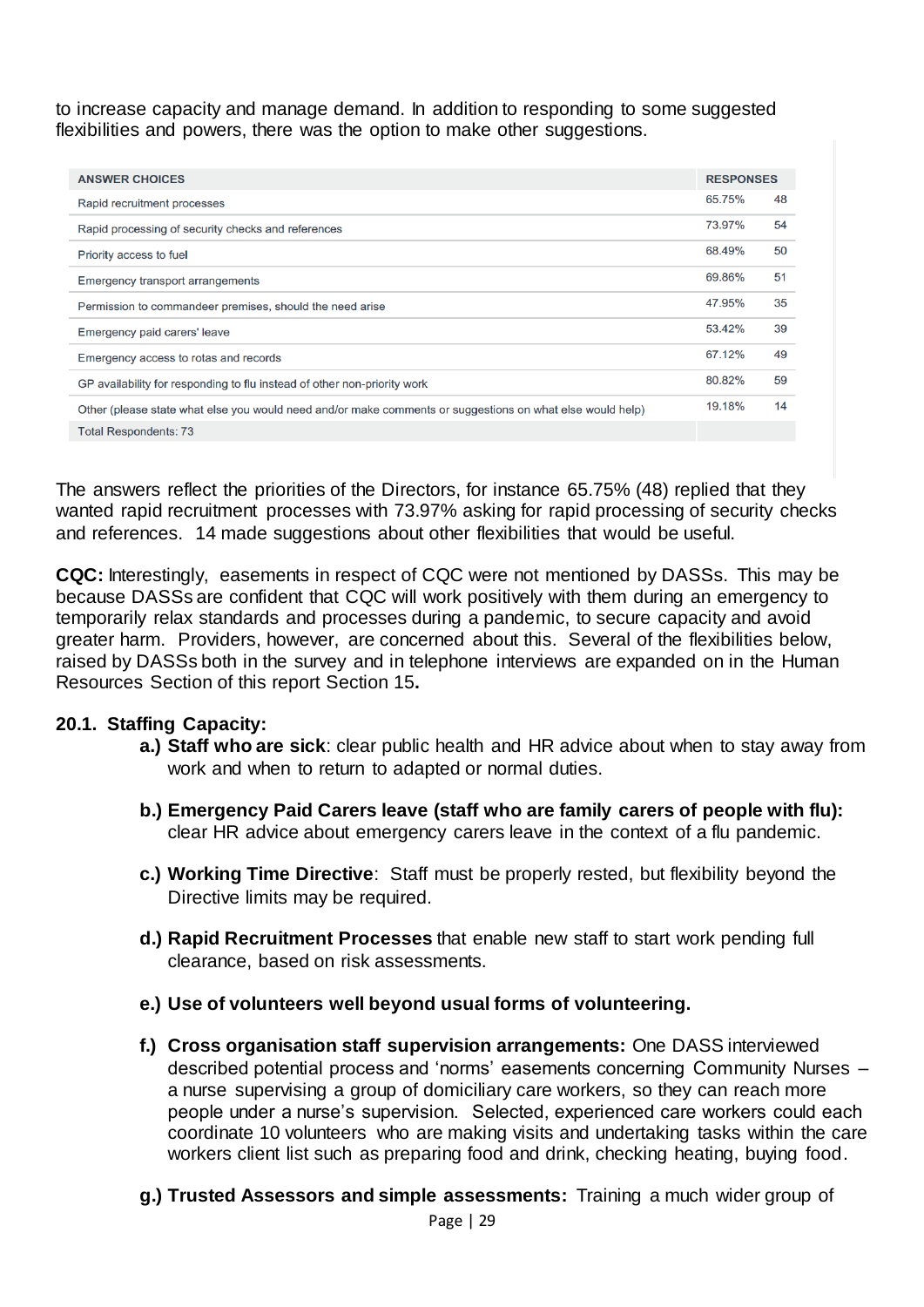health and care staff to act as assessors, able to authorise initial care for a short period of up to five days using a simple assessment. This would be followed by a skilled assessment.

Retired Nurses and Allied Professionals no longer registered but have local professionals/last employer willing to provide references would be invaluable.

Simple assessments undertaken by a much wider range of people designated as assessors to provide access to short term care, create a record of immediate needs and care, equipment or supplies required immediately.

Paper-based short assessments will be of value to trained volunteers and to micro-providers taking on new clients without access to electronic record/reporting software. Smart phone/App based assessments and reporting are discussed in the Information Sharing Section 22.

There is some concern expressed by DASSs about short-term simple assessments undertaken by people authorised to assess during the pandemic but who may have less accountability or knowledge of Adult Social Care processes. In this situation, there may be an increased need for early reviews to confirm that the allocated resources are justified. This may in turn create a backlog of short-term reviews (occurring perhaps within 5 days), although it could be argued that the majority of frail/elderly/disabled people with flu requiring social care support in their home for a few days will not require reviews, as they will recover sufficiently for family and friends to give the support required.

It could be argued that the frailest elderly people with flu, requiring personal care and possibly a commode at home for a few days, will not require reviews as they will recover sufficiently for family and friends to give the support required. Perhaps reassessment by Adult Social Care in five days is too short a period, and care providers should be trusted to step down or end care and to report if care is required for a further period due to the impact of flu on the client. It is a balance between resources spent on care provision and the limited resources of Adult Social Care to monitor and control demand and costs of care.

**Recommendation 8: DHSC should support the use of shortened, electronic (tablet or smart phone app) or paper-based assessments**: **People authorised to assess during the pandemic would need briefing on the requirements and Care Act eligibility for services and full needs assessments may need to be set aside in favour of brief assessments followed by reviews, as necessary.**

**Recommendation:9: DASSs, the NHS and Social Care Providers should consider a potential extension of the training and role of Trusted Assessors in a flu pandemic before a pandemic arises. Consideration should also be given to training an additional workforce of competent volunteers in formal organisations such as Age UK, the Red Cross, who could be authorised as assessors during the pandemic.** 

#### **20.2. Commandeering Premises and access to staffing rotas and client records:**

The Survey of Directors in December 2017 identified that 47.95% of respondents wanted the permission to commandeer premises**,** should the need arise. The use of this power could be crucial in a pandemic wave approaching 40%, or if it is combined with further emergency situations rendering sick and highly vulnerable people at risk of homelessness and an emergency move.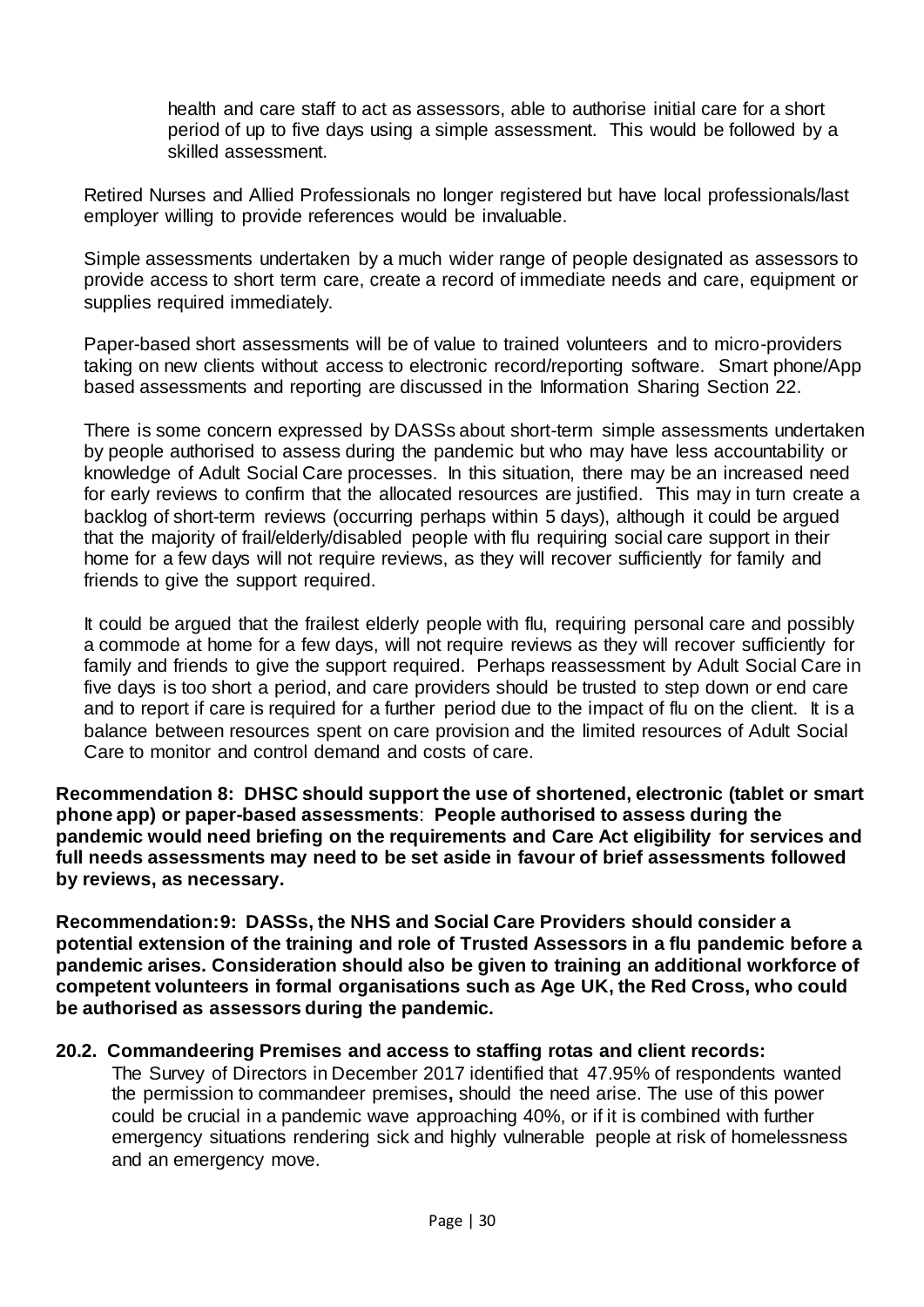National Guidance states that councils are responsible for securing premises for the administration of flu treatment (vaccination) if it is available.

This flexibility could encompass commandeering a closed or failing Care Home and the Council running it with staff from another provider. Or commandeering other buildings such as hotels, with the added possibility of associated hospitality services, such as housekeeping and meal preparation.

Some Councils may already have experience of doing this to secure care in a failing provider and avoid moving residents in haste and could offer experience and protocols used. The easement lies in the departure from CQC standards such as the environmental standard and the use of housekeeping and reception staff not DBS cleared.

Commandeering premises such as a failing care provider – Care Home or Domiciliary Care – would require access to staffing rotas and client records.

#### **Recommendation 10**: **DASSs should work with local LRF partners to develop plans about how to commandeer a Care Home or hotel well in advance of a pandemic.**

**20.3. Priority access to vehicle fuel:** This should already be well rehearsed as a separate contingency plan, but Adult Social Care and providers should check their plans and processes are still appropriate for a situation with a high level of sickness amongst social care staff (who may have just filled their tank) and other essential services such as tanker drivers due to the competencies required for fuel tanker drivers, that is, there may not be a ready supply of substitute drivers. In rural areas relying on small garages, sickness may result in periods of closure with no one competent being at premises to receive fuel delivery or sell fuel.

> *Derbyshire Strategic Plan for Pandemic Influenza 2009 Appendix B B3<sup>41</sup>* is a template to report on the local/regional impact of shortages, power and telecommunication outages, panic buying, broadcasting, waste management.

- **20.4. Emergency Transport arrangements:** DASSs should assume that private Ambulance contractors are already fully booked by the NHS so should, through their emergency planning team, plan for alternative transport arrangements appropriate for their local areas.
- **20.5. General Practitioners:** Availability to respond to flu instead of other non-priority work: Various DH, NHS and GMC guidance documents between 2009 and 2013 indicate that GPs will be required to prioritise their work, but DASSs should plan in the knowledge of greatly changed landscape in primary care services in England.

There is a serious shortage of GPs in England and a growing proportion of GP locums and part time salaried GPs who work part time in general practice and part time in hospital. They may be commandeered by their hospital full time. Given they are not partners in the GP practice their loyalty to the practice and practice population will not be the same as GP partners.

When flu patients cannot be admitted to hospital due to over demand, the NHS system relies on GPs to attempt to meet their medical needs in the community. There are clinical

<sup>41</sup> [https://www.derbyshireprepared.org.uk/files/uploads/Derbyshire\\_Strategic\\_Plan\\_for\\_Pandemic\\_Influenza.pdf](https://www.derbyshireprepared.org.uk/files/uploads/Derbyshire_Strategic_Plan_for_Pandemic_Influenza.pdf)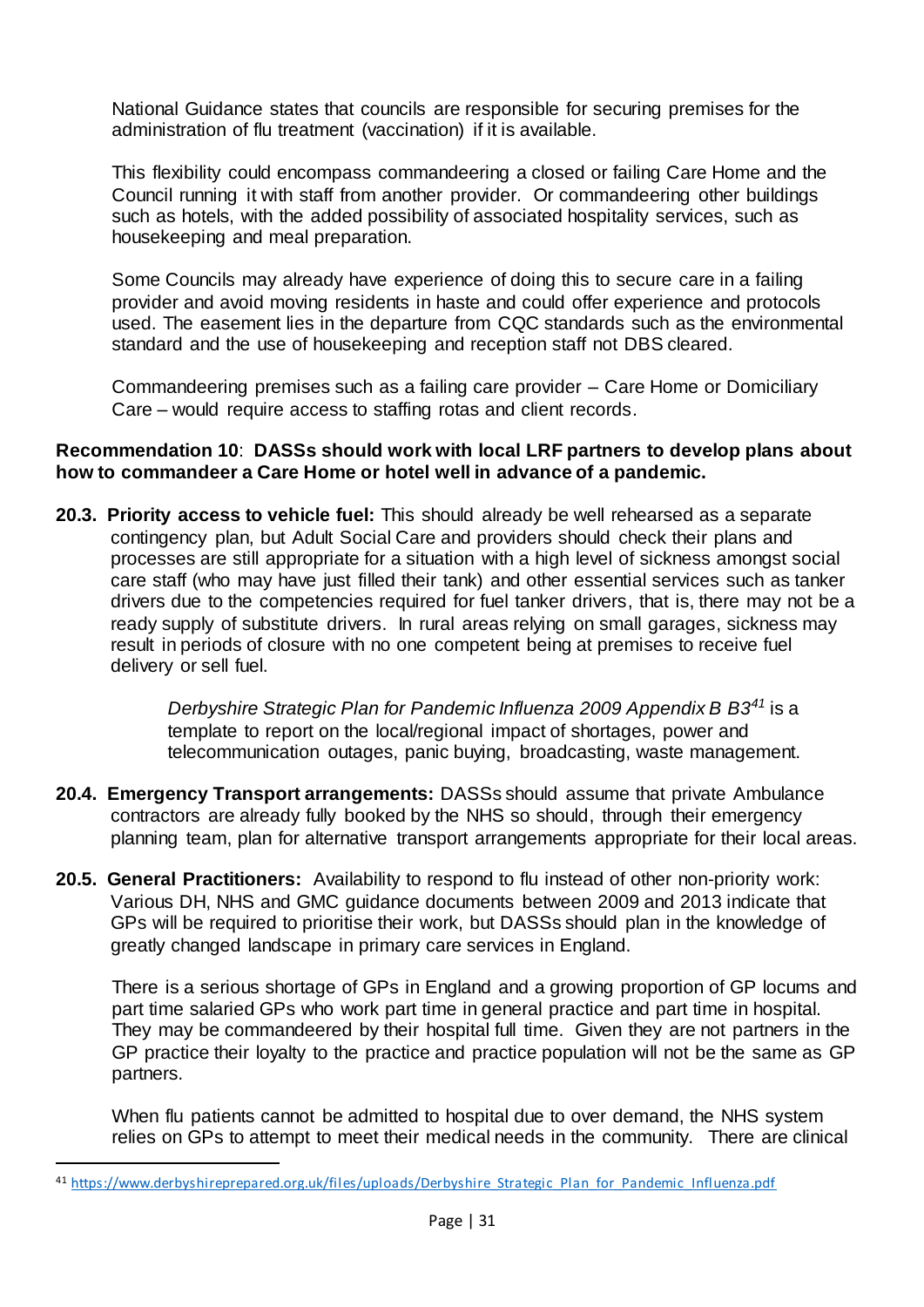prioritisation algorithms and protocols for GPs to follow but they still rely on GPs being able to make home visits to medically assess people who are becoming severely ill due to complications of flu and to have access to the medicines, oxygen, nursing and physiotherapy as well as social care to maintain a patient in the community who would ordinarily be treated in a Medical Assessment Unit.

- **20.6. Mortuary Capacity:** Other DASSs raised the issue of mortuary capacity and body storage together with coroner arrangements and increased cremation capacity. Whilst this is not in the purview of adult social care, it is a local authority responsibility during a pandemic and at periods of very high death rates it will be essential in bed-based services to move the bodies of deceased people promptly, so that care facilities can be brought back into use.
- **20.7. Contracts and Procurement rules:** Could be loosened or set aside at local level for letting contracts/arranging care and other essential work to provide timely goods and services.

Two DASSs interviewed described contracts with Care at Home providers that maintain a steady flow of income in that funding is not removed immediately a client is admitted to hospital, or moves into a Home, or dies. One example: the funding continues for up to two weeks with the expectation that the provider will take on more clients very quickly, for example, patients awaiting discharge with care at home packages not waiting longer than 24 hours after being fit for discharge. This is a contractual arrangement for normal conditions.

- a.) In a flu pandemic the time between fit for discharge and discharge will need to be no more than a few hours – as would a new care at home package to avoid a hospital admission. This will be extremely challenging in the cases of people with dementia, and yet these are the patients who will be placing a heavy demand on nursing resources in hospital.
- b.) During a pandemic, residential homes may find that several of their residents who are normally relatively mobile and self-caring, become highly dependent at the same time. High dependency from flu may last two weeks or longer given their frailty and risk of acquiring complications. This will have a real staffing and equipment/disposable supplies cost to providers.
- c.) There may be a need for emergency/commandeered placements for fluctuating periods over several months which may skew provider finances. To maximise cooperation and avoid resources being used on local negotiations at the time, national or regional rates would assist.

**Recommendation 11: DHSC should consider the possible advantages and disadvantages of a national rate (with allowance for regional variations) for emergency placements and high dependency periods in residential homes. ADASS, NHS England and care provider representatives should be consulted and guidance would be required on local application of any emergency rates.**

Some respondents also referred to permission to go outside of contracts. It is recognised that this may involve local decisions about spot purchasing beyond contract, or it may reflect restrictions in local contracts already let and the need for local procurement and legal services advice.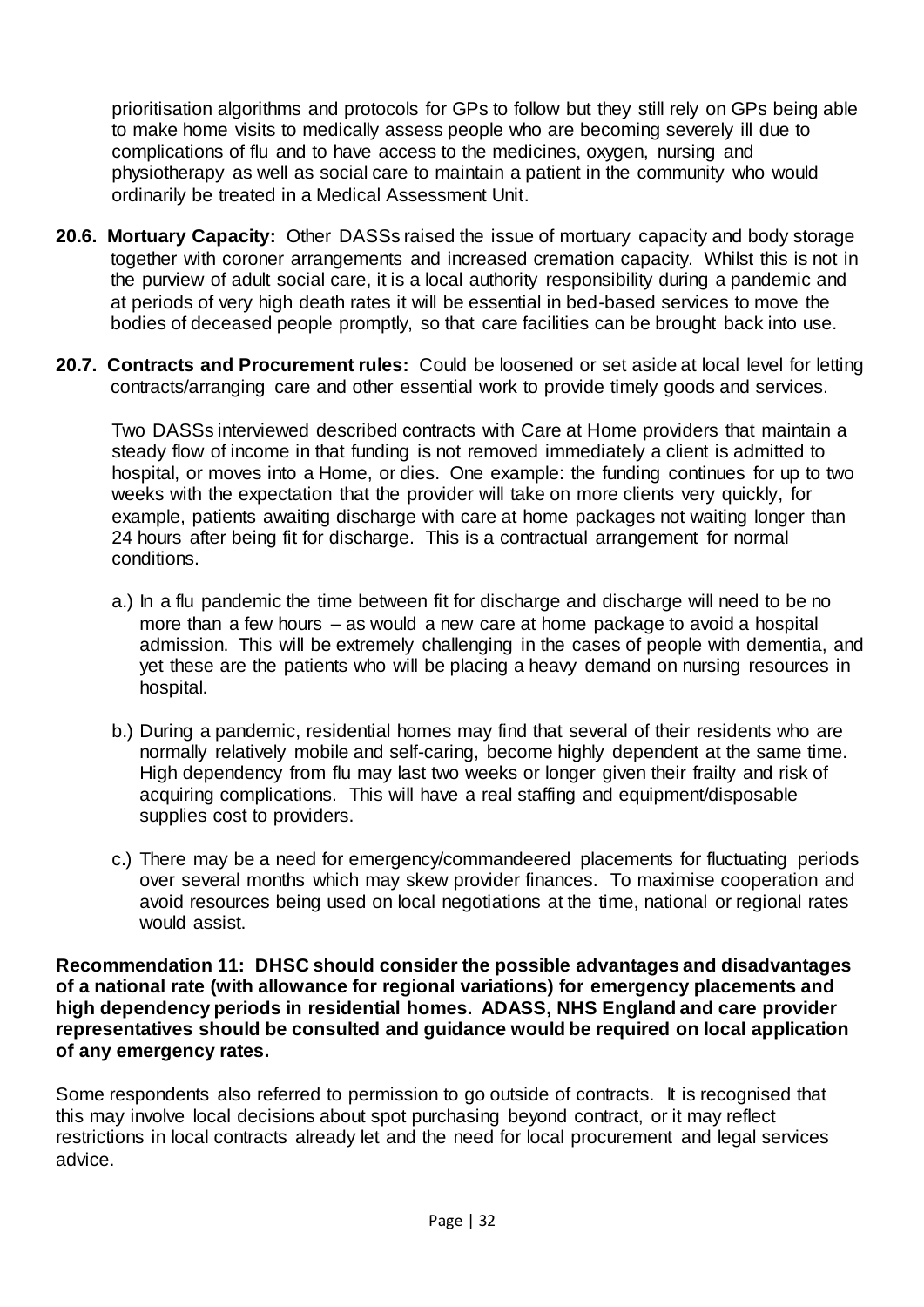- **20.8. The duties of the whole Council:** A recommendation made in other reports in this series asks DHSC and MHCLG to provide guidance to Local Authorities about the need for the wider Council to recognise the impact of a coming pandemic and create space for DASSs and the teams they need from across the Council to plan and manage the demands.
- **20.9. Rapid turnover of empty Care Home bedrooms:** Commissioners will need Care Home Providers to reuse a room much quicker than usual after a death despite objections from grieving relatives. Many Care Homes have self-funder contracts requiring payment for a week or longer after a resident moves/dies, and funeral directors may have a backlog with delays in removing bodies.
- **20.10. Sheltered and Extra Care Housing:** Local areas could stop normal allocations to free up capacity and require wardens and other staff to work differently to meet residents' needs.
- **20.11. Sourcing hot meals:** To be delivered to people at home who need them would decisions about suppliers need to be informed by 'Scores on the Doors' ratings, or an up to date environmental health inspection? Support small Care Homes with sickness amongst catering staff by supplying meals from larger Homes – managing the food hygiene aspects of this requires forethought.
- **20.12. Purchasing food and fuel cards for clients at home:** An example given of a socially isolated disabled or elderly frail adult living at home who has flu and is unable to leave their home to obtain cash or buy food or electric meter keys/cards. How will visiting care agencies or voluntary agencies manage the process of buying necessary supplies/fuel cards and reclaiming the cost?

## **21. Easements suggestions from the Care Provider Alliance and the UKHCA:**

Telephone interviews identified that Providers have much the same suggestions for easements as DASSs, except for their concerns about CQC. DASSs did not express concerns about CQC not being flexible. Provider representatives expressed a real willingness to work flexibly and very differently in a flu pandemic but require significant support to do so over a prolonged period when they may well have high sickness rates in their staff and current residents/clients.

The issues raised and recommendations arising from the telephone interviews are:

**21.1 Care Quality Commission:** The Provider representatives overriding concern is the view that CQC might take if, by working differently to provide additional bed and workforce capacity, providers deviate from current practice and environmental standards.

CQC support is important for care providers who are challenged by service users/relatives that they are not receiving the level of service being paid for/commissioned.

Care staff being asked by commissioners to act as Trusted Assessors during the pandemic with an abbreviated training for the role and without the formal qualifications or registrations normally expected of Trusted Assessors.

Accepting clients who are very unwell without the usual level of assessment and care planning and risk assessment documentation usually expected.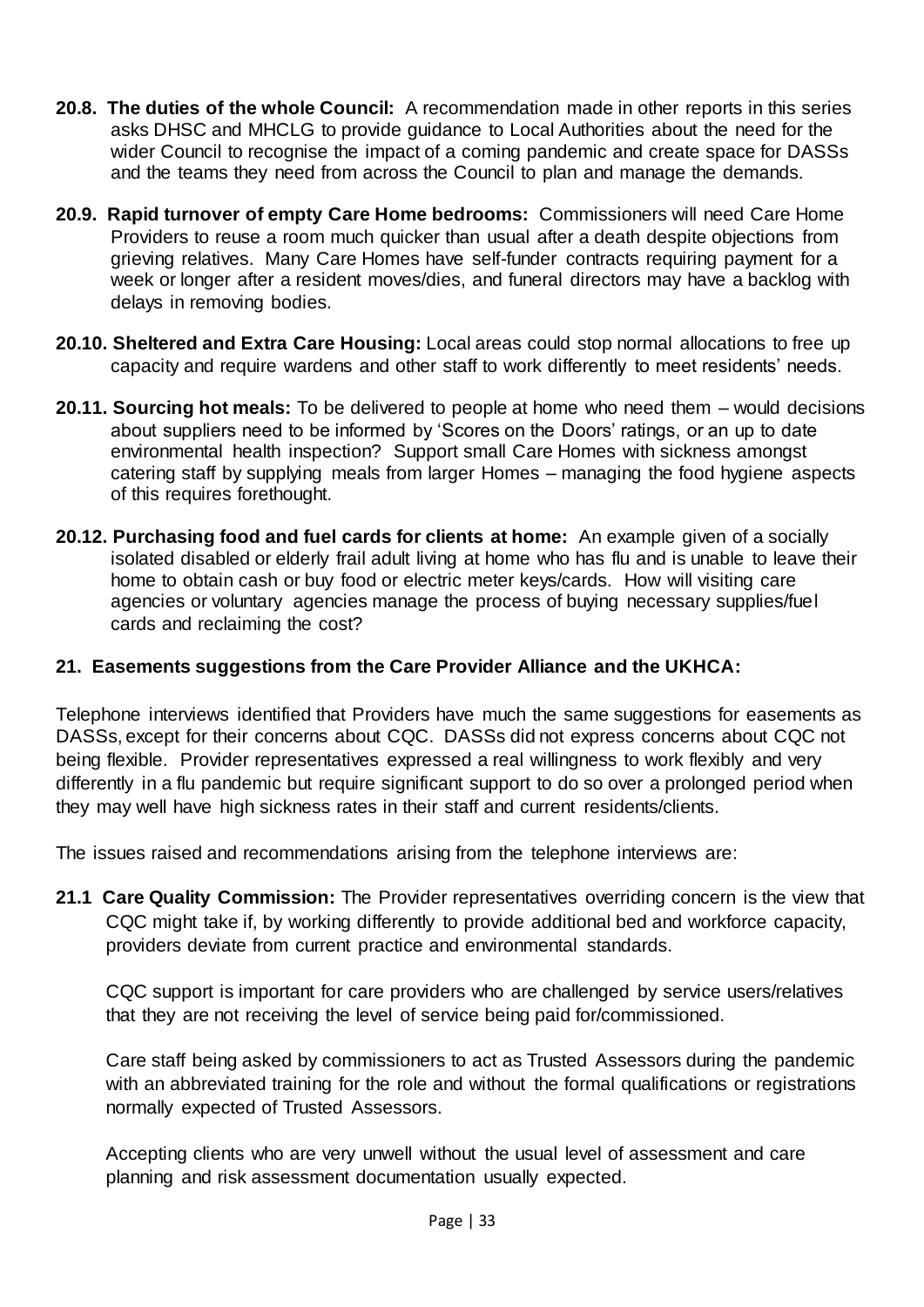Working with or supervising volunteers recruited/requested from Voluntary Organisations by the local authority or NHS.

*"Managers and staff need to feel confident that, if they act in good faith, and as they believe is in the best interests of people needing care, and with reasonable care and competence, they won't be subject to regulatory criticism if things go wrong; while regulators need to be confident that providers will do all they reasonably can to maintain normal regulatory standards."*

*(Care Provider Alliance January 2018 telephone interview.)*

- **21.2. Sharing Confidential Personal Information:** Clarity about information sharing protocols that provide them with justification to share, guidelines about how to do it and with whom. During a peak when there is overwhelming demand, information sharing may need to be outside of normal processes.
- **21.3. Prioritisation criteria and banding:** Some providers have contracts with several local authorities. If each of these has their own prioritisation criteria, banding and forms there will be a significant burden on providers and the risk of confusion. If providers are to be asked to share work between providers, this is a further reason for consistent prioritisation approaches. Providers hope there might be a national set of criteria, banding and templates.

## **21.4. Staff absenteeism, accompanied by rising vacancy levels in social care:**

Provider representatives expressed caution about recruiting large numbers of new staff for the pandemic. They said it takes 13 weeks to recruit and train a care at home member of staff, so they can make visits alone. Recruitment and training is costly for providers. If the staff will not be required once the pandemic is over there is no incentive for providers to incur these costs and management time when they need to concentrate on providing care during the pandemic.

- **21.5. School and nursery closures:** if education and child care establishments close there will be an immediate impact on the health and care workforce. See Section 23 for more information.
- **21.6. Disclosure and Barring Service (DBS) and Protection of Vulnerable Adult Checks:**  Providers asked for these to be faster to speed up recruitment and staff being able to work alone.

## **21.7. Financial instability amongst providers:**

Their concerns are:

- 1) High levels of complications of flu causing higher dependency of clients and residents and higher costs.
- 2) Higher than normal death rates, including among self-funders who pay more.
- 3) Higher number of clients being admitted to hospital or transferred to a different care category and commissioner fees being suspended/stopped. Section 4.4 refers.
- 4) Inability to acquire new self-funder business because all beds and care at home capacity is required for flu pandemic prioritised care provision.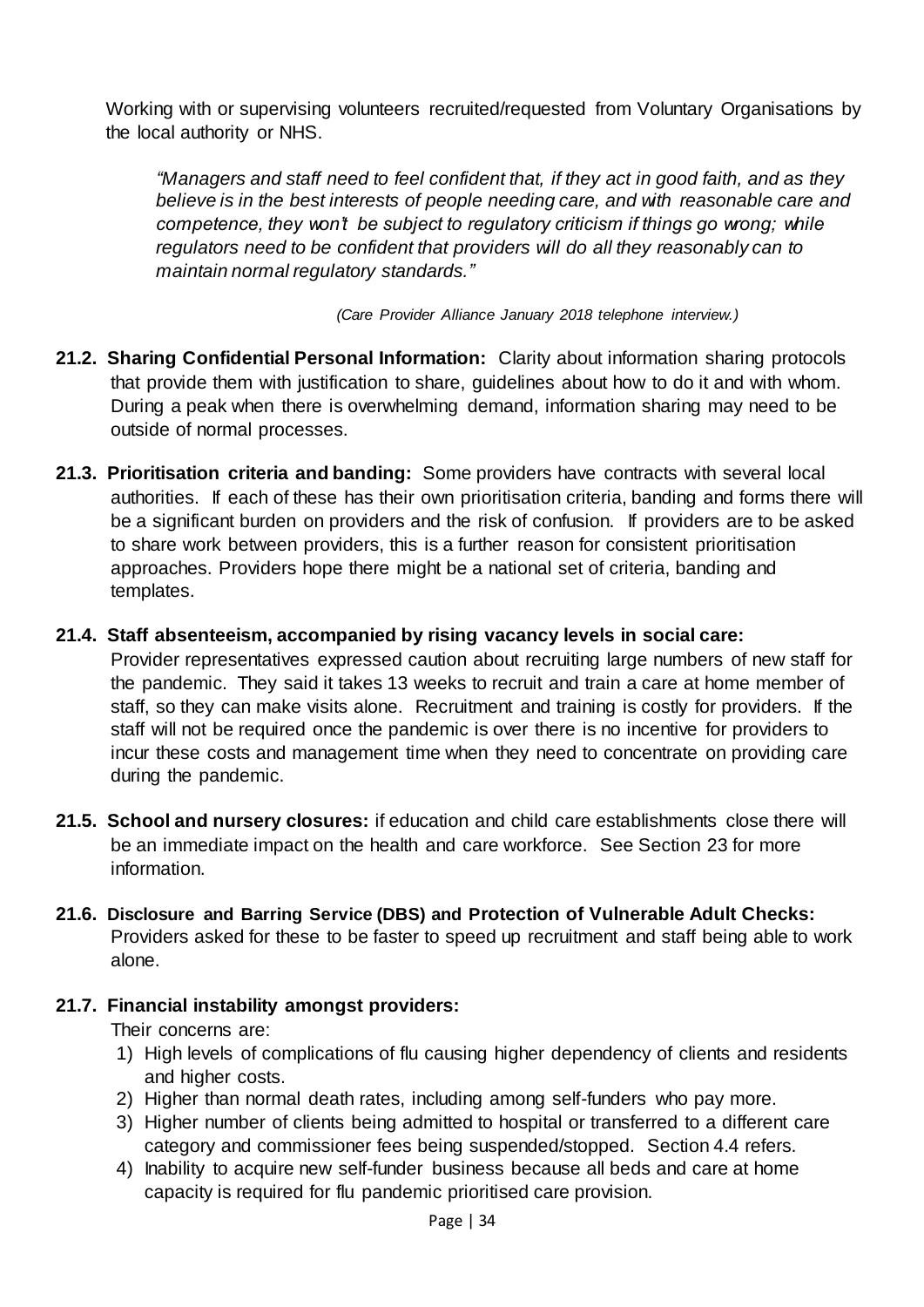- 5) Requirement to accept new clients at v short notice but who are highly dependent due to flu, but payment for the work following slowly.
- 6) Self-funders demanding rebates due to not receiving contracted for level of service.

*'providers will need to feel confident that, if they start providing care prior to a formal agreement, or if they are impacted by unavoidable additional costs, they will be paid; while commissioners will need to feel confident that providers won't exploit the situation with unreasonable excess fees.'* 

*(CPA)*

**21.8. Delay in removing bodies of deceased residents from Care Homes due to Funeral Directors Delays:** When commissioners want the room re-occupied that day or the next at the latest.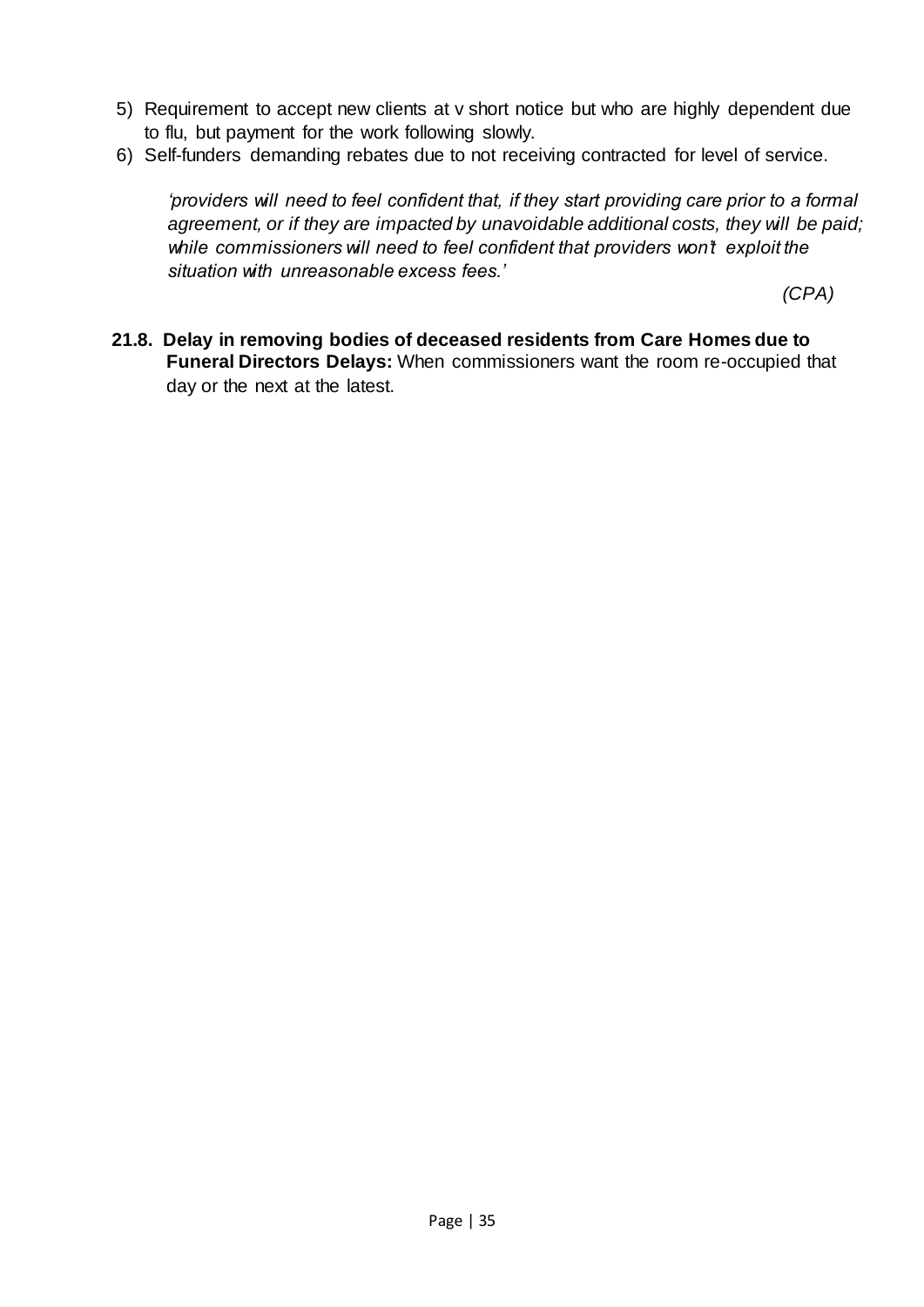## **Recommendations**

**Recommendation 1: DASSs and their emergency planning teams should refresh and rehearse strategic and operational plans now, well ahead of a flu pandemic. To do so effectively they should engage with their Local Resilience Forum, the local health and social care resilience partnership and with social care providers and the voluntary sector in their local area.**

**Recommendation 2: DHSC should consider developing a national system of prioritisation of care and support at home during the escalation phase of a flu pandemic.**

**Recommendation 3: DASSs should, through their regional ADASS branches consider collaborating on a single regional system of prioritisation suitable for care at home to reduce the risk of confusion amongst providers serving more than one local authority area.**

**Recommendation 4: DASSs should work with local partners to compile a local health and social care communications plan suitable for the phases of a pandemic in the current national and local contexts of health and social care.** 

## **Recommendation 5: DASSs should ensure that there are local agreements on communication channels and the matters listed below are completed well ahead of a pandemic and refreshed bi-annually.**

Preparation and Planning communication actions:

- j) Establish communication links with partners
- k) Brief staff, providers and other stakeholders on the phases of a pandemic and what the key communication themes will be at each phase
- l) Emphasise the personal protection and hygiene messages
- m) Listen to what partners need from health and social care commissioners and others to be confident about working to maximum effectiveness throughout a pandemic.
- n) Plan local communications to take those matters into account
- o) Plan to negotiate any contractual changes and flexibilities to apply in a pandemic with providers at this stage.
- p) Recruit volunteer support via selected voluntary organisations
- q) Ensure national information sharing protocols (confidential patient information) are understood and adopted at local level
- r) Test plans/scenarios.

*(Extract from DHSC Communications Strategy 2012)*

**Recommendation 6: DHSC should consult the UK Caldicott Guardian Council about what guidance it can give to facilitate information sharing during a pandemic and proper retrieval/deletion of information with reference to a severe impact in the community, when needs outstrip healthcare supply.**